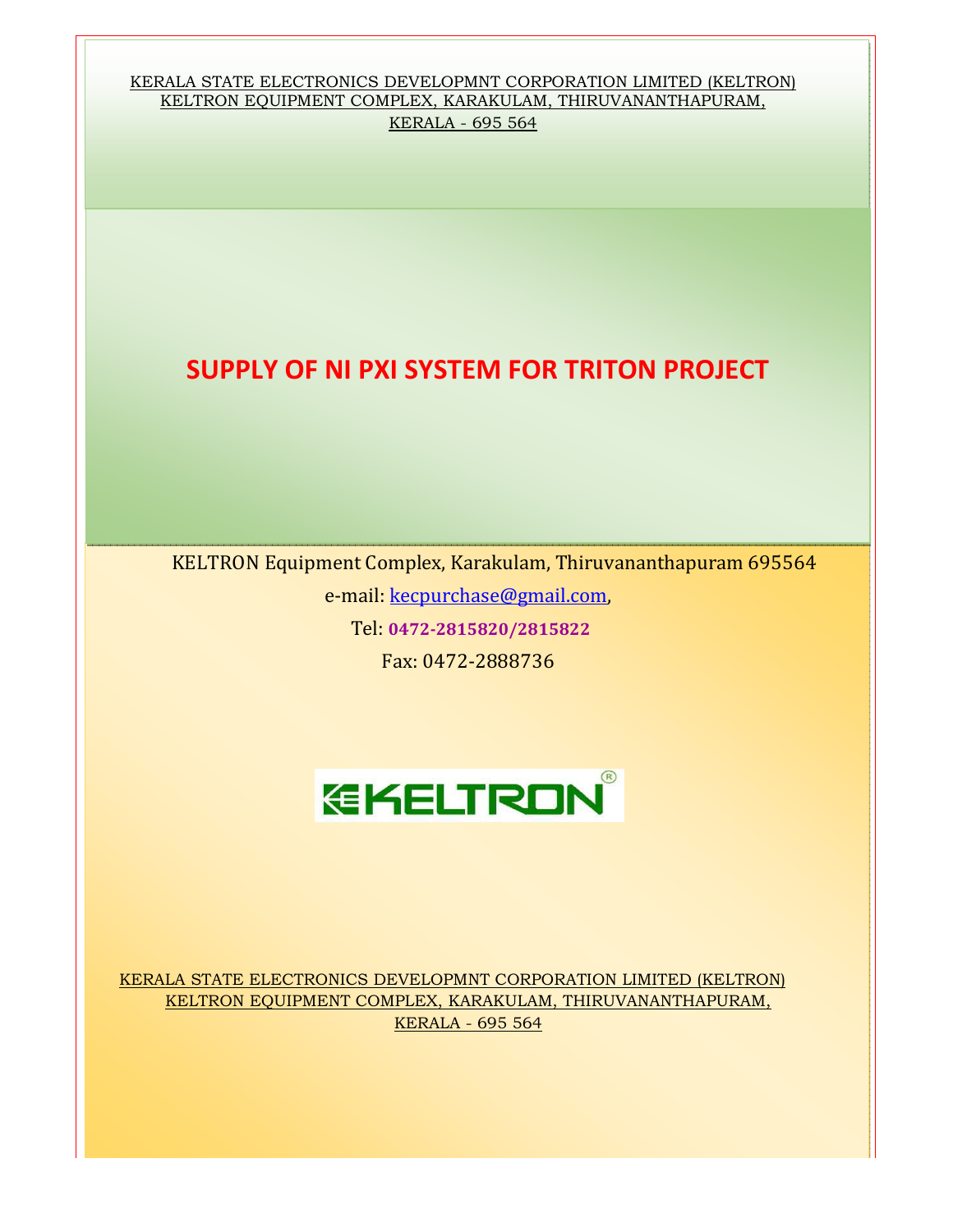$(R)$ 

**EKELTRON** 

NOTICE INVITING TENDER

 E-tenders are invited from eligible Contractors /Suppliers for the SUPPLY OF NI PXI SYSTEM FOR TRITON PROJECT at KELTRON Equipment Complex, Karakulam, Thiruvananthapuram.

| Tender Number                                                                                       | KSEDC/KEC/PUR/SPG/25061/21-22<br>Dated 7th MARCH 2022          |  |  |
|-----------------------------------------------------------------------------------------------------|----------------------------------------------------------------|--|--|
| Details of work                                                                                     | <b>SUPPLY OF NI PXI SYSTEM FOR TRITON PROJECT</b>              |  |  |
| Delivery of items at                                                                                | KELTRON EQUIPMENT COMPLEX,<br>KARAKULAM, THIRUVANANTHAPURAM    |  |  |
| Date & Time of publishing bid<br>documents                                                          | 07-03-2022 16:30 Hrs                                           |  |  |
| Date and Time of Pre-bid meeting                                                                    | No pre-bid meeting                                             |  |  |
| Last Date & Time of online Submission<br>of<br>Bid document                                         | 14-03-2022 18.00 Hrs                                           |  |  |
| Deadline for submission of Hardcopies<br>of Attachments to the Office of the<br>tendering authority | No hard copies accepted                                        |  |  |
| Number of cover(s)                                                                                  | Two                                                            |  |  |
| Date & Time of Opening of Technical<br><b>Bids</b><br>(cover 1)                                     | 17-03-2022 09:00 Hrs                                           |  |  |
| Date & Time of Opening of Financial<br><b>Bids</b><br>(cover 2)                                     | Will be published after Technical evaluation                   |  |  |
| Tender Document fee                                                                                 | INR 19715.00/-                                                 |  |  |
| <b>EMD</b>                                                                                          | INR 111385.00 /-                                               |  |  |
| Time allowed for the completion of the<br>work                                                      | AS PER ANNEXURE-A ATTACHED                                     |  |  |
| Defect liability period                                                                             | 12 months after acceptance                                     |  |  |
| Warranty for the items supplied                                                                     | Minimum 12 months from the date of<br>acceptance               |  |  |
| Security deposit/Performance<br>Guarantee                                                           | 5 % of contract amount                                         |  |  |
| If there is any clarification, please<br>contact                                                    | Vinod Kumar V (Manager): 0472-2815999,<br>Extn:623 (Technical) |  |  |

All bidders participating in the Bid should have a valid Digital Signature certificate availed from an approved certifying authority. For more details about e-Tendering, please contact Thiruvananthapuram / Ernakulam Kerala State IT Mission, e-Government Procurement PMU & Help Desk, Basement Floor of Pension Treasury Building, Uppalam Road, Statue, Trivandrum/(or)Kerala State IT Mission, e-Government Procurement Support Center, Info park Technology Center, 18C, Sector-E,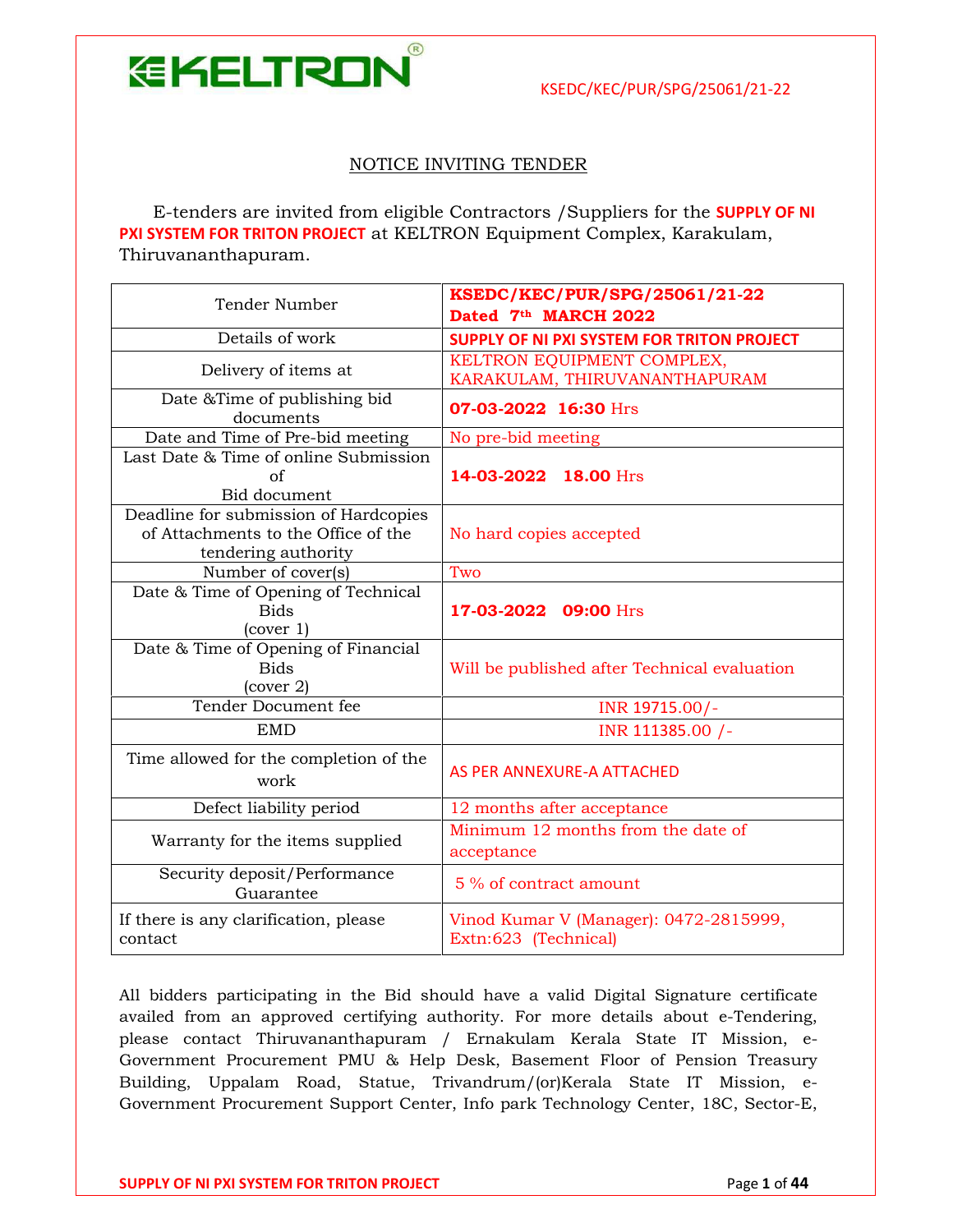

JNI Stadium, Kaloor, Ernakulam on all working days from 10am to 5pm (Ph:- 0471- 2577088,2577188,2577388 or 0484-2336006 else Email- etendershelp@kerala.gov.in

The tender document can be downloaded from the website www.etenders.kerala.gov.in. Earnest Money Deposit (EMD) and a non-refundable bid processing fee shall be remitted to the account number given in the remittance form provided by the e-procurement system for this particular tender. Only NEFT/RTGS remittance is allowed. No other mode of payment is allowed. (Bidder should ensure that bid processing fees plus GST and EMD are remitted as one single transaction and not separate. Separate or split remittance will be treated as invalid transactions).

Bidders are advised to visit the "Downloads" section of the website www.etenders.kerala.gov.in also. The NEFT facility for online payment may be exercised at least 48 hours before the closing date of the bid to ensure that payment towards tender document fee and EMD are credited and a confirmation is reflected in the eprocurement system.

All the Tender documents are to be submitted online only and in the designated covers on the above website and no manual submission will be entertained. The prequalification/technical bid shall be opened online at the office of the General Manager (Purchase), KELTRON Equipment Complex, Karakulam, Thiruvananthapuram – 695 564 on the date and time mentioned above. The tender details will also be available in the KSEDC website 'www.keltron.org'. The tendering authority reserves the right to cancel any or all bids without assigning any reasons. KELTRON will not be responsible for any errors like missing of schedule data while downloading by the bidder/ nonreceipt of document/delay if any. Further details can be had from the office of the undersigned.

All bidders participating shall verify on the e-tender portal for any addendums, corrigendum's before submitting the final bid document. The bid document uploaded should be after considering all addendums, corrigendum's. Bids without considering the addendums, corrigendums will be considered as invalid.

 $Sd$  /-Head (Purchase Department) KELTRON Equipment Complex, Karakulam, Thiruvananthapuram 695564 E-mail: kecpurchase@keltron.org, kecpurchase@gmail.com, kec.purchase2@gmail.com Tel: 0472-2815 999, 0472-2815 820, 0472-2815 822, Fax: 0472-2888736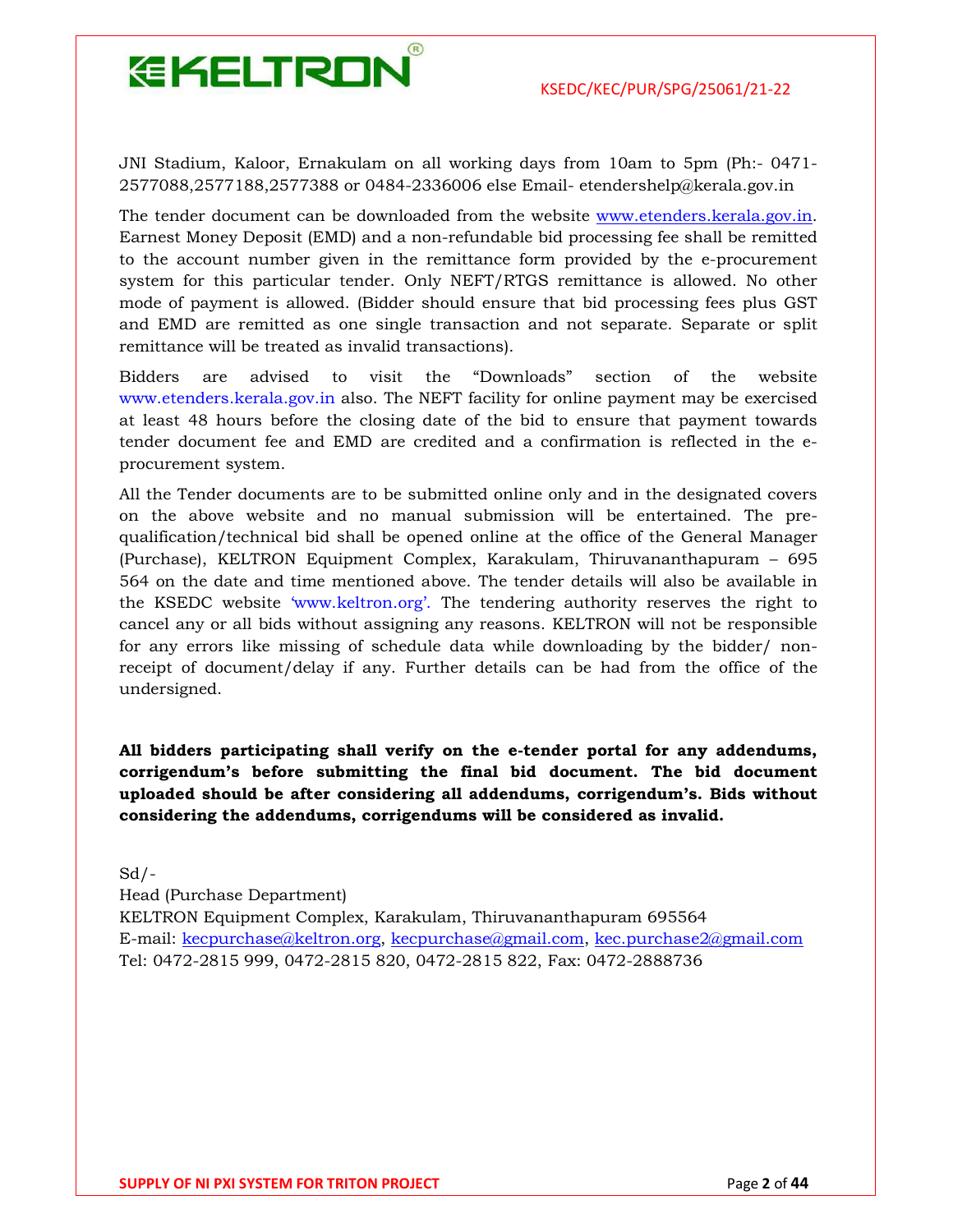

#### **CONTENTS**

### This tender document contains the following:

| NOTICE INVITING TENDER |                                              |                     |  |
|------------------------|----------------------------------------------|---------------------|--|
| CONTENTS               |                                              | 3<br>$\overline{5}$ |  |
| PART 1                 | DEFINITIONS AND INTERPRETATIONS              |                     |  |
| PART <sub>2</sub>      | INSTRUCTIONS TO THE BIDDERS (ITB)            |                     |  |
| PART <sub>3</sub>      | GENERAL CONDITIONS OF CONTRACT (GCC)         |                     |  |
| PART <sub>4</sub>      | <b>INSTRUCTIONS FOR E-SUBMISSION OF BIDS</b> | 12                  |  |
| PART <sub>5</sub>      | DO'S & DON'TS FOR NEFT REMITTANCE            | 14                  |  |
| PART <sub>6</sub>      | TENDER DOCUMENT                              |                     |  |
|                        | 1. PREAMBLE                                  | 16                  |  |
|                        | 2. TENDER SCHEDULE                           |                     |  |
|                        | 3. GENERAL INSTRUCTIONS                      |                     |  |
|                        | General<br>3.1                               |                     |  |
|                        | Amendments to the Tender<br>3.2              | 17                  |  |
|                        | 3.3<br>Language of the Bid                   |                     |  |
|                        | 3.4<br><b>Bid Currency</b>                   |                     |  |
|                        | Contacting Tender Inviting Authority<br>3.5  |                     |  |
|                        | Force Majeure<br>3.6                         |                     |  |
|                        | 3.7<br>Dispute Redressal                     |                     |  |
|                        | 4. ELIGIBLITY CRITERIA                       |                     |  |
|                        | 5. BID PREPARATION AND SUBMISSION            |                     |  |
|                        | 5.1<br>Tender Document Fee.                  |                     |  |
|                        | 5.2<br>Earnest Money Deposit (EMD)           |                     |  |
|                        | 5.3<br>Online Payment modes                  |                     |  |
|                        | $\overline{5.4}$<br>Two Part Bidding         | 22                  |  |
|                        | 5.5<br>Online Bidder registration process    |                     |  |
|                        | <b>Online Tender Process</b><br>5.6          |                     |  |
|                        | 5.7<br><b>Bid Submission</b>                 | 23                  |  |
|                        | Price Bid Form<br>5.8                        | 24                  |  |
|                        | Bid submission process<br>5.9                |                     |  |
|                        | 5.10 Bid Closing date and time               |                     |  |
|                        |                                              |                     |  |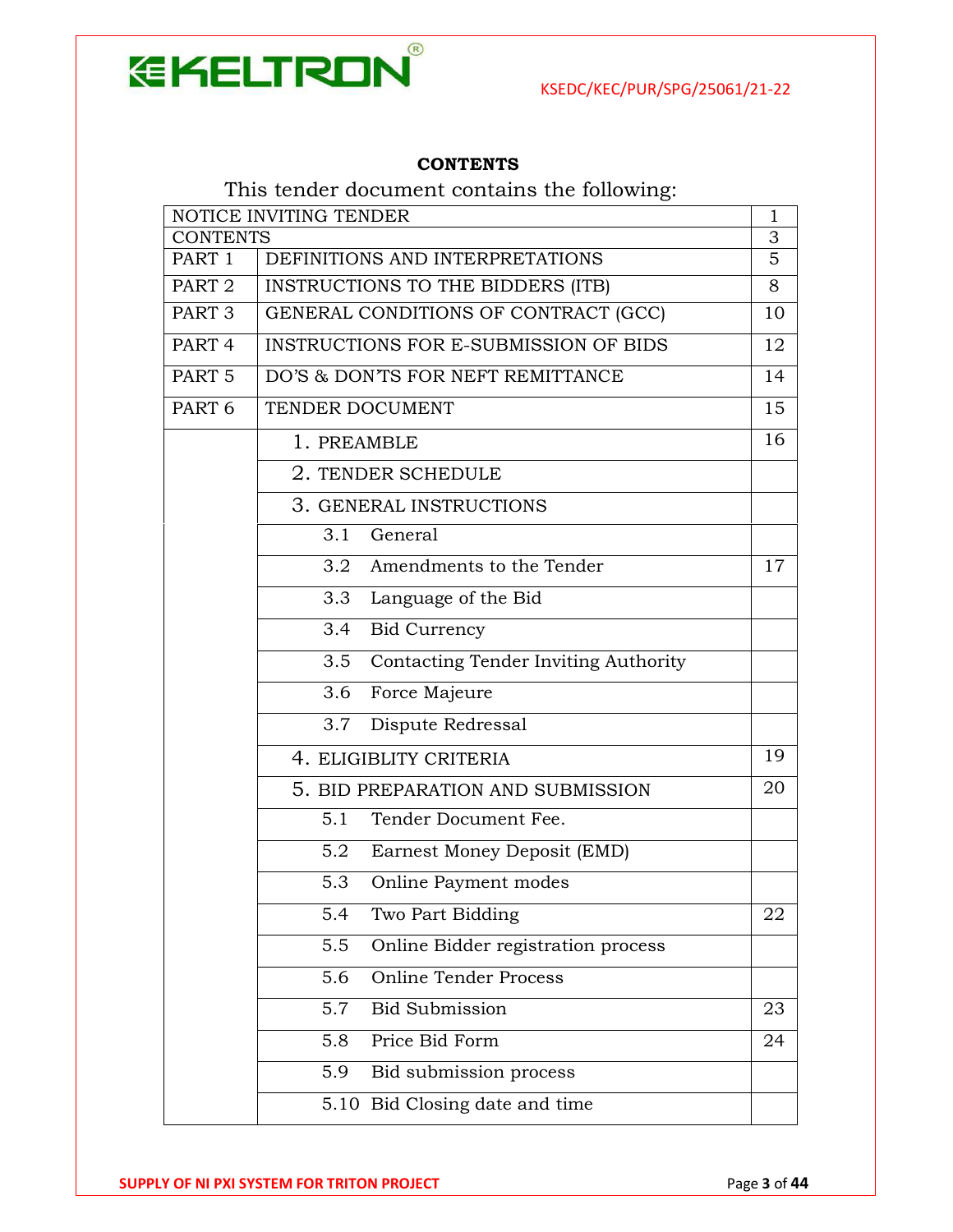

|                        | 6.<br>TENDER OPENING AND EVALUATION                      | 25    |
|------------------------|----------------------------------------------------------|-------|
|                        | <b>Technical Bid Opening</b><br>6.1                      |       |
| Tender Validity<br>6.2 |                                                          |       |
|                        | 6.3<br>Initial Scrutiny                                  |       |
|                        | Clarifications by KELTRON<br>6.4                         |       |
|                        | <b>Tender Evaluation</b><br>6.5                          | 26    |
|                        | 6.5.1 Suppression of facts and misleading<br>information |       |
|                        | 6.5.2 Technical Bid Evaluation                           |       |
|                        | 6.5.3 Price Bid Evaluation                               | 27    |
|                        | 6.6<br>Acceptance of Tender and Withdrawals              | 29    |
|                        | 6.7<br>Negotiations                                      |       |
|                        | Award of contract<br>6.8                                 |       |
|                        | 6.9<br>Purchaser rights                                  |       |
|                        | 7. EXECUTION OF WORK                                     | 30    |
|                        | 7.1<br><b>Execution of Contract</b>                      |       |
|                        | 7.2 Refund of EMD                                        |       |
|                        | 7.3<br>Forfeiture of EMD and SD                          | 31    |
|                        | Termination of Contract<br>7.4                           |       |
|                        | 7.4.1 Termination for default                            |       |
|                        | 7.4.2 Termination of Insolvency                          |       |
|                        | 7.4.3 Termination for Convenience                        |       |
|                        | 7.5<br>Execution of work Order                           | 31    |
|                        | 7.6<br>Assigning of Tender as whole or in part           |       |
|                        | Price Re-fixation<br>7.7                                 |       |
|                        | 7.8<br>Debarring the firms from business                 |       |
|                        | 8. PAYMENT TERMS                                         | 33    |
| PART <sub>7</sub>      | <b>SCOPE OF WORK</b><br>(ANNEXURE-A)                     | 34    |
| PART <sub>8</sub>      | FORMATS (ANNEXURES)                                      | 35-44 |
|                        | 1. Bidder Information Letter                             |       |
|                        | $\overline{2}$ . Bid form                                |       |
|                        | 3. Declaration Regarding Clean Track Record              |       |
|                        | 4. Declaration Regarding Manufacturer Track Record       |       |
|                        | 5. Manufacturers' authorization form                     |       |
|                        | 6. Technical compliance statement form                   |       |
|                        | 7. Bank Guarantee Format                                 |       |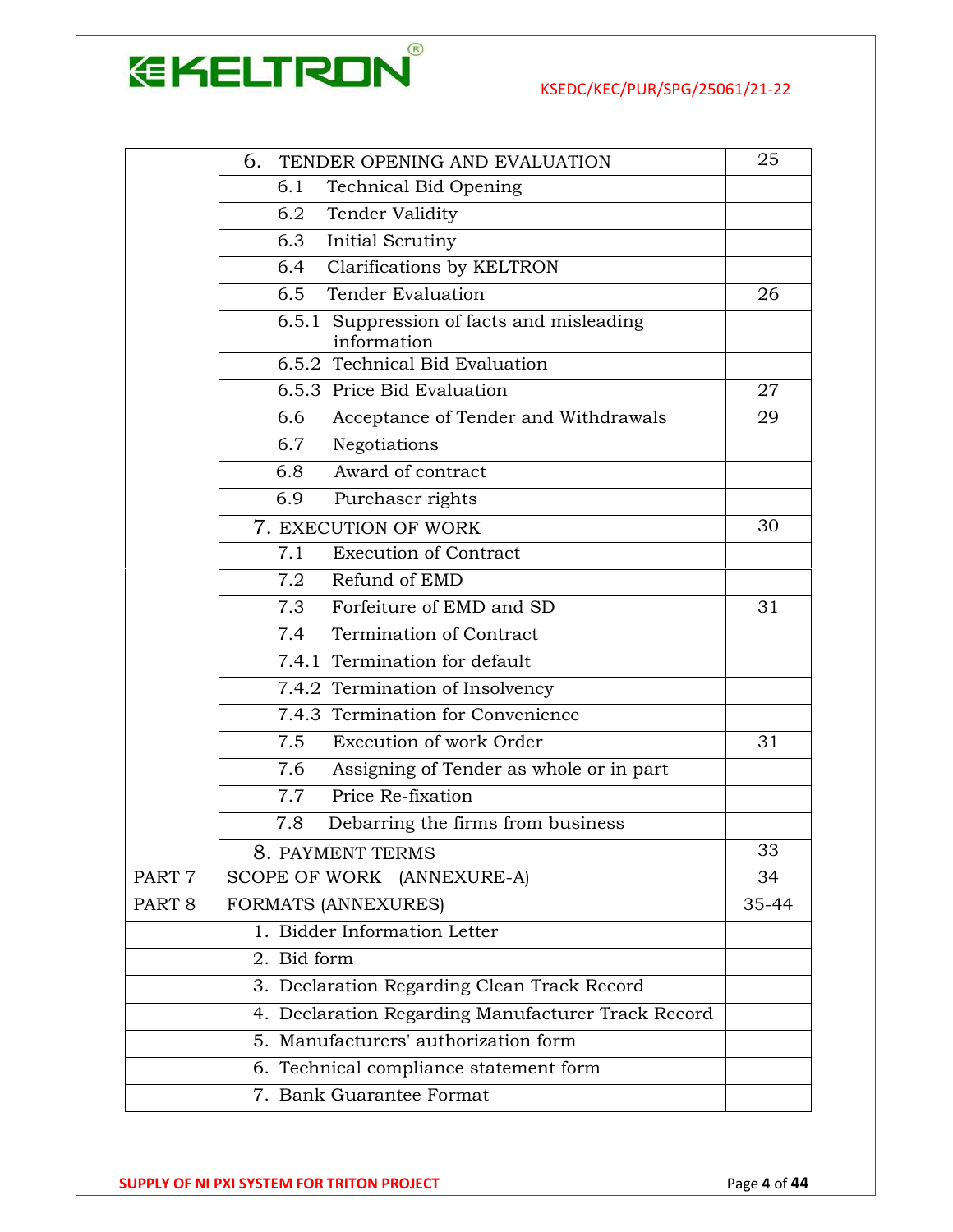## **EKELTRON**

#### PART 1 - DEFINITIONS AND INTERPRETATIONS

- 1. 'Accepted schedule' is the schedule of items of work containing the agreed rates on the basis of which the agreement shall be drawn for execution of the work.
- 2. 'Agreed rates' shall mean the rates accepted and agreed both by the KSEDC and the Contractor and which shall be given in the schedule forming part of the contract agreement and valid during the period of contract.
- 3. 'Agreement Authority' shall mean the Officer authorized by KSEDC to execute the agreement with the Contractor for executing the work/project.
- 4. 'Bank' means State Bank of India or Nationalized Banks
- 5. 'Tender/Bid shall have the same meaning and includes all the documents which the bidder submitted with the letter of application as stipulated by the KSEDC and will be included in the contract agreement.
- 6. 'Bid Amount/ Bid Price' means the total bid amount indicated by the bidder in schedule (Price bid or Bill of Quantities) of the bid documents.
- 7. 'Bid Security' or 'Earnest Money Deposit' shall have the same meaning.
- 8. 'Bidder' shall mean the person, company, corporate body, association, body of individuals, group of persons, limited Company, firm, organization either single or Joint Venture from India bidding for the works and his/its executors or administrators or successor or assignees.
- 9. The 'KSEDC' or 'KELTRON' or 'The Company' shall mean 'Kerala State Electronics Development Corporation'.
- 10.'Contract' shall mean and include the conditions of bid and contract agreed to, specifications, schedules, drawings, annexure, letter of application, accepted schedule of prices and the agreement to be entered into.
- 11.'Contract Agreement' shall mean the agreement entered into between the Contractor and the agreement authority.
- 12.'Contractor' shall mean the Bidder who's Bid has been accepted by or on behalf of the KSEDC and shall include the contractor, legal personnel, and representatives.
- 13.'Contractor's Representative' means the person authorized by the contractor in writing and approved by the Engineer-in-charge to act on behalf of the contractor for the purpose specified in the letter of authorization.
- 14.'Contractor's Personnel' means the contractor's representative and all personnel whom the contractor authorizes and utilizes at site who may include staff, laborer and all other employees and any personnel assisting the contractor in the execution of work.
- 15.'Defect' shall mean any part of the work not completed or not performing in accordance with contract or specifications.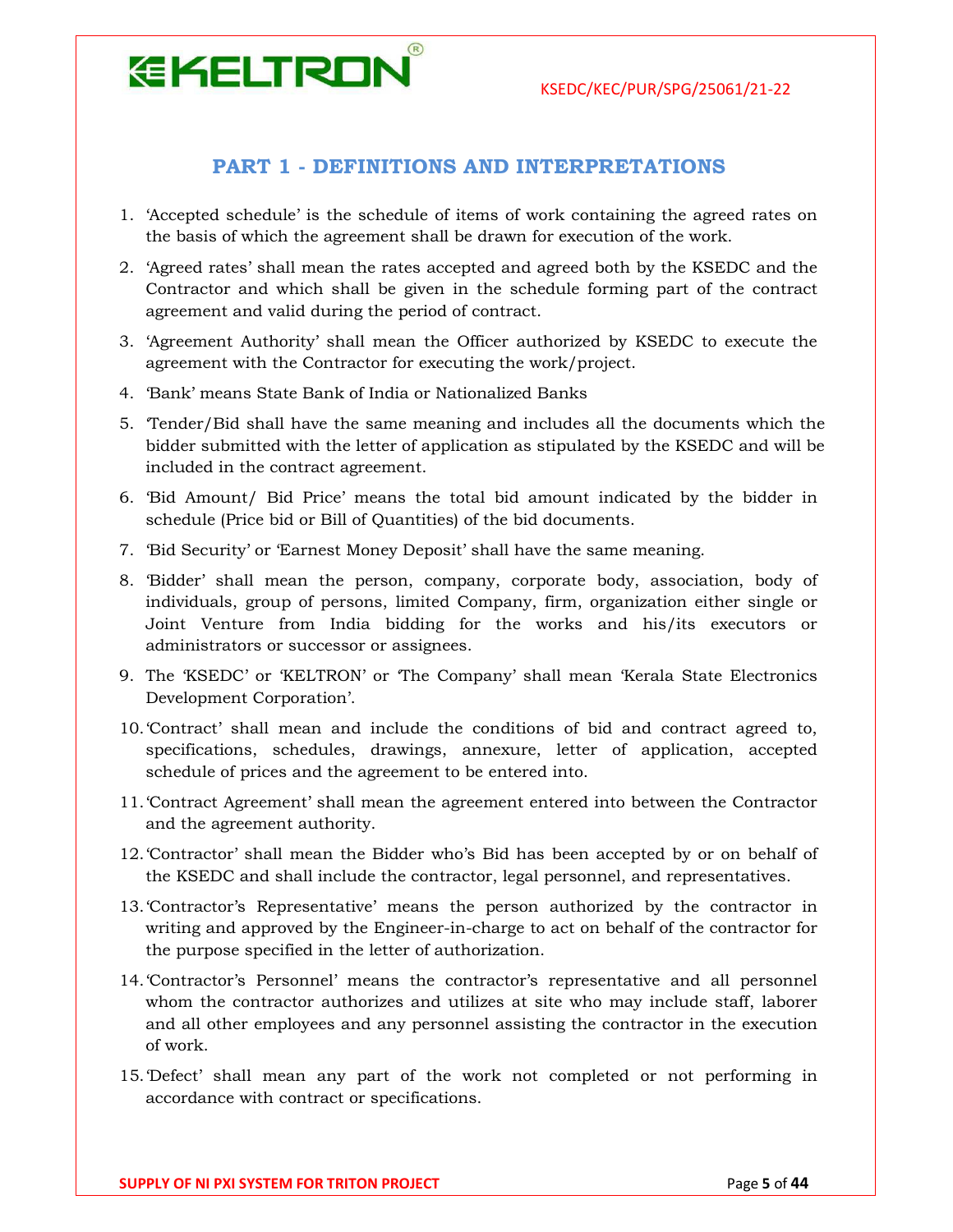- 16.'Drawing' shall mean collectively all the drawings, revisions and additions / modifications as per the contract issued from time to time and drawings submitted by the Contractor and accepted by the Engineer-in-charge.
- 17. 'Fiscal year' shall mean a year beginning on Ist April and ending 31st March in the succeeding year.
- 18.'Government' shall mean 'The Government of Kerala'.
- 19.'I.S.S.' means the Indian Standard Specifications of the Bureau of Indian Standards.
- 20.'Letter of acceptance' shall mean the letter of formal acceptance signed and issued by the tendering/bidding authority.
- 21.'Letter of Application' shall mean the document entitled letter of the bid which was furnished by the bidder and includes the signed bid documents in full.
- 22.'Month' or 'calendar month' shall mean not only the period from the first of a particular month, but also, any period between a date in a particular month and the day previous to the corresponding date in the subsequent month unless specifically stated otherwise.
- 23.Obligations of KSEDC are only those obligations, which have been specifically agreed to in the agreement.
- 24.'Performance Certificate' shall mean the certificate issued by the Engineer-in-charge on the performance of the obligations of contractor under the contract, when completed and this constitutes the acceptance of the work in Toto. This certificate will be issued by the KSEDC on the basis of the application of the contractor and only after the successful completion of period of contract.
- 25.'Period of contract' shall mean the period covered from the date of issue of letter of acceptance to the date of satisfactory completion of the work including duly sanctioned extensions and the specified defects liability period.
- 26.'Schedules' mean the documents completed and submitted by the contractor with the bid and as included in the contract, which include the quantities, rates, general specifications, unit and technical particulars.
- 27.'Site' shall mean and include the lands and buildings in which the works are to be executed in accordance with the contract.
- 28.'Specification' shall mean collectively, all the terms and stipulations contained in the bid, contract agreement and any additions/modifications in accordance with the contract, technical provisions as per relevant BIS Codes and /or National Building Code and those specifically mentioned in construction drawings and its modifications and revisions which specifies the work wherever applicable or written directions of Engineer-in-charge.
- 29.'Sub-Contractor' shall mean any person named in the bid and agreement for any part of the work and the legal representatives, successors and assignees of such persons.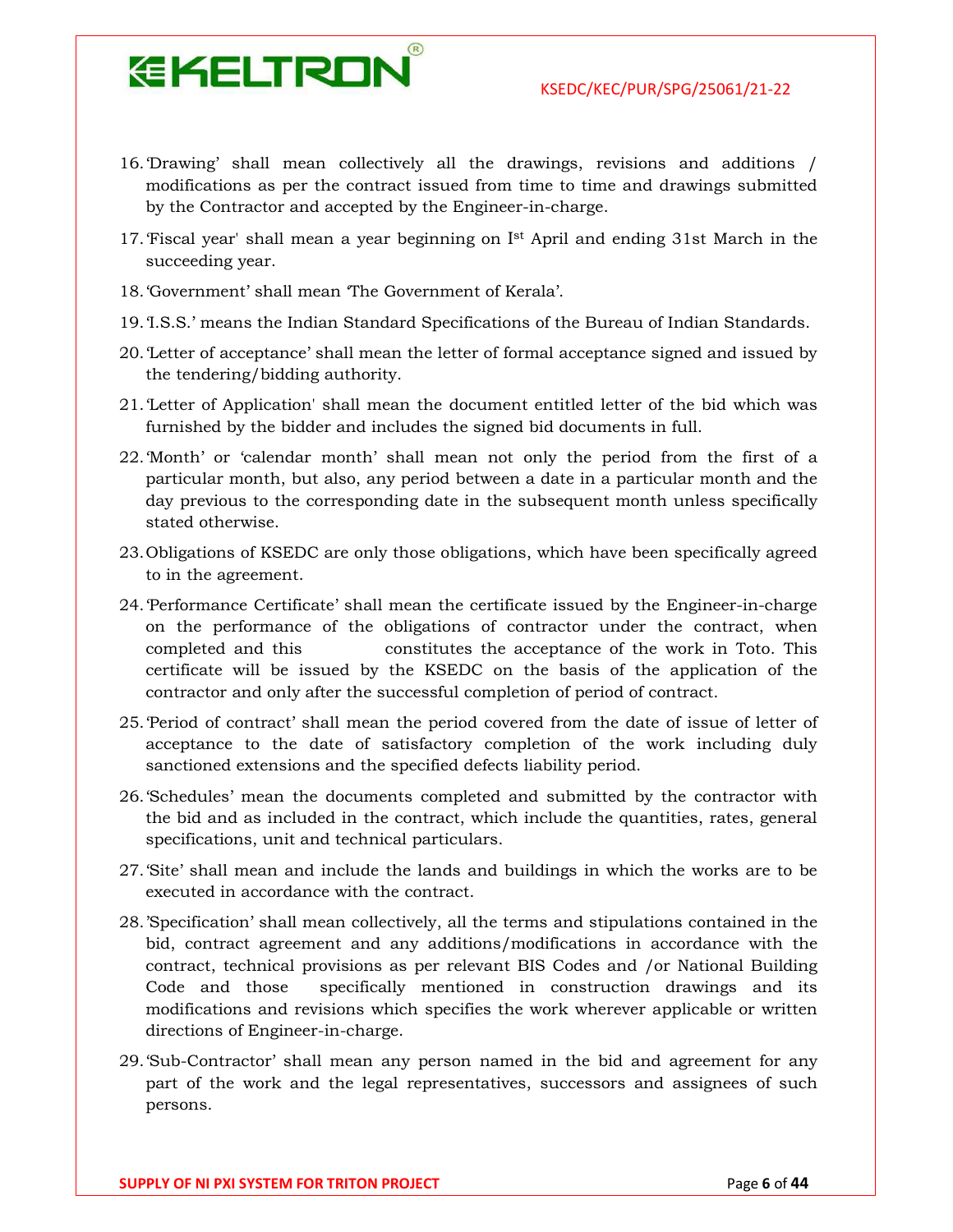

30.'Tendering authority/bidding authority' shall mean the authorized officer of KSEDC who invites the bid and issues the bid documents on behalf of KSEDC.

- 31.'Test' means the tests which are specified in the contract and mandatory tests specified by rules or regulations, to be carried out in accordance with the specifications before the works or on completion of work to the satisfaction of the KSEDC.
- 32.'Time of Completion' shall mean the date within which the work under the contract is required to be completed satisfactorily in accordance with the specifications, drawings etc., including all extra items required to be executed for satisfactory completion of the work and including all extension of time duly granted by the KSEDC.
- 33.'The title of clauses' shall not limit, alter or affect the meaning of the specifications or conditions of bid documents.
- 34.'Words' importing the singular number shall include the plural number and plural the singular and the words importing the masculine gender shall include the feminine and the neutral gender where the context so requires. Words have their normal meaning under the language of the contract unless specifically defined.
- 35.'Work' means what the contract requires the contractor to construct, furnish, supply, provide services for, install, complete, maintain, test, commission and hand over to the KSEDC.
- 36.'Writing' shall include any manuscript, type written or printed statement under or over signature or seal as the case may be.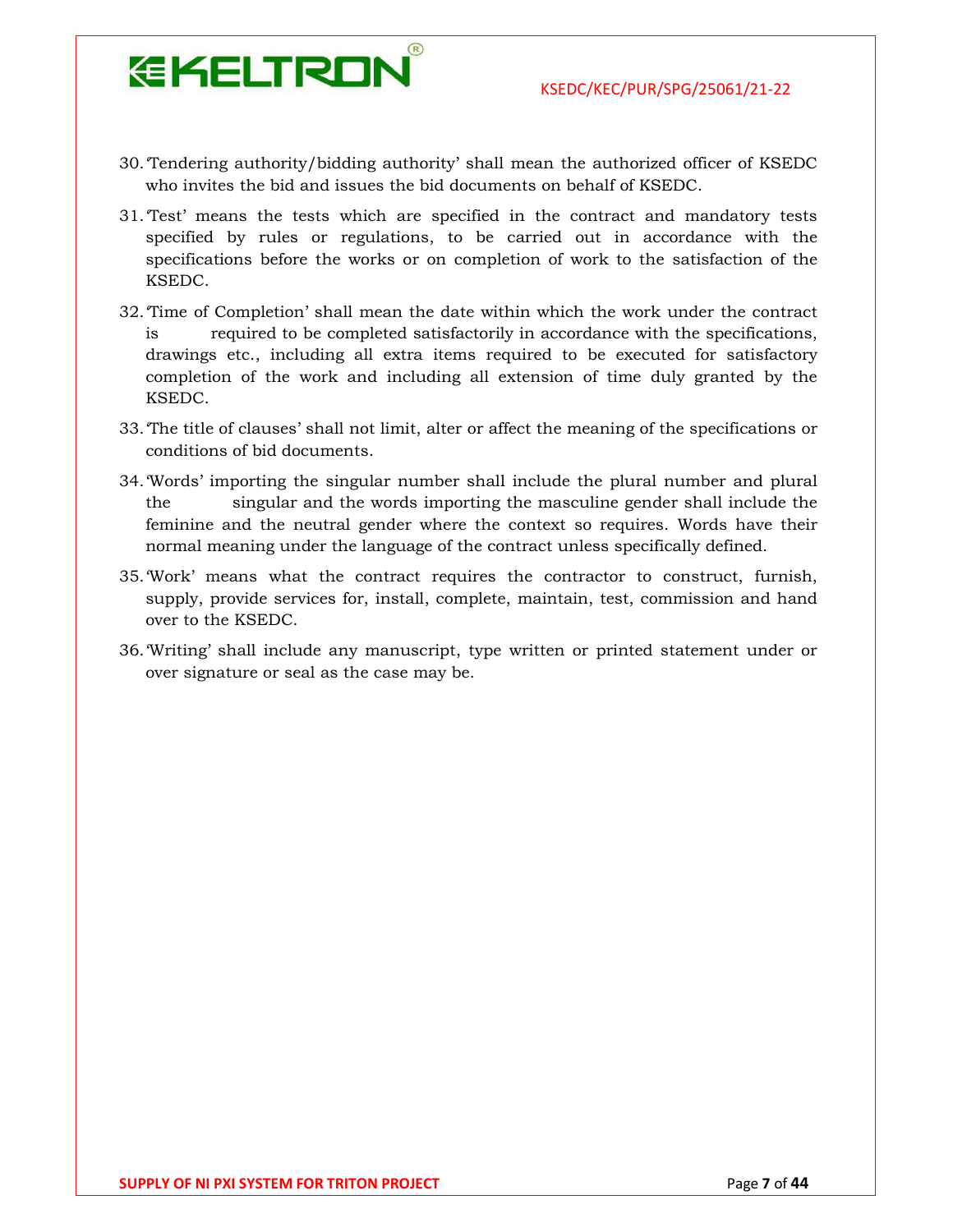# **EKELTRON**

#### PART 2 –INSTRUCTIONS TO THE BIDDERS (ITB)

- 1. Bidders are requested to read the specifications, tender schedules, drawings, annexure and any other document related to the tender with utmost care.
- 2. Any ambiguity or omission in the specifications, drawings, quantities or any other information related to the tender shall not be misinterpreted and the onus is on the bidder to clarify the same before arriving at the rate and submission of tender or commencement of work.
- 3. No alteration shall be made by the tenderer in the tender schedule, specifications, drawings, quantities etc and in case if any such alterations are made, the tender will automatically become invalid. In case the tenderer wish to include any remarks, explanation or terms and conditions, he is required to set out the same in a separate covering letter and the same shall become binding, only if accepted by the employer in writing at the time of acceptance of tender.
- 4. The rates will be quoted in BOQ, of the financial bid. The vendor shall quote unit rate of the item in BOQ and GST, freight/unloading as total in specified columns in BOQ. The bidding will be on-line; no other modes will be accepted.
- 5. Errors in the bill of quantity shall be dealt with in the following manner. (a) In the event of any discrepancy between the rates quoted in words and figures, the former shall stand to prevail. (b) In the event of an error occurring in the amount column of the bill of quantity, as a result of wrong extension of the unit rates and quantity, the unit rate shall be regarded as firm and the extension shall be amended on the basis of the rates. All the errors in totaling in the amount column and in carrying forward the totals shall be corrected.
- 6. It shall be the sole responsibility of the tenderer to collect on his own expense, all necessary and required information related to the risks involved, contingencies and any other circumstances, so as to enable him to make a proper tender and to enter into a contract with the employer, he is also required to examine the drawings, specifications, conditions of contract and so on and must inspect the site of work, examine the nature of ground and acquaint himself with local conditions and means to access to the work, the nature of work, and in brevity all matters pertaining there to before he submits his tender.
- 7. The right to extend the last date for the submission of e-tender shall vest with KELTRON.
- 8. The tender submitted on behalf of a firm shall be signed by all the partners of the firm or by a partner who is authorized to do so, on behalf of the firm to enter in to the proposed contract or may be by a person holding the power of attorney in the case of a company.
- 9. EMD and tender fee payment shall be done in line with the government guidelines regarding the e-tender.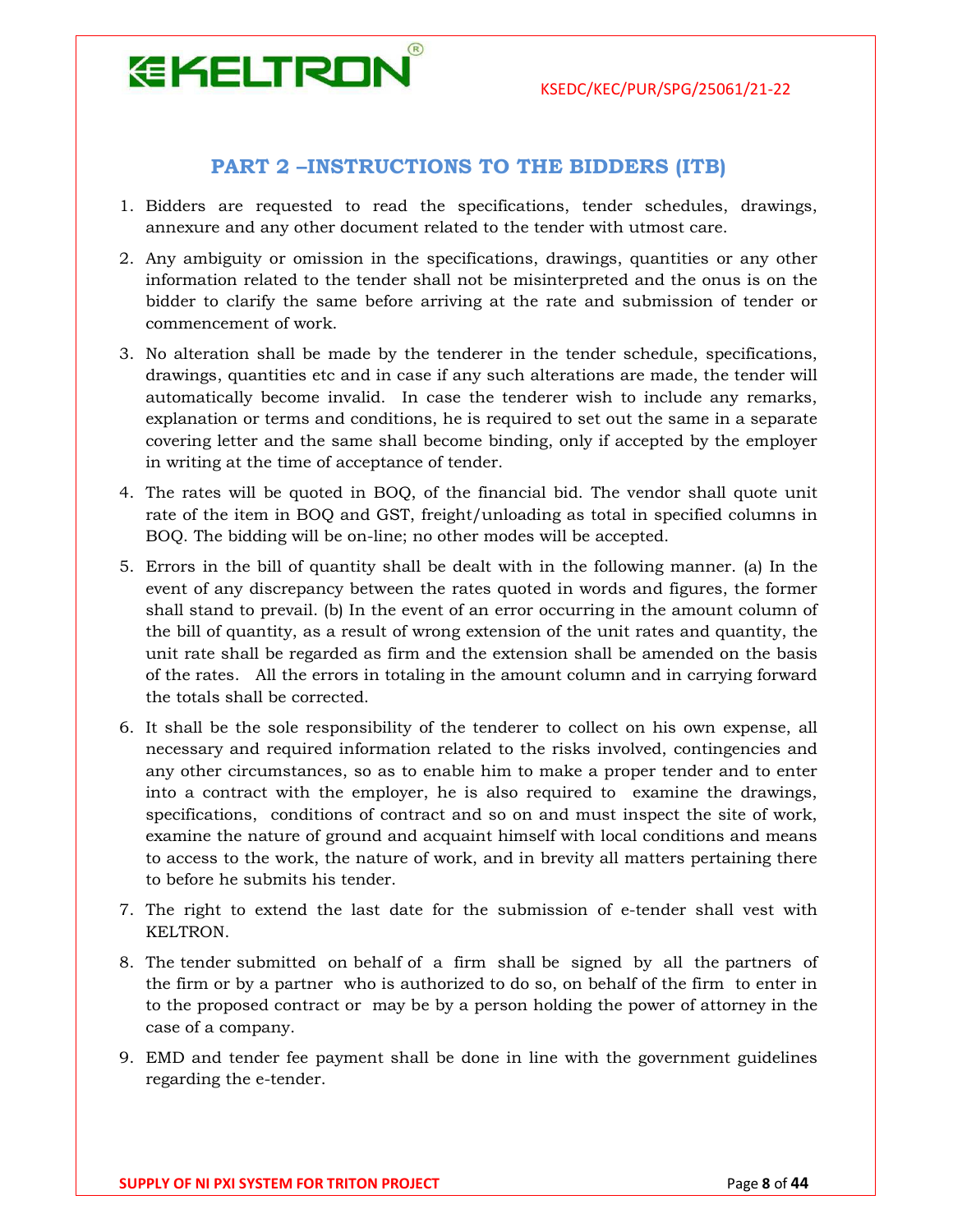

- 10.The notice inviting tender, the condition of the tender document and the duly completed form of tenders will form part of the agreement to be executed by the successful tenderer with the employer.
- 11.KELTRON is not bound to accept the lowest tender and reserves the right to accept either in full or part of any tender or reject all the tenders without assigning any reasons whatsoever.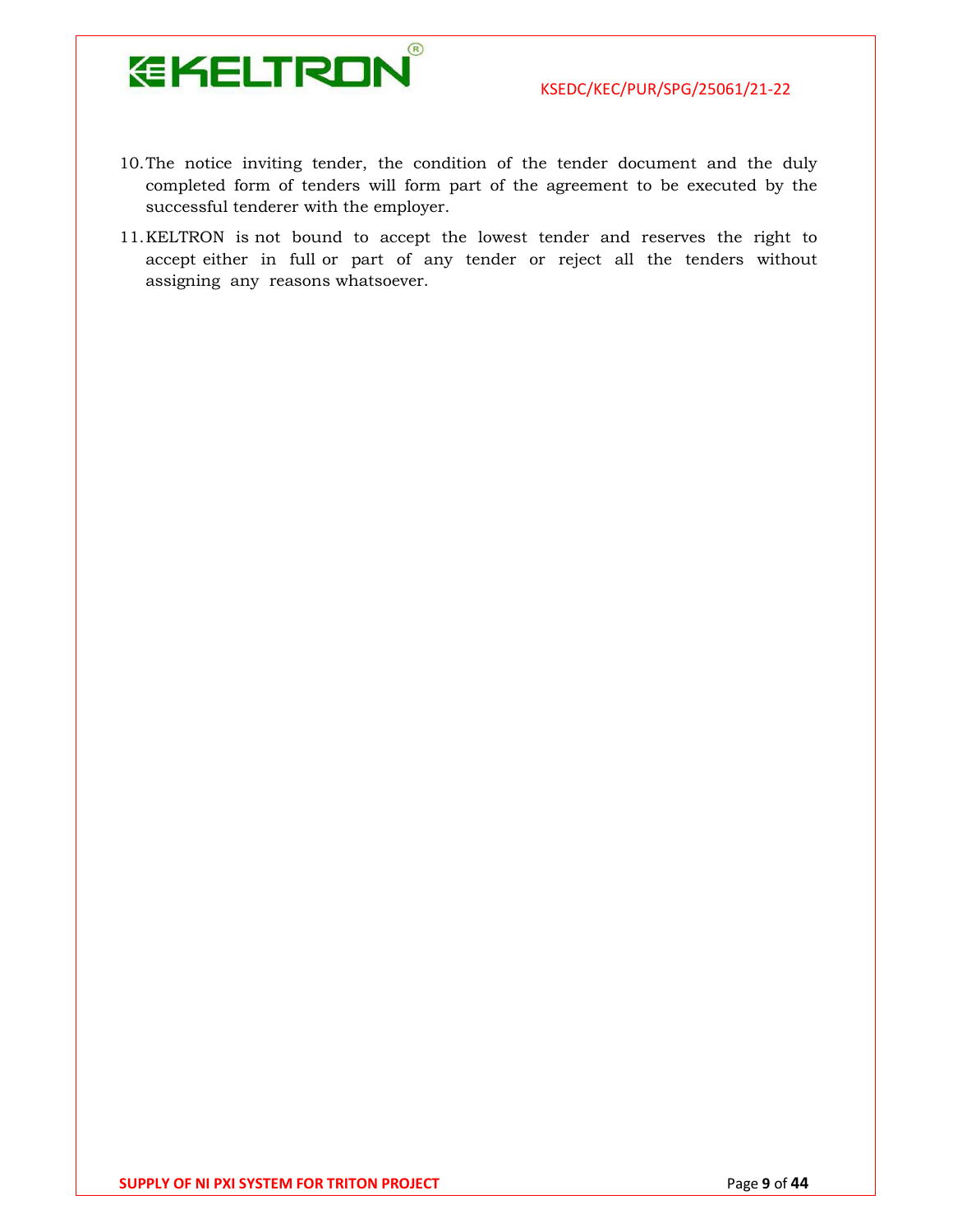#### PART 3 –GENERAL CONDITIONS OF CONTRACT (GCC)

- 1. The company reserves the right to reject any bid or all bids or annul the bidding process at any time prior to the award of contract without assigning any reason thereof. No liability other than giving information regarding the above to the bidders shall rest with the company.
- 2. The company further reserves the right to delete any items or portions of schedule or alter the drawings without assigning any reason and no claim in this regard shall be entertained.
- 3. The quantity furnished in the bill of quantity is only probable and liable to alteration, deduction or addition.
- 4. The successful bidder will be required to remit a Security Deposit (SD). The successful bidder (Herein after called as Contractor), shall execute an agreement in the prescribed form on a Stamp Paper worth Rs.200 after furnishing a security deposit as detailed in the NIT as BG/DD immediately for the due fulfillment of the contract .
- 5. The security deposit / Performance Guarantee or retention money will bear no interest what so ever.
- 6. The time allowed for the completion of the supply shall be specified in the tender, which is from the day after the purchase order is issued to the contractor and time shall be considered as the essence of the contract.
- 7. If the contractor fails to complete the supply/work by the date stated or within any extended time, the contractor shall pay or allow company to deduct the sum stated as liquidated damages for the period during which the said work shall remain incomplete and the company may deduct such damages from any amounts due or that may become due to the contractor.
- 8. All materials shall be inspected and approved by the officer in charge before put to use. The ultimate authority to reject and / or refuse any materials of inferior quality and workmanship shall vest with the employer. Any defects in the materials shall be replaced as directed by the employer within reasonable time period. It shall be ultimate prerogative of the employer to get the supply examined by a government or a private agency, or end customer and the directions issued by such agency shall be binding on the contractor. Contractor shall also be required to produce a sample of each item for the approval of the Employer before bulk supply.
- 9. The company does not undertake to supply any materials unless otherwise specifically stated here in.
- 10.The rates quoted in the tender shall include all charges like packing, forwarding, transportation, loading and unloading, handling charges, and all other applicable taxes.
- 11.All statutory deductions applicable shall be deducted from the bill.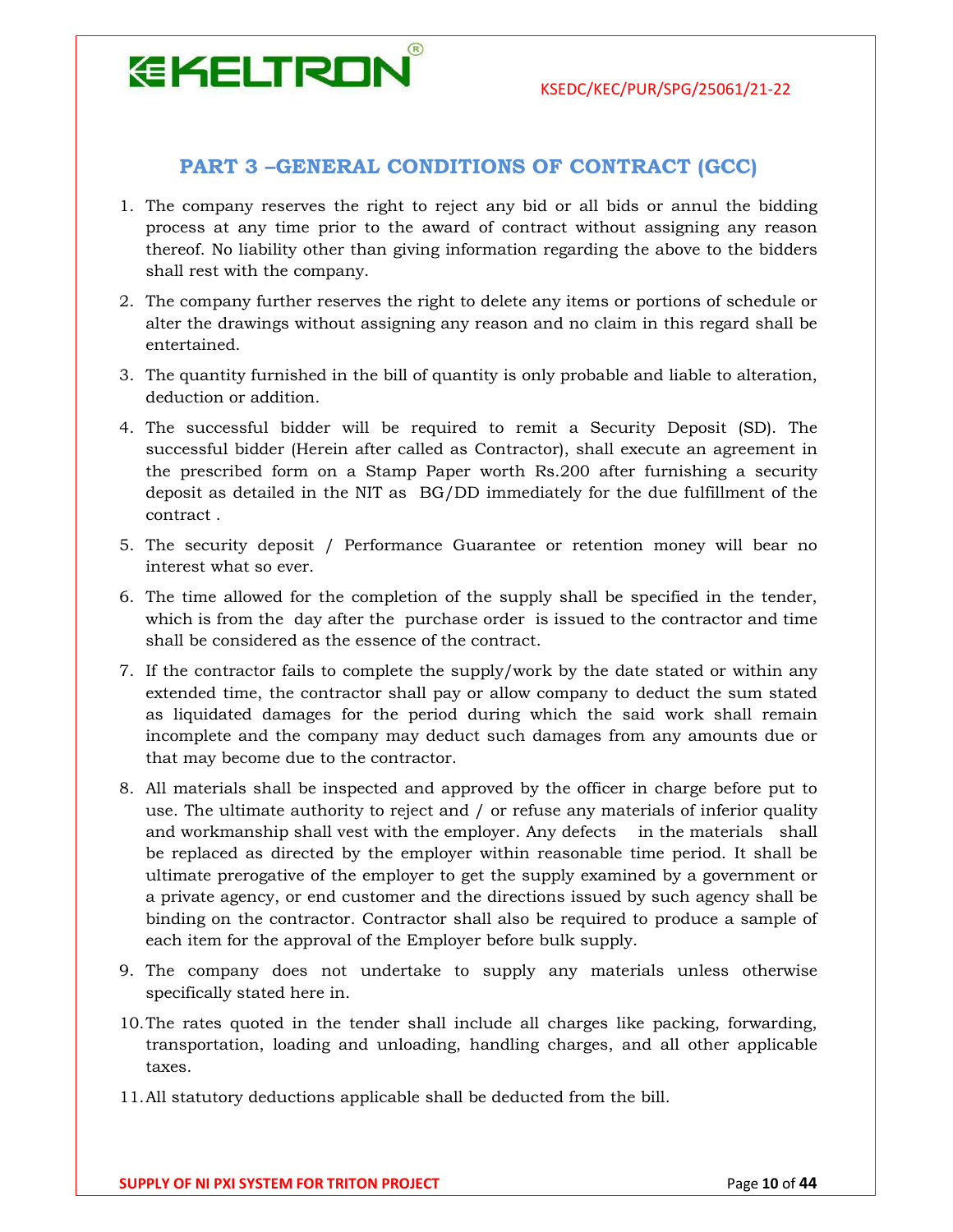

- 12.The supply shall not be considered as completed until the employer or his representative has certified in writing.
- 13.The contractor must not vary or deviate from the drawings in any respect while executing the supply unless authorized by KELTRON .
- 14.No part of the contract shall be sublet without the written permission of KELTRON nor shall transfers be made by the power of attorney authorizing others to carry out the work or receive payment on behalf of the tender.
- 15.In case of any delay in the commencement of supply, the contractor shall not be entitled for any kind of compensation for the loss suffered by the contractor due to the delay occurred in the commencement of supply.
- 16.The contractor must strictly co-operate with the officials of the employer or any other parties engaged by the employer.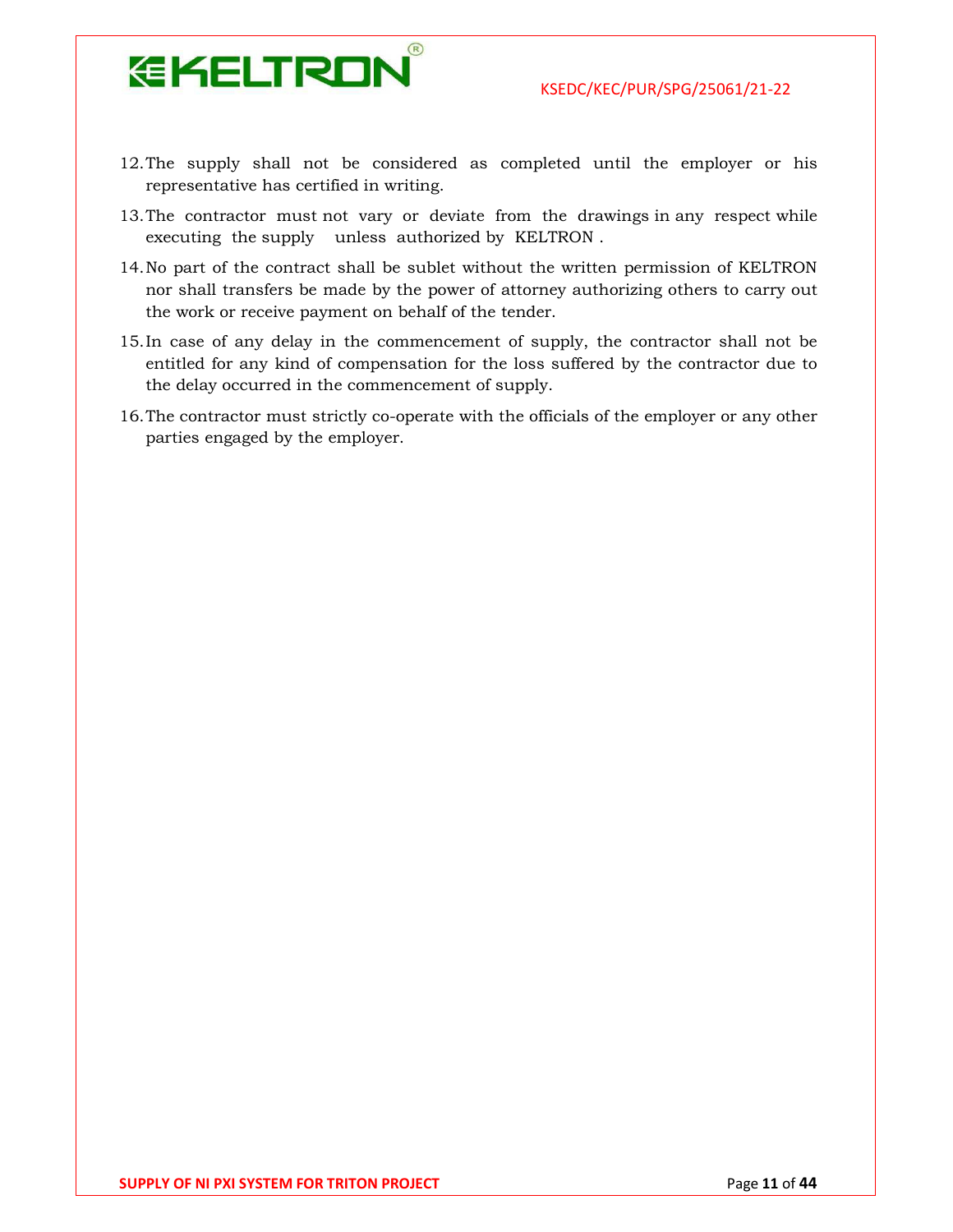#### PART 4 - INSTRUCTIONS FOR E-SUBMISSION OF BIDS

- 1. Bidder should do the registration in the tender site http://etenders.kerala.gov.in using the option available. Then the Digital Signature registration has to be done with the e-token, after logging into the site. The e-token may be obtained from one of the authorized Certifying Authorities such as NIC/SIFY/TCS / nCode.
- 2. Bidder then login to the site thro' giving user id / password chosen during registration.
- 3. The e-token that is registered should be used by the bidder and should not be misused by others.
- 4. The Bidders can update well in advance, the documents such as certificates, purchase order details etc., under **My Documents** option and these can be selected as per tender requirements and then send along with bid documents during bid submission.
- 5. After downloading / getting the tender schedules, the Bidder should go through them carefully and then submit the documents as asked, otherwise, the bid will be rejected.
- 6. If there are any clarifications, this may be obtained online through the tender site, or through the contact details. Bidder should take into account of the corrigendum published before submitting the bids online.
- 7. Bidder, in advance, should get ready the bid documents to be submitted as indicated in the tender schedule and they should be in  $PDF/xls/rar/dwf$  formats. If there is more than one document, they can be clubbed together.
- 8. Bidder should get ready the EMD as specified in the tender. The original should be posted/couriered/given in person to the Tender Inviting Authority, within the bid submission date & time for the offline Payment tender. In case of Online Payment, the same should be paid only online.
- 9. The bidder reads the terms & conditions and accepts the same to proceed further to submit the bids
- 10.The bidder has to submit the tender document online well in advance before the prescribed time to avoid any delay or problem during the submission process.
- 11.After the bid submission, the acknowledgement number, given by the e-tendering system should be printed by the bidder and kept as a record of evidence for online submission of bid for the particular tender.
- 12. The Tender Inviting Authority (TIA) will not be held responsible for any sort of delay or the difficulties faced during the submission of bids online by the bidders.
- 13.The bidder may submit the bid documents by online mode through the site (http://etenders.kerala.gov.in).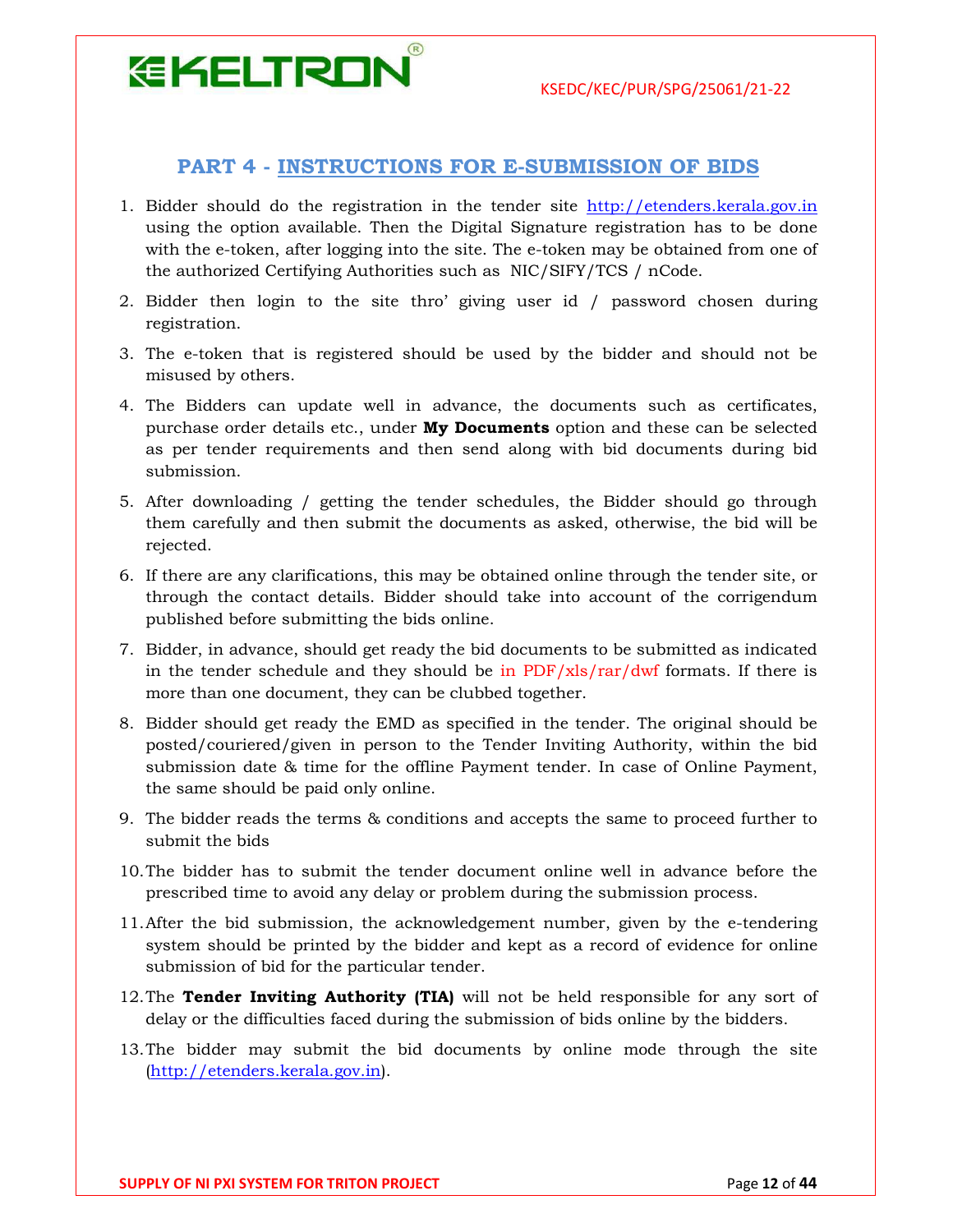14.The tendering system will give a successful bid updating message after uploading all the bid documents submitted & then a bid summary will be shown with the bid no, date & time of submission of the bid with all other relevant details. The documents submitted by the bidders will be digitally signed using the e-token of the bidder and then submitted.

- 15.The bid summary has to be printed and kept as an acknowledgement as a token of the submission of the bid. The bid summary will act as a proof of bid submission for a tender floated and will also act as an entry point to participate in the bid opening date.
- 16.Bidder should log into the site well in advance for bid submission so that he submits the bid in time i.e. on or before the bid submission end time. If there is any delay, due to other issues, bidder only is responsible.
- 17.The bidder should see that the bid documents submitted should be free from virus and if the documents could not be opened, due to virus, during tender opening, the bid is liable to be rejected
- 18.The time settings fixed in the server side & displayed at the top of the tender site, will be valid for all actions of requesting, bid submission, bid opening etc., in the etender system. The bidders should follow this time during bid submission.
- 19.All the data being entered by the bidders would be encrypted using PKI encryption techniques to ensure the secrecy of the data. The data entered will not viewable by unauthorized persons during bid submission & not be viewable by any one until the time of bid opening. Overall, the submitted tender documents become readable only after the tender opening by the authorized individual.
- 20.The confidentiality of the bids is maintained since the secured Socket Layer 128 bit encryption technology is used. Data storage encryption of sensitive fields is done.
- 21.The bidders are requested to submit the bids through online e-tendering system to the TIA well before the bid submission end date & time (as per Server System Clock).
- 22.The bidder should logout of the tendering system using the normal logout option available at the top right hand corner and not by selecting the (X) option in the browser.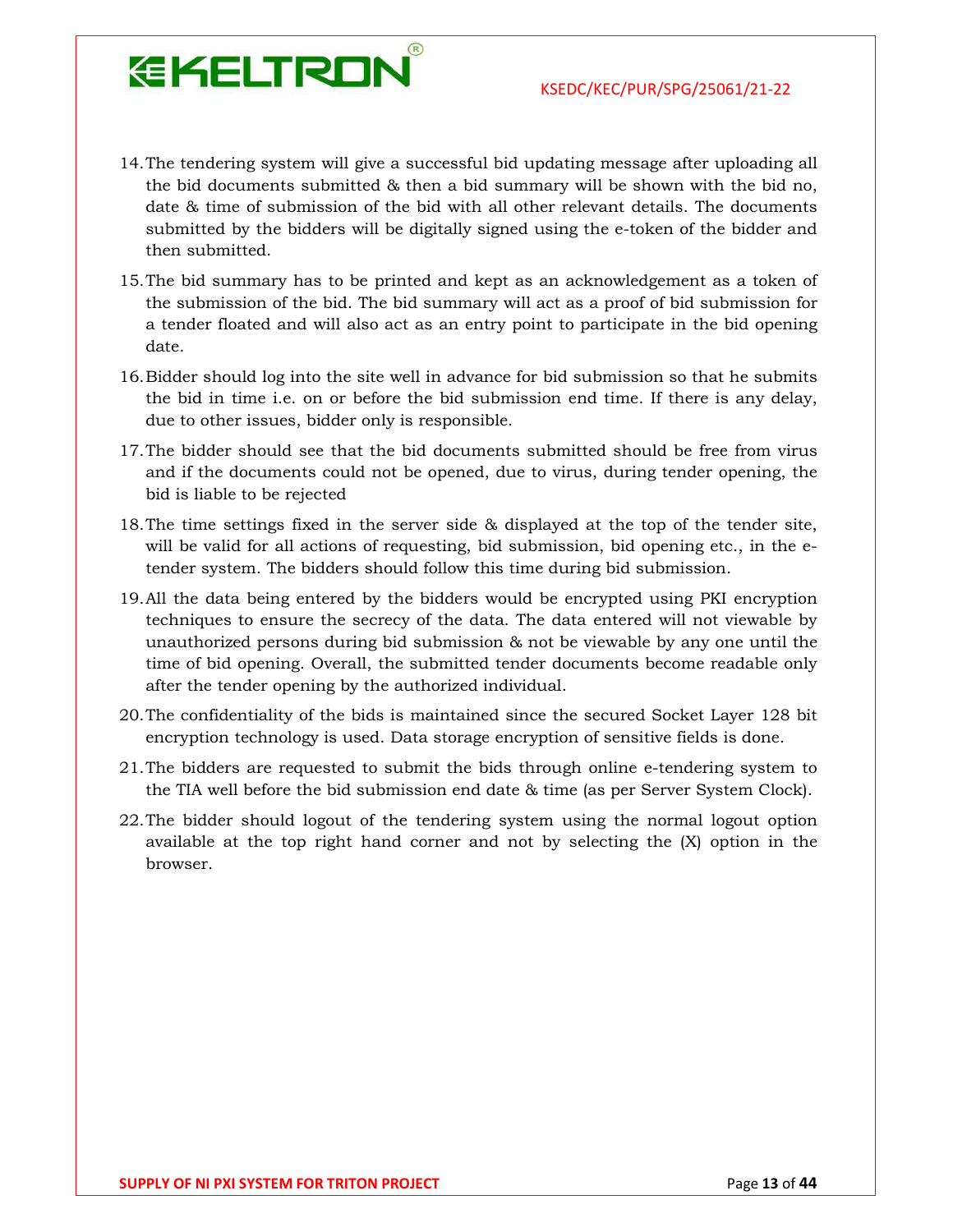### **EKELTRON**

#### PART 5 - DO'S & DON'TS FOR NEFT REMITTANCE

Bidders, while participating in online tenders published in Government of Kerala's e-Procurement website (www.etenders.kerala.gov.in), should ensure the following:

- i. Single transaction for remitting Tender document fee and EMD: Bidder should ensure that tender document fees and EMD are remitted as one single transaction and not separate. Separate or split remittance for tender document fee and EMD shall be treated as invalid transactions.
- ii. Account number as per Remittance Form only: Bidder should ensure that account no. entered during NEFT remittance at any bank counter or during adding beneficiary account in Internet banking site is the same as it appears in the remittance form generated for that particular bid by the e-Procurement system. Bidder should ensure that tender document fees and EMD are remitted only to the account number given in the Remittance form provided by e-Procurement system for that particular tender.

Bidder should ensure the correctness of details inputted while remittance through NEFT. Please also ensure that your banker inputs the Account Number (which is case sensitive) as displayed or appears in the Remittance form.

Bidder should not truncate or add any other detail to the above account number. No additional information like bidder name, company name, etc. should be entered in the account no. column along with account no. for NEFT remittance.

- iii. **Only NEFT / RTGS remittance allowed**: Account to Account transfers or Cash payments are not allowed and are invalid mode of payments. Hence, the remittance form provided by e-Procurement system is to be used only for NEFT payment.
- iv. **UTR number:** Bidders should ensure that the remittance confirmation (UTR number) received after NEFT transfer should be updated as it is, without any truncation or addition, in the e-Procurement system for tracking the payment.
- $v.$  One Remittance form per bidder and per bid: The remittance form provided by e-Procurement system shall be valid for that particular bidder and bid and should not be re-used for any other tender or bid or by any other bidder.

The bids will not be considered for further processing if bidder fails to comply on points (i) to (v) above and tender fees and EMD will be reversed to the account from which it was received.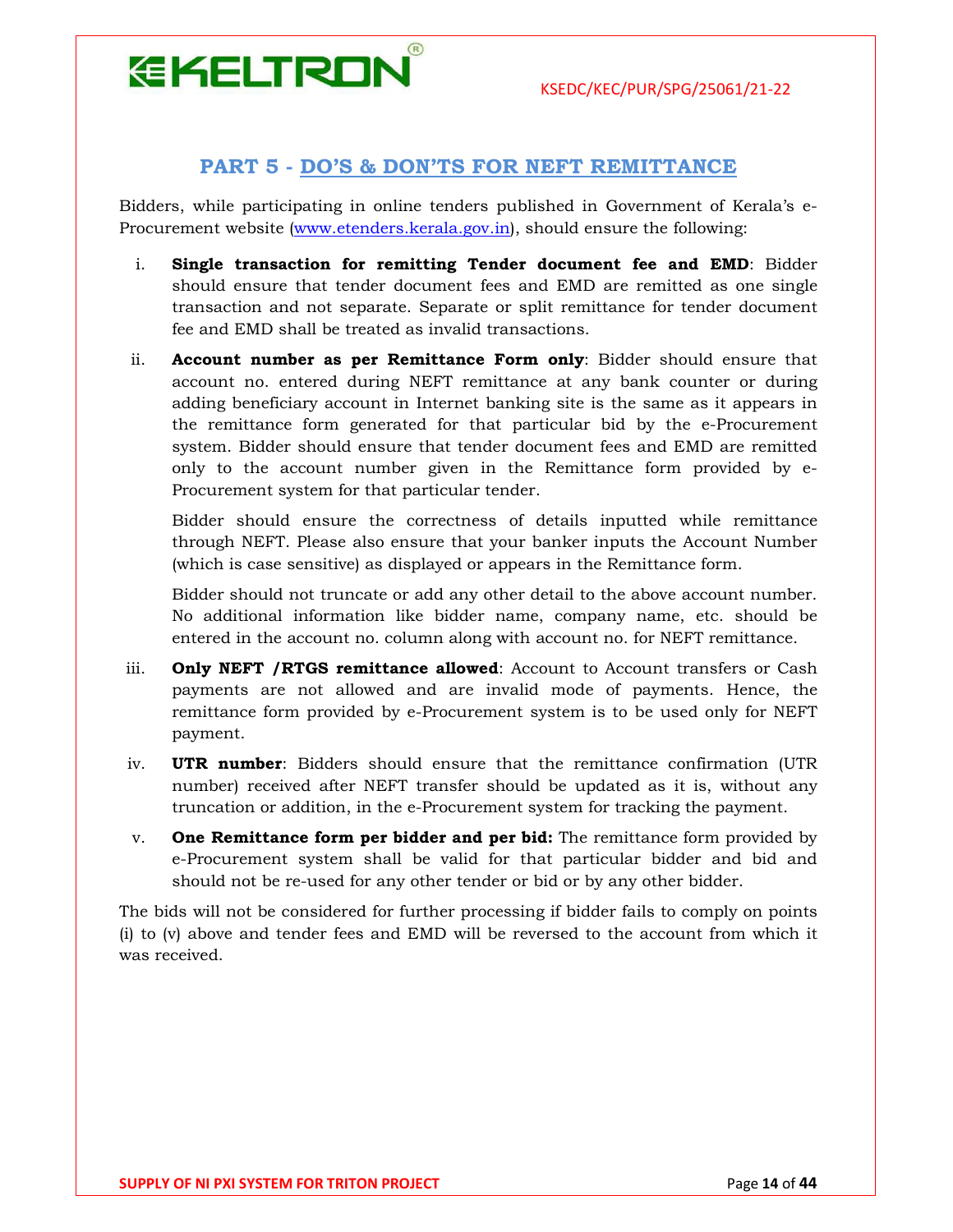

#### PART 6

### TENDER DOCUMENT

(E-Procurement – Two Part Tender)

### SUPPLY OF NI PXI SYSTEM FOR TRITON PROJECT Tender No. KSEDC/KEC/PUR/SPG/25061/21-22

Date: 07.03.2022



#### KERALA STATE ELECTRONICS DEVELOPMENT CORPORATION LIMITED

(A Government of Kerala Undertaking) KELTRON Equipment Complex, Karakulam P.O., Thiruvananthapuram – 695 564, Kerala. Tel: 0472-2815 999, 2815 820, 2815 822 Fax: 0472-2888736 Email: kecpurchase@gmail.com CIN-U74999KL1972SGC002450.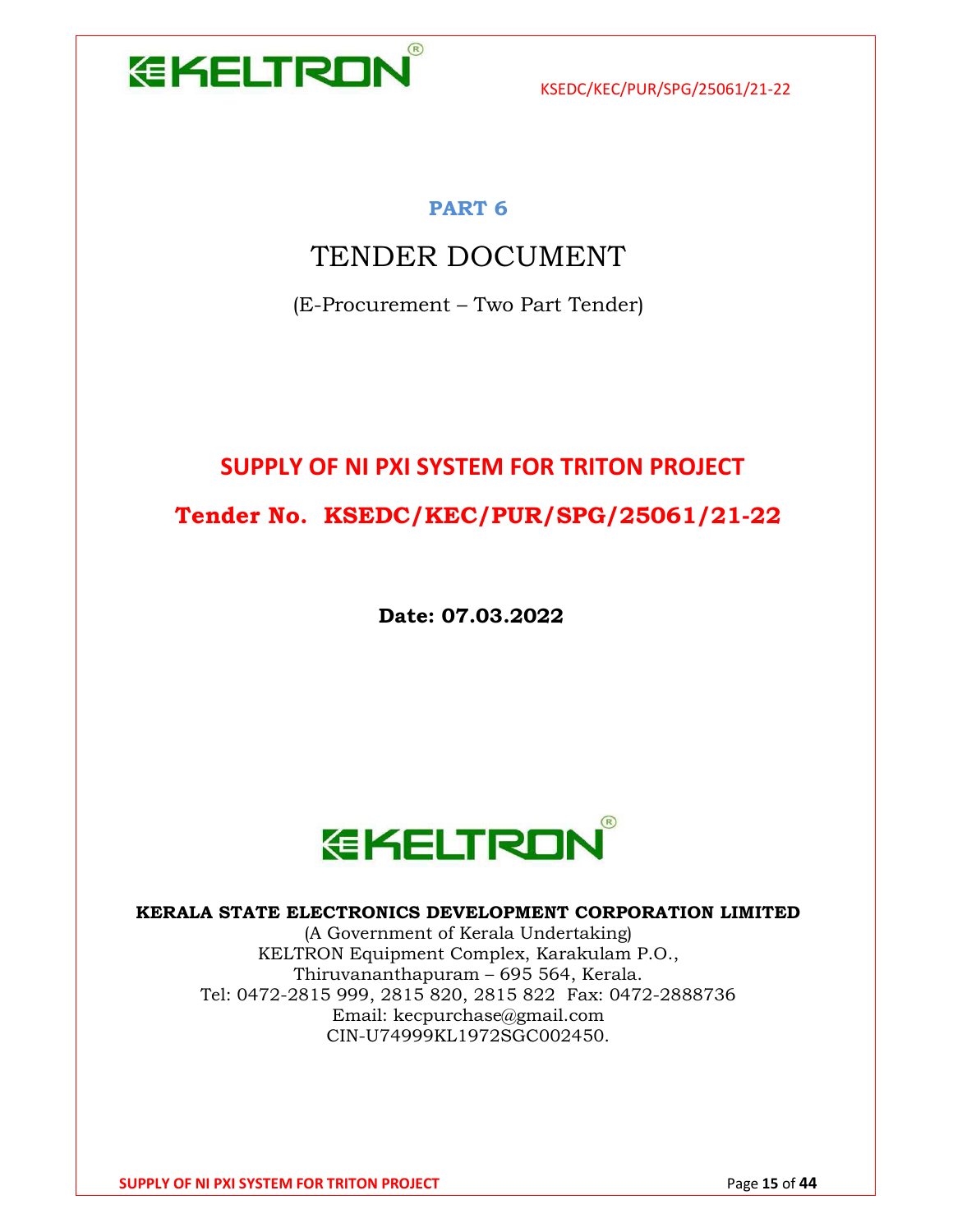# **EKELTRON**

#### 1. PREAMBLE

This tender is issued by Kerala State Electronics Development Corporation (KELTRON) inviting proposals from eligible vendors for the "SUPPLY OF NI PXI SYSTEM FOR TRITON PROJECT". Interested parties, who meet the qualification criteria specified in this document, please go through this tender document for scope of work and terms and conditions. The proposals submitted in the prescribed format of e-tendering system shall qualify for evaluation.

- 1. Tender Documents shall be available only on Internet and shall not be available for sales elsewhere.
- 2. KELTRON reserves the right to amend or cancel the tender in part or in full without prior notice at any point of time
- 3. KELTRON reserves the right to reject the bid of parties who have failed to provide adequate after sales support for the products supplied against various orders.
- 4. In the event of failure to deliver the materials as per the agreed delivery schedule, we should be entitled to recover a sum equivalent to 0.5% of the total contract amount for every week delay or part there of subject to a maximum of 5% value. Also if the supplies are not within control, the buyer is entitled to cancel the order and make necessary alternative immediate arrangements. Furthermore, if the delay exceeds 90 days after the scheduled date of supply, such suppliers will not be considered for the subsequent tenders.
- 5. The Special Instructions to the Contractors/Bidders for the e-submission of the bids are given under "Help to Contractors" in website. http://etenders.kerala.gov.in/nicgep/app

#### 2. TENDER SCHEDULE

Please refer the Notice inviting tenders for important dates & time

#### 3. GENERAL INSTRUCTIONS

#### 3.1 General

- a. The Bidders are requested to examine the instructions, terms and conditions and specifications given in the Tender. Failure to furnish all required information in every respect will be at the Bidder's risk and may result in the rejection of bid.
- b. It will be imperative for each Bidder(s) to familiarize itself/ themselves with the prevailing legal situations for the execution of contract. KELTRON shall not entertain any request for clarification from the Bidder regarding such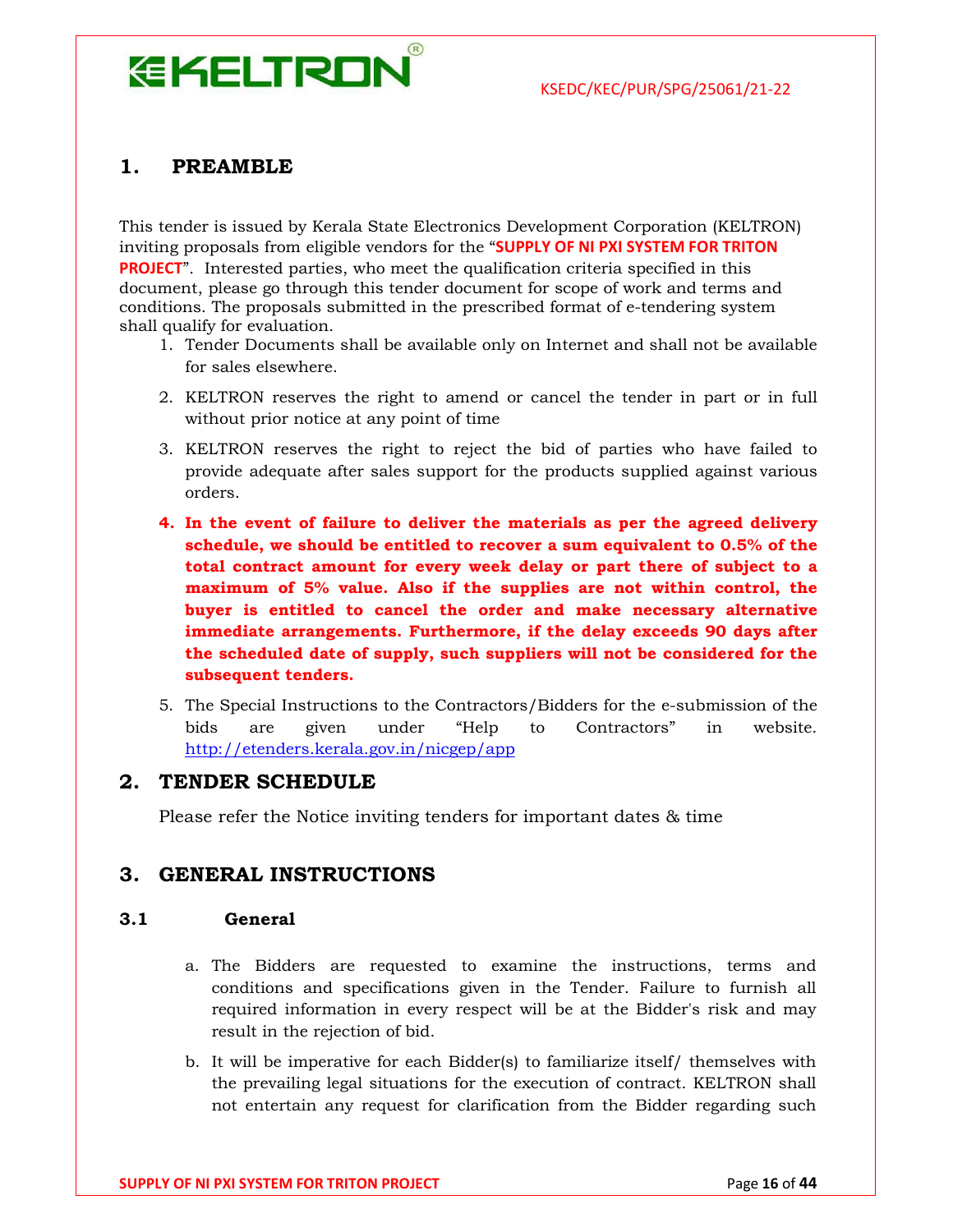

legal aspects of submission of the Bids.

- c. It will be the responsibility of the Bidder that all factors have been investigated and considered while submitting the Bids and no claim whatsoever including those of financial adjustments to the contract awarded under this tender will be entertained by KELTRON . Neither any time schedule nor financial adjustments arising thereof shall be permitted on account of failure by the Bidder to appraise themselves.
- d. The Bidder shall be deemed to have satisfied itself fully before Bidding as to the correctness and sufficiency of its Bids for the contract and price quoted in the Bid to cover all obligations under this Tender.
- e. It must be clearly understood that the Terms and Conditions and specifications are intended to be strictly enforced. No escalation of cost in the Tender by the Bidder will be permitted throughout the period of Agreement or throughout the period of completion of contract whichever is later on account of any reasons whatsoever.
- f. The Bidder should be fully and completely responsible to KELTRON for all the deliveries and deliverables within the stipulated timelines.
- g. Bidders are advised to inspect the sites, and get in touch with the local transport contractors, and get them familiarized with the routes and method of transport to site. This is most important as it is very essential for the successful execution of the contract, that the Bidder should be in possession of information regarding local conditions to enable him to be in a position to handle all materials and to transport them safely to site. KELTRON will not take responsibility on issues pertaining between contractor/ labor unions/ transporters/ loading unloading

#### 3.2 Amendments to the Tender

- a) The Bidders should periodically check for the amendments or corrigendum or information in the website till the closing date of this Tender. KELTRON will not make any individual communication and will in no way be responsible for any ignorance pleaded by the Bidders.
- b) No clarifications would be offered by KELTRON within 48 hours prior to the due date and time for opening of the Tender.
- c) Before the closing of the Tender, KELTRON may amend the Tender document as per requirements or wherever KELTRON feels that such amendments are absolutely necessary.
- d) KELTRON at its discretion may or may not extend the due date and time for the submission of bids on account of amendments.
- e) KELTRON is not responsible for any misinterpretation of the provisions of this tender document on account of the Bidder's failure to update the Bid documents on changes announced through the website.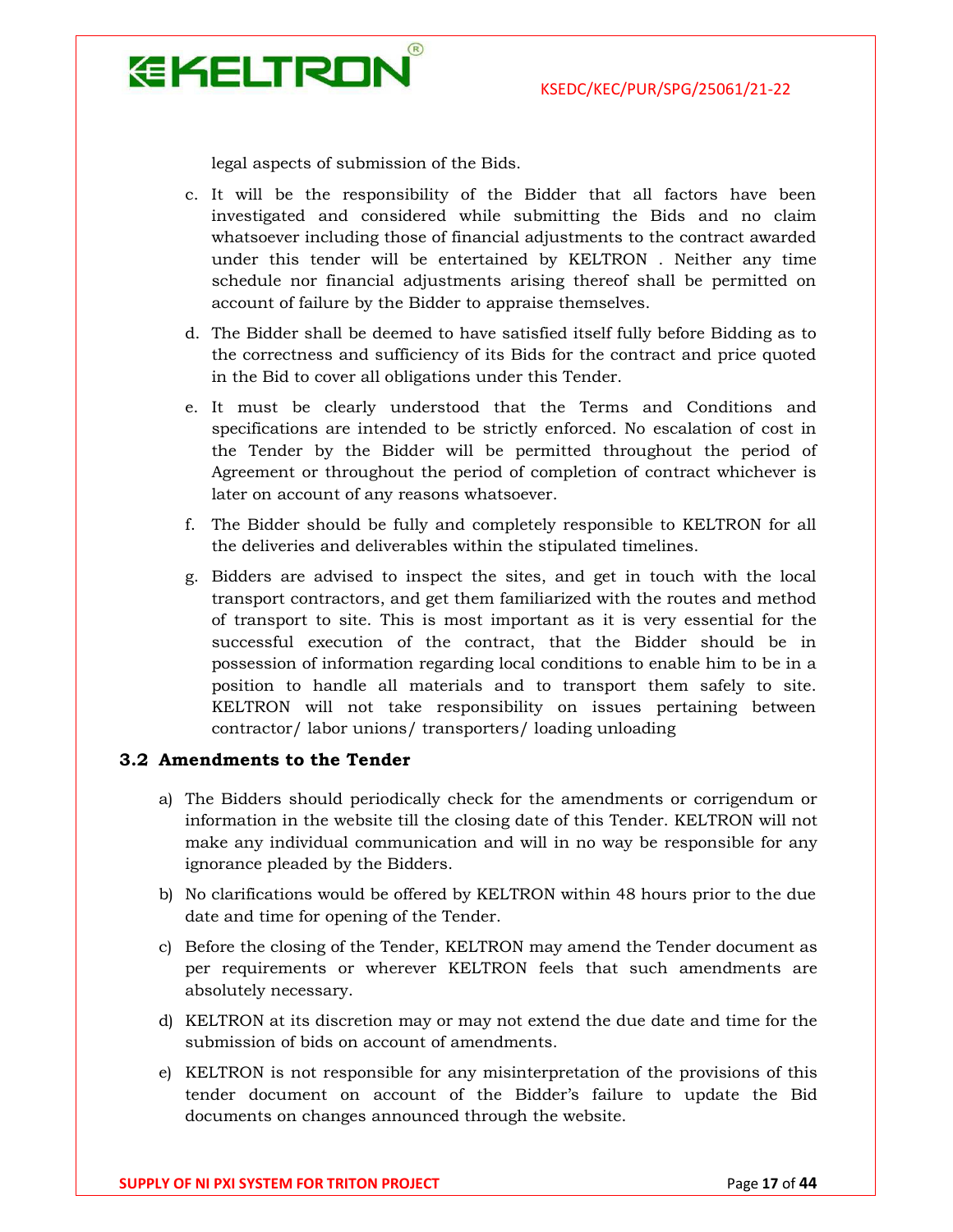# **EKELTRON**

#### 3.3 Language of the Bid

The bid prepared by the Bidder as well as all correspondence and documents relating to the bid shall be in English only.

#### 3.4 Bid Currency

Prices shall be quoted in Indian Rupees (INR) Only.

#### 3.5 Contacting Tender Inviting Authority

- 1) Bidders shall not make attempts to establish unsolicited and unauthorized contact with the Tender Accepting Authority, Tender Inviting Authority or Tender Scrutiny Committee after the opening of the Tender and prior to the notification of the Award and any attempt by any Bidder to bring extraneous pressures on the Tender Accepting Authority and / or the Officials of KELTRON shall be sufficient reason to disqualify the Bidder.
- 2) Notwithstanding anything mentioned above, the Tender inviting Authority or the Tender Accepting Authority may seek bona fide clarifications from Bidders relating to the tenders submitted by them during the evaluation of tenders.

#### 3.6 Force Majeure

Neither the Purchaser (KELTRON) nor the Successful Bidder shall be liable to the other for any delay or failure in the performance of their respective obligations due to causes or contingencies beyond their reasonable control such as:

- Natural phenomena including but not limited to earthquakes, floods and epidemics.
- Acts of any Government authority domestic or foreign including but not limited to war declared or undeclared, priorities and quarantine restrictions.
- Accidents or disruptions including, but not limited to fire, explosions.

#### 3.7 Dispute Redressal

Any dispute, difference, question or disagreement arising out of this Tender shall be governed by Law of Indian Union in Force. No Arbitration for dispute settlement. As a general policy KELTRON should prefer court settlement. Courts in Thiruvananthapuram alone shall have jurisdiction in this matter.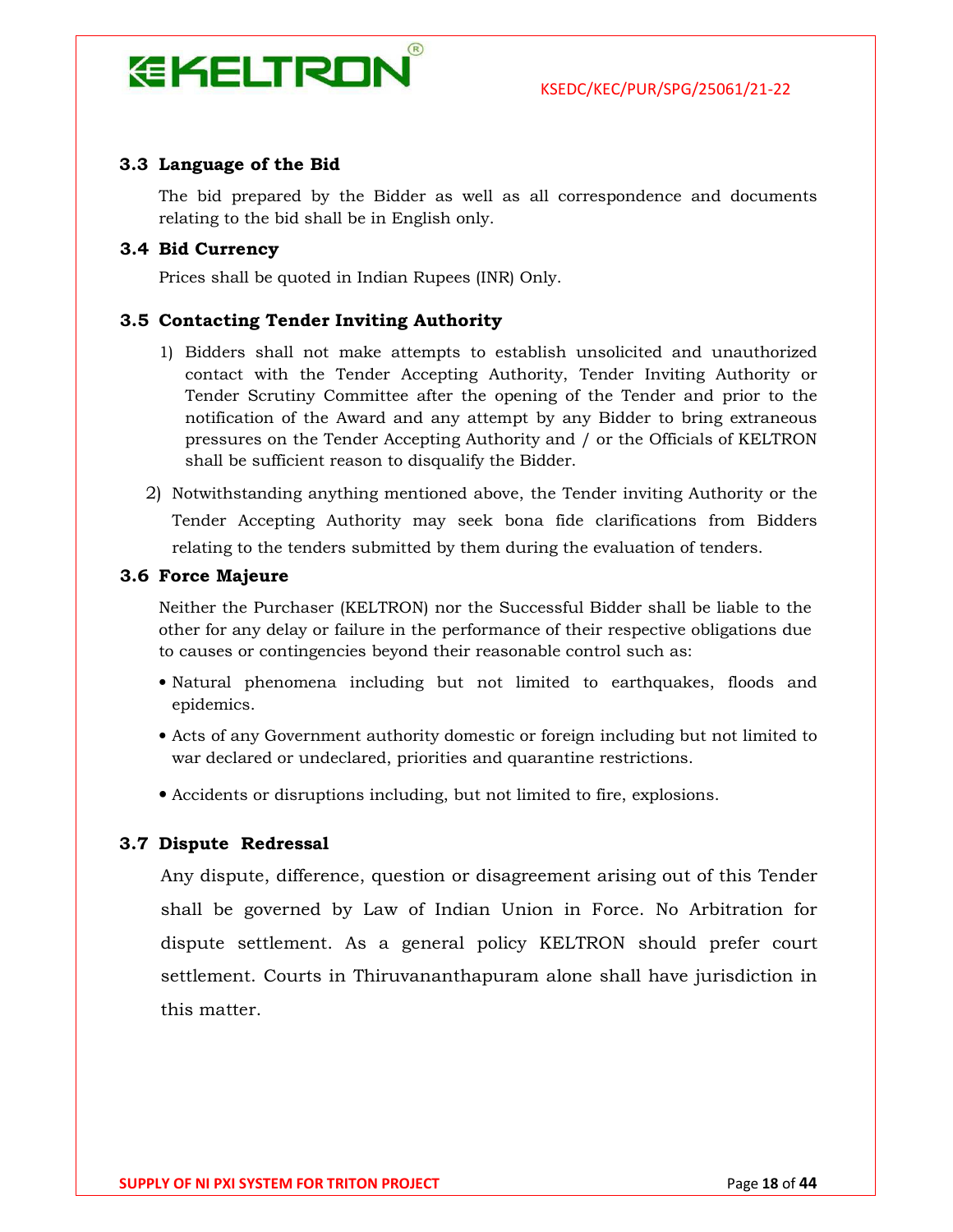# **EKELTRON**

#### 4. ELIGIBLITY CRITERIA

The Bidder(s) should meet the following Eligibility Criteria to participate in the Tender and should submit documentary proof for fulfilling the Eligibility in the Technical Bid

- a. Be an Indian Company / Firm.
- b. Manufacturers or their dealers specifically authorized by the manufacturers to quote on their behalf for this tender or if any who have designed, manufactured, tested and supplied similar to the type specified in the "Technical Specification".
- c. Agents of Indian Equipment manufacturers who doesn't have a track record of supply of similar items will not be eligible to quote.
- d. Bidders /vendors /supplier should have executed a job of similar nature or a supply of similar items of approximately the same value to any Central Government / State Government / PSUs / Autonomous bodies / Educational Institutions/National R&D Laboratories. To prove their technical capability firms need to enclose the copies of past projects / executed purchase orders of similar technical specifications.
- e. The average turnover for the last three financial years should enclose the copies.
- f. In order to assess the financial solvency of a firm we may seek a report from the bankers of the technically evaluated lowest quoting firm in order to assess if the firm is financially capable of executing the purchase order/work successfully.
- g. Bidders who meet the criteria given above are subject to be disqualified, if they have made untrue or false representation in the forms, statements and attachments submitted in proof of the qualification requirements or have a record of poor performance, not properly completing the contract, inordinate delays in completion or financial failure, etc.
- h. If before/after the placement of the Purchase Order it is found/noticed that the supplier has been black-listed/debarred by any firm then such supplier will be dropped from the tendering process as technically not suitable to quote or order will be cancelled. Thus, black-listed/debarred firms are requested not to participate in our tendering process.

#### Important Note:

Bidders should ensure that they have submitted all the required proof documents as specified in the Tender document without fail. Bids received without supporting documents to prove their Eligibility are liable for rejection.GST registration is mandatory.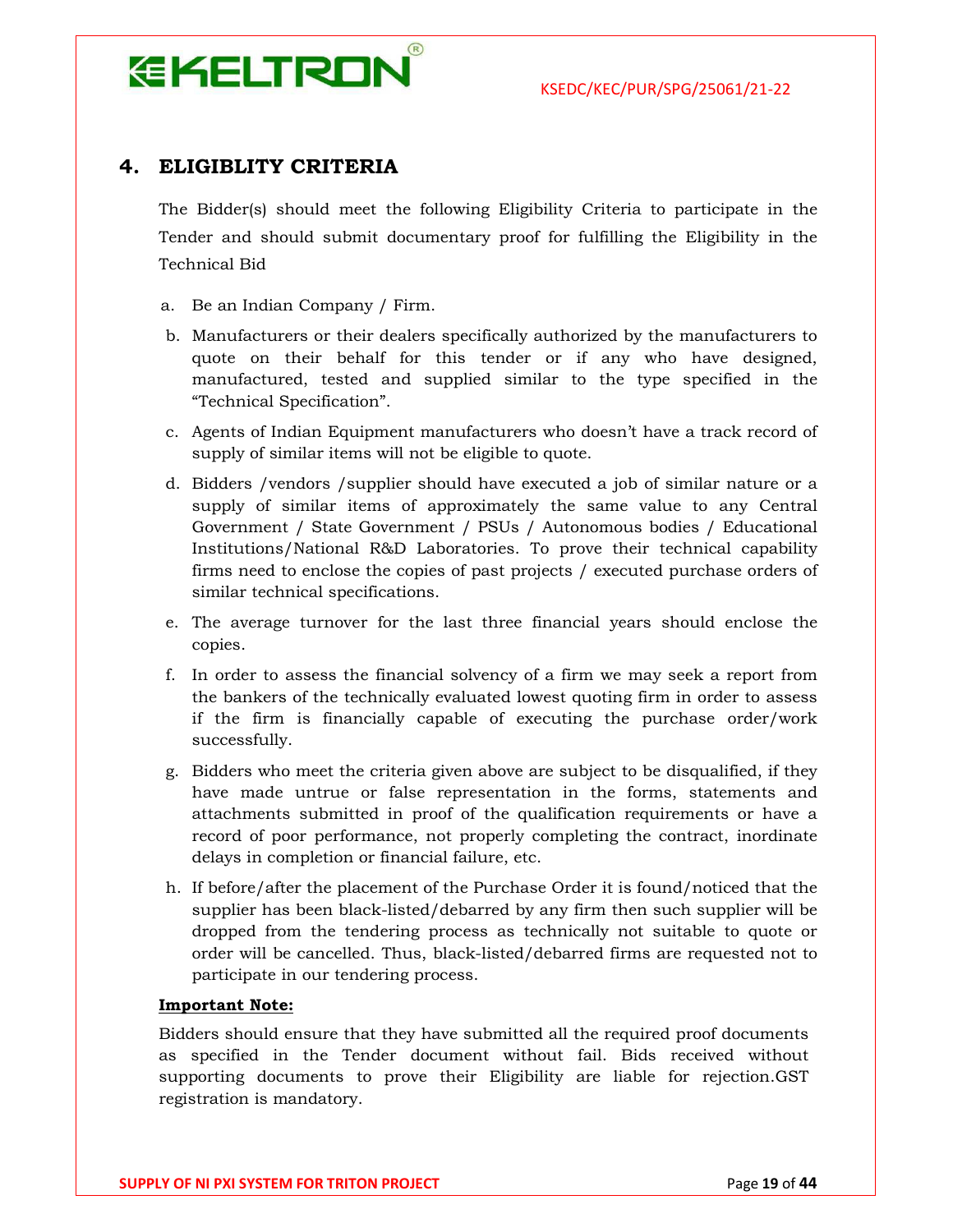#### 5. BID PREPARATION AND SUBMISSION

#### 5.1 Tender Document Fee & Cost of bidding

Refer Notice inviting Tender for Tender Document Fee. Tender Documents can be downloaded from the website (https://etenders.kerala.gov.in) mentioned in the Tender Schedule. The tender Document fee along with GST which is nonrefundable shall be remitted online mode of remittance is explained in "online payment modes" and Part 5 "DO'S & DON'TS FOR NEFT REMITTANCE"

The Bidders should bear all costs associated with the preparation and submission of Bids. KELTRON will in no way be responsible or liable for the charges/costs incurred regardless of the conduct or outcome of the bidding process

#### 5.2 Earnest Money Deposit (EMD)

Refer Notice inviting Tender for EMD amount. Mode of remittance is explained in "online payment made" and Part 5 "DO'S & DON'TS FOR NEFT REMITTANCE. Proof of EMD Exemption if any as per stores and purchase manual of Govt. of Kerala must be shown otherwise. Bidders are advised to visit the website https://etenders.kerala.gov.in

Bidder should ensure that EMD remitted only to the account number given in the Remittance form provided by e-Procurement system for that particular tender.

The EMD of the unsuccessful bidder will be returned at the expense of the bidder within a reasonable time consistent with the rules and regulations in this behalf. The EMD amount held by KELTRON is refunded to the unsuccessful bidder will not earn any interest thereof.

- i) The EMD amount of the successful bidder will be converted as part of the Security Deposit (SD) for successful execution of the Purchase Order and will be returned only after the successful fulfillment of the Purchase Order.
- ii) The EMD amount will be forfeited to KELTRON if the bidder withdraws the bid during the period of its validity specified in the tender or if the successful bidder fails to remit Security Deposit or fails to sign the Contact if any as a general condition.

#### 5.3 Online Payment modes:

The tender document fees and EMD can be paid in the following manner through e-Payment facility provided by the e-Procurement system:

State Bank of India (SBI), Internet Banking and National Electronic Fund Transfer (NEFT)/ Real Time Gross Settlement (RTGS).

As NEFT payment status confirmation is not received by e-Procurement system on a real-time basis, bidders are advised to exercise NEFT mode of payment option at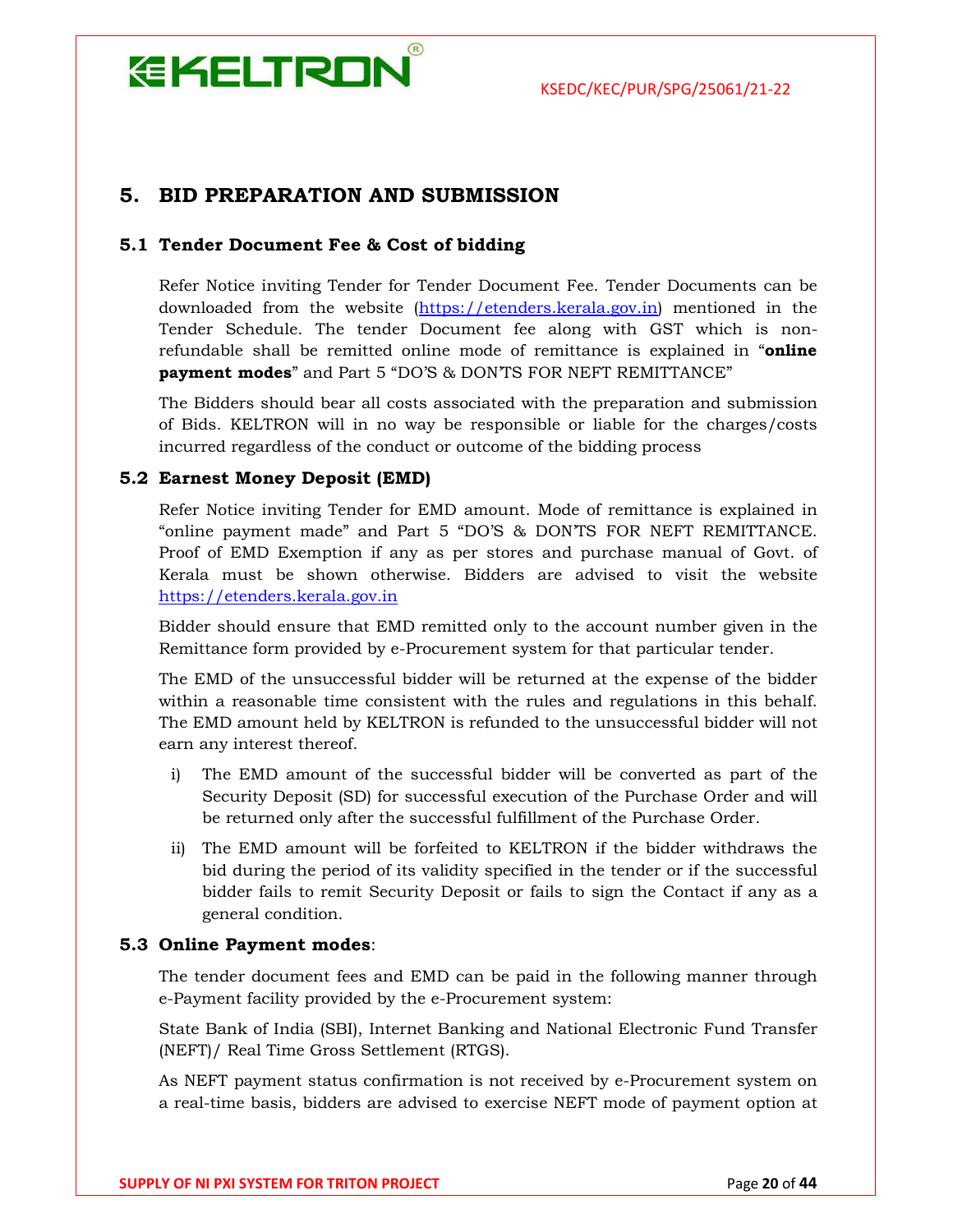

least 48 hours prior to the last date and time of bid submission to avoid any payment issues.

For RTGS the timings that the banks follow may vary depending on the customer timings of the bank branches and settlement from RBI. Bidders are advised to exercise RTGS mode of payment at least 24 hours prior to the last date and time of bid submission to avoid any payment issues.

NEFT / RTGS payment should be done according to following guidelines:

- i. Single transaction for remitting Tender document fee and EMD: Bidder should ensure that tender document fees and EMD are remitted as one single transaction.
- ii. **Account number as per Remittance Form only:** Account no. entered during NEFT/RTGS remittance at any bank counter or during adding beneficiary account in Internet banking site should be the same as it appears in the remittance form generated for that particular bid by the e-Procurement system. Bidder should ensure that tender document fees and EMD are remitted only to the account number given in the Remittance form provided by e-Procurement system for that particular tender.

Bidders must ensure that the banker inputs the Account Number (which is case sensitive) as displayed in the Remittance form. No additional information like bidder name, company name, etc. should be entered in the account no. column along with account no. for NEFT / RTGS remittance.

- iii. **Only NEFT / RTGS Remittance Allowed:** Account to Account transfers, State Bank Group Transfers (GRPT), Payments from NRE Accounts, SWIFT Transfers, IMPS or Cash payments are not allowed and are treated as invalid mode of payments. Bidder must ensure that the banker does NEFT or RTGS (for above 2 lakhs payments as per RBI guidelines) transaction only and specially instruct the banks not to convert the payment type to GRPT or any other payment mode.
- iv. **Amount as per Remittance form**: Bidder should ensure that the amount being remitted is neither less nor higher than the amount shown in remittance form.
- v. UTR Number: Bidders should ensure that the remittance confirmation (UTR number) received after NEFT / RTGS transfer should be updated as it is, in the e-Procurement system for tracking the payment.
- vi. One Remittance Form per Bidder and per Bid: The remittance form provided by e-Procurement system shall be valid for that particular bidder and bid and should not be re-used for any other tender or bid or by any other bidder.

Any transaction charges levied while using any of the above modes of online payment has be borne by the bidder. The supplier/contractor's bid will be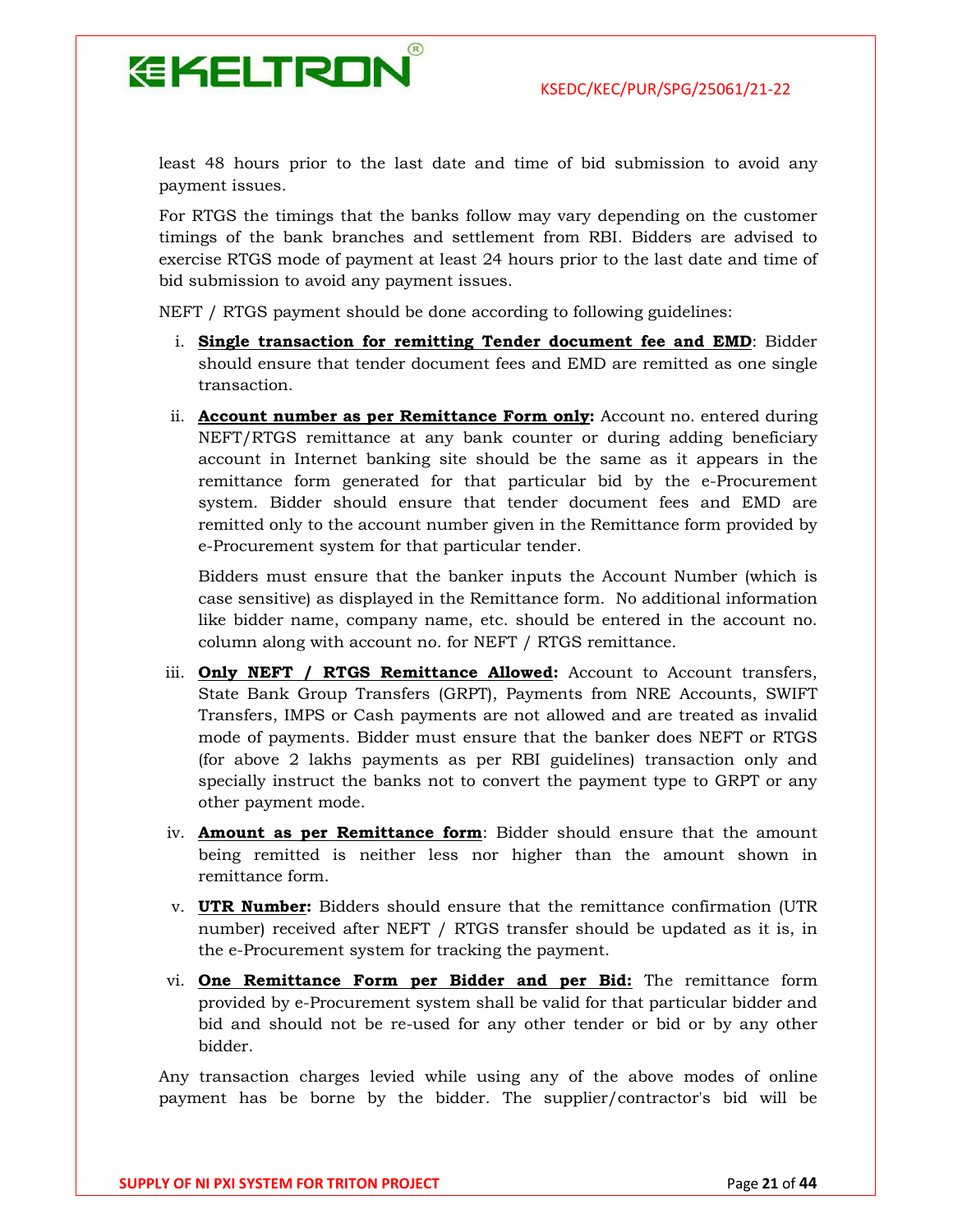

evaluated only if payment status against bidder is showing "Success" during bid opening. The problems in paying EMD and tender fee should be addressed with concerned banks, KELTRON will not take in responsibility in this regard.

#### 5.4 Two Part Bidding

Bidders should examine all instructions, Terms, Conditions and Technical specifications given in the Tender document. Failure to furnish information required by the Bid or submission of a Bid not substantially responsive in every respect will be at the Bidder's risk and may result in rejection of Bids. Bidders should strictly submit the Bid as specified in the Tender, failing which the bids will be treated as non-responsive and will be rejected.

- a) The Technical Bid format as given in the Tender shall be filled, signed and stamped on all pages. Errors if any shall be attested by the Bidders. The Technical Bid shall not contain any indications of the Price; otherwise the Bid will be summarily rejected.
- b) Commercial bid shall be submitted as per the format (BOQ).

#### 5.5 Online Bidder registration process

Bidders should have a Class II or above Digital Signature Certificate (DSC) to be procured from any Registration Authorities (RA) under the Certifying Agency of India. Details of RAs will be available on www.cca.gov.in. Once, the DSC is obtained, bidders have to register on www.etenders.kerala.gov.in website for participating in this tender. Website registration is a one-time process without any registration fees. However, bidders have to procure DSC at their own cost.

Bidders may contact e-Procurement support desk of Kerala State IT Mission over telephone at 0471- 2577088, 2577188, 2577388 or 0484 – 2336006, 2332262 through email: etendershelp@kerala.gov.in for assistance in this regard.

#### 5.6 Online Tender Process

The tender process shall consist of the following stages:

- i. Downloading of tender document: Tender document will be available for free download on www.etenders.kerala.gov.in. However, tender document fees shall be payable at the time of bid submission as stipulated in this tender document.
- ii. **Publishing of Corrigendum**: All corrigenda shall be published on www.etenders.kerala.gov.in and shall not be available elsewhere.
- iii. **Bid submission**: Bidders have to submit their bids along with supporting documents to support their eligibility, as required in this tender document on www.etenders.kerala.gov.in. No manual submission of bid is allowed and manual bids shall not be accepted under any circumstances.
- iv. Opening of Technical Bid and Bidder short-listing: The technical bids will be opened, evaluated and shortlisted as per the eligibility and technical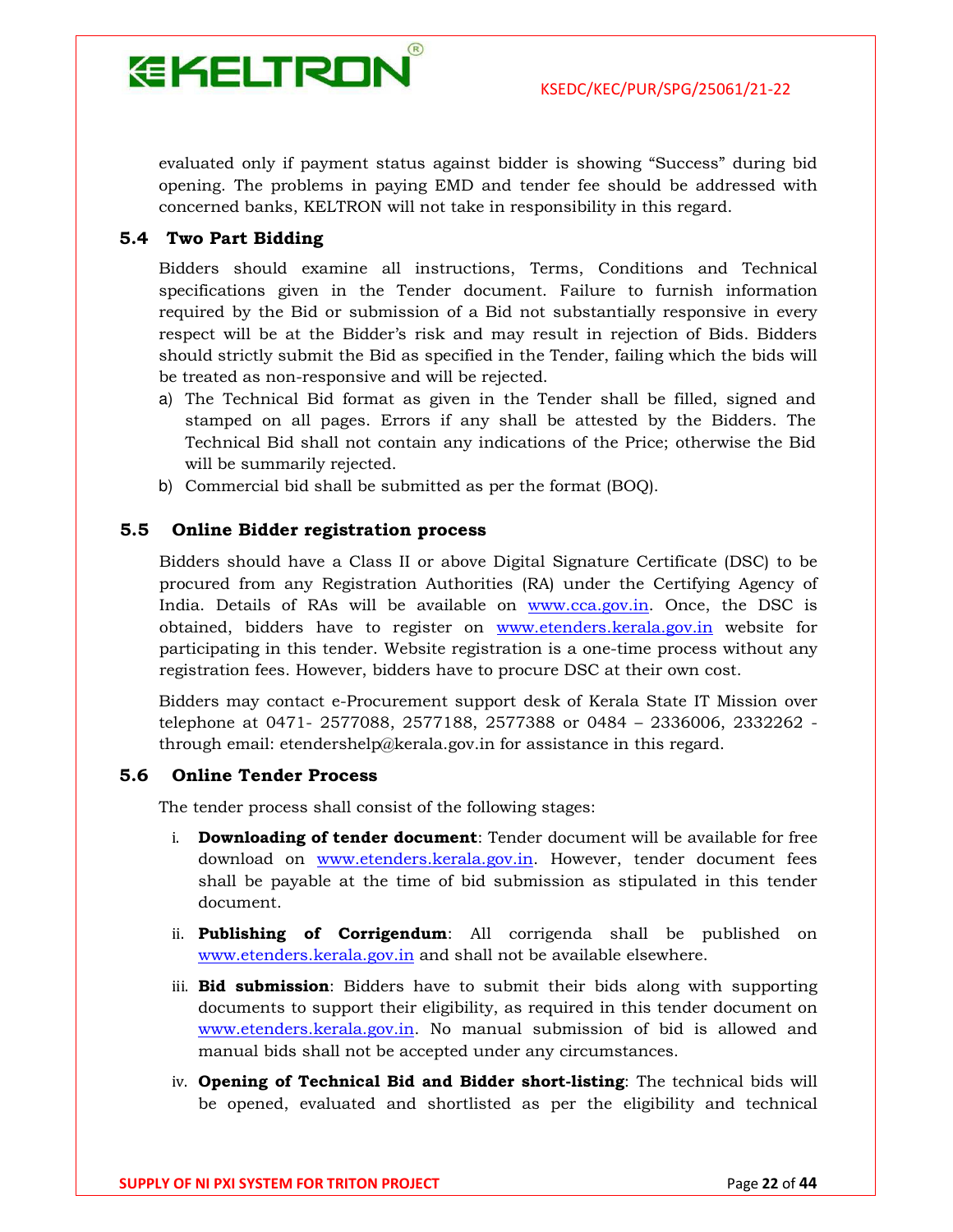qualifications. All documents in support of technical qualifications shall be submitted (online). Failure to submit the documents online will attract disqualification. Bids shortlisted by this process will be taken up for opening the financial bid.

v. Opening of Financial Bids: Bids of the qualified bidder's shall only be considered for opening and evaluation of the financial bid on the date and time mentioned in critical date's section.

#### 5.7 Bid submission

#### Cover-1 (Technical Bid)

**EKELTRON** 

The First Stage (Pre-Qualification and Technical Cover based on 2 cover tender system):

Pre-Qualification and Technical proposal shall contain the scanned copies of the following documents which every bidder has to upload.

The cover shall contain:

- i. Bidder Information Letter in Bidder's Original Letter Head in the Format listed as Annexure-1
- ii. Bid Form in the Format listed as Annexure-2
- iii. Declaration Regarding Clean Track Record in the format given Annexure -3
- iv. Declaration Regarding manufacturer Clean Track Record in the format given Annexure -4
- v. Compliance statement / Report
- vi. Certificate of incorporation, registration, GST certificate, PAN card etc.
- vii. Copy of previous purchase orders, agreements and satisfactory completion certificate from the customers as per eligibility criteria of tender document
- viii. Audited balance sheet of the firm 2017-2018, 2018-2019, 2019-20
- ix. Signed copy of un priced BOQ with company seal
- x. Proof of certifications applicable to the product as mentioned in the technical specification

#### Cover -2 (financial Bid)

#### BOQ

The Bidder shall complete the Price bid as per format given for download along with this tender.

**Note:** The blank price bid should be downloaded and saved on bidder's computer without changing file-name otherwise price bid will not get uploaded. The bidder should fill in the details in the same file and upload the same back to the website.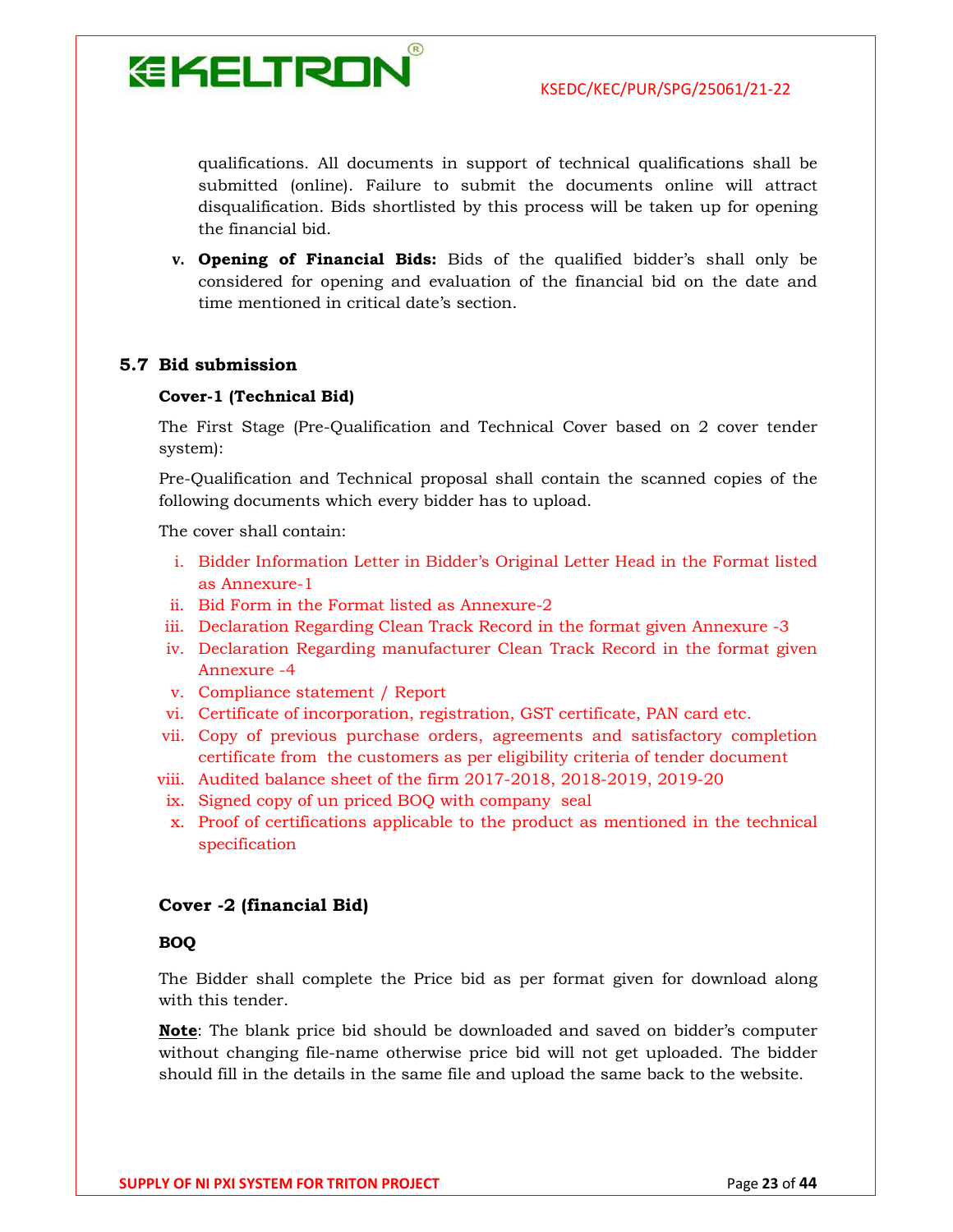

**Fixed price:** Prices quoted by the Bidder shall be fixed during the bidder's performance of the contract and not subject to variation on any account. A bid submitted with an adjustable/ variable price quotation will be treated as non responsive and rejected.

KELTRON doesn't take any responsibility for any technical snag or failure that has taken place during document upload. GST Tax Registration is mandatory for the bidders who are participating.

#### 5.8 Price Bid Form

- a. All the Price items as asked in the Tender should be filled in the Price Bid Format (BOQ) as given in the Tender. The financial bid (BOQ) should be submitted in .xls form which will be opened as and when the technical selection is over. No additional cost on any head can be claimed by the Successful Bidder during execution of the contract.
- b. The Price Bid Form (BOQ) should not contain any conditional offers or variation clauses; otherwise the Bids will be summarily rejected.
- c. The prices quoted shall be in INDIAN RUPEES only.
- d. The price quoted by the Bidder shall be kept firm for a period specified in the Tender from the date of opening of the tender. The Bidder should keep the Price firm during the period of contract including during the period of extension of time if any. Escalation of cost will not be permitted during the said periods or during any period while providing services whether extended or not within the stipulated delivery period. The Bidders should particularly take note of this factor before submitting the Bids.

#### 5.9 Bid submission process

For submission of bids, all interested bidders have to register online as explained above in this document. After registration, bidders shall submit their Technical bid and Financial bid online on www.etenders.kerala.gov.in along with online payment of tender document fees and EMD.

For page by page instructions on bid submission process, please visit www.etenders.kerala.gov.in and click "Bidders Manual Kit" link on the home page.

It is necessary to click on "Freeze bid" link/ icon to complete the process of bid submission otherwise the bid will not get submitted online and the same shall not be available for viewing/ opening during bid opening process.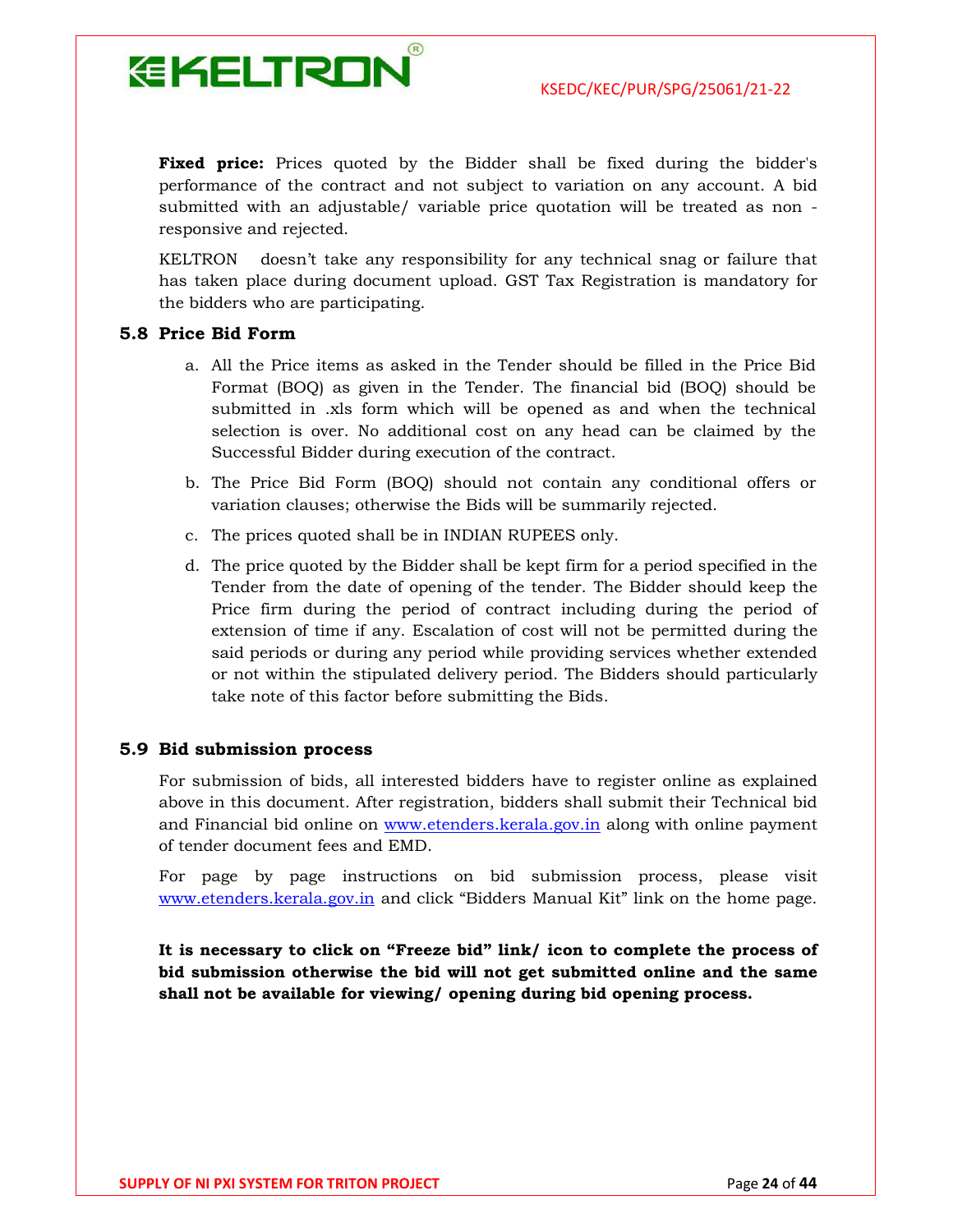

#### 5.10 Bid Closing date and time

The Bids should be submitted not later than the date and time specified in the Notice inviting Tender / Tender Schedule or Corrigendum (if published). Hence, the Bidders should be cautious to submit the Bids well in advance to avoid disappointments. Any other issues pertaining to bidding should be addressed to KERALA STATE IT MISSION E-Tender cell.

#### 6. TENDER OPENING AND EVALUATION

#### 6.1 Technical Bid Opening

The Technical Bid will be opened on the date and time as specified in the Tender schedule.

#### 6.2 Tender Validity

- a) The bid submitted by the Bidders should be valid for a minimum period of 180 days from the date of opening of the Tender.
- b) In exceptional circumstances, KELTRON may solicit the Bidders to extend the validity. The Bidder should extend price validity and Bid security validity.

#### 6.3 Initial Scrutiny

Initial Bid scrutiny will be conducted and incomplete details as given below will be treated as non-responsive.

If Tenders are;

- Found with suppression of details
- Incomplete information, subjective, conditional offers.
- Submitted without support documents as per the Eligibility Criteria and Evaluation Criteria.
- Non-compliance of any of the clauses stipulated in the Tender

However, documents of historical nature can be called for by KELTRON for assessing eligibility. All responsive Bids will be considered for further evaluation. The decision of KELTRON will be final in this regard.

#### 6.4 Clarifications by KELTRON

When deemed necessary, KELTRON may seek bonafide clarifications on any aspect from the Bidder. However, that would not entitle the Bidder to change or cause any change in the substance of the Bid or price quoted. During the course of Technical Bid evaluation, KELTRON may seek additional information or historical documents for verification to facilitate decision making. In case the Bidder fails to comply with the requirements of KELTRON as stated above, such Bids may at the discretion of KELTRON, be rejected as technically non-responsive.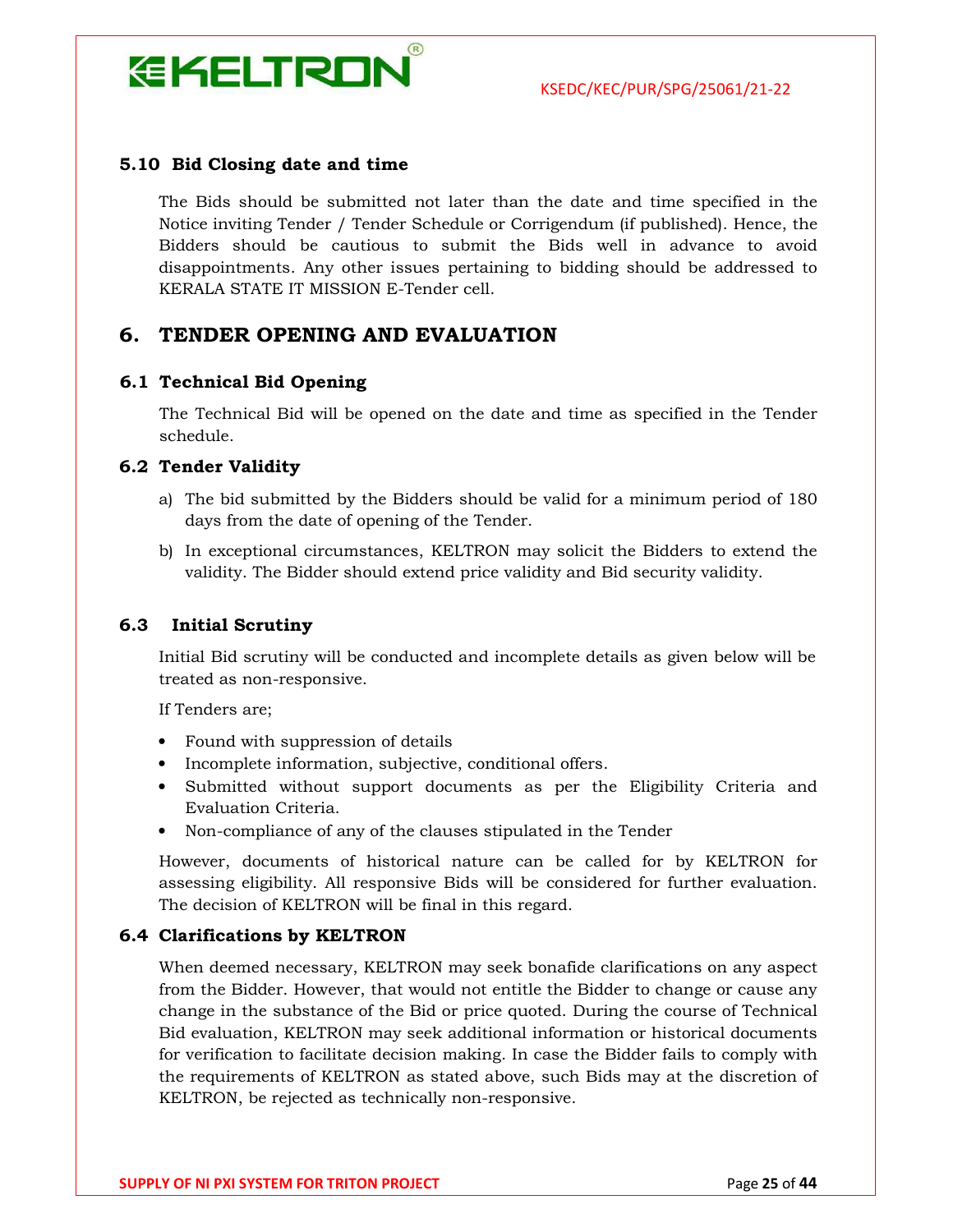# **EKELTRON**

#### 6.5 Tender Evaluation

#### 6.5.1 Suppression of facts and misleading information

During the Bid evaluation, if any suppression or misrepresentation is brought to the notice of KELTRON, KELTRON shall have the right to reject the Bid and if after selection, KELTRON would terminate the contract, as the case may be, the rejection/ termination will be without any compensation to the Bidder and the EMD / SD, as the case may be, shall be forfeited.

Bidders should note that if any figure in the proof documents submitted by the Bidders for proving their eligibility is found suppressed or erased, KELTRON shall have the right to seek the correct facts and figures or reject such Bids.

It is up to the Bidders to submit the full copies of the proof documents to meet out the criteria. Otherwise, KELTRON at its discretion may or may not consider such documents.

The Tender calls for full copies of documents to prove the Bidder's experience and capacity to undertake the project.

#### 6.5.2 Technical Bid Evaluation

- a) A Technical Committee will examine the Technical Bids against the Eligibility Criteria and Evaluation Criteria given in the Tender document. The evaluation will be conducted based on the support documents submitted by the Bidders. The documents which did not meet the eligibility criteria in the first stage of scrutiny will be rejected in that stage itself and further evaluation will not be carried out for such bidders. The eligible Bidders alone will be considered for further evaluation.
- b) Tender may be declared as unresponsive in the following cases
	- i. The Bid is unsigned.
	- ii. The Bidder has quoted for goods manufactured by different firm without the required authority letter from the manufacturer.
	- iii. Bidder has not agreed to give the required performance security.
	- iv. The goods quoted are sub-standard, not meeting the required specifications.
	- v. The schedule of Requirement (incorporated in the tender enquiry), the tenderer has not quoted for the entire requirement as specified in that schedule.
	- vi. The tenderer has not agreed to some essential condition(s) incorporated in the tender enquiry
- c) For those Bidders who have already worked or working with KELTRON, their previous performance would be the mandatory criteria for selection. If any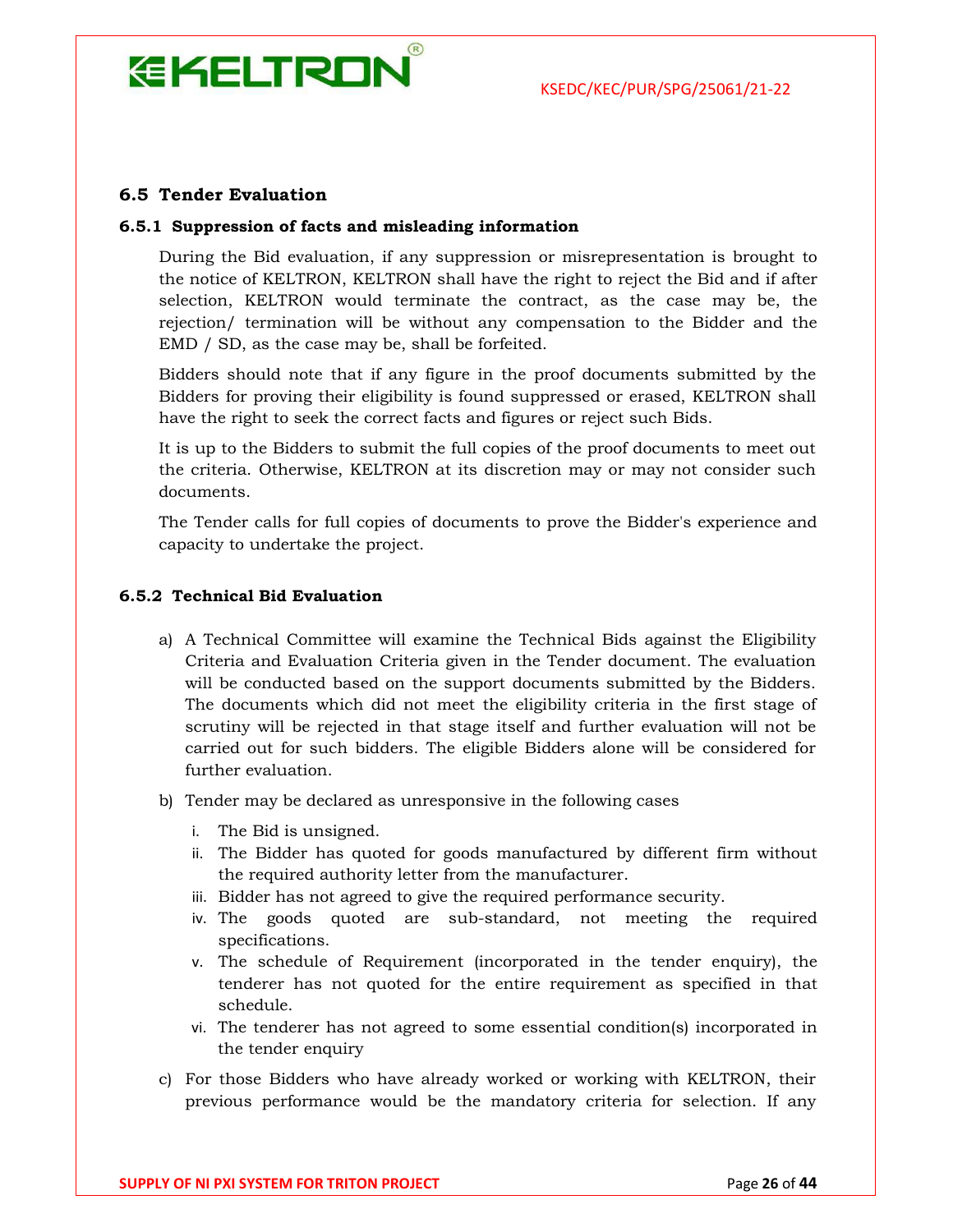

unsatisfactory performances of those Bidders are found, their Bids will straight away be rejected.

The Unsatisfactory performance is defined as any of the following:-

- Non responsiveness after getting the Purchase order (or)
- Delay in supply, installation of the ordered items etc. (or)
- Lack of communication about the delay in deliveries, installation etc.
- d) Documents Establishing Goods' Eligibility and Conformity to Bid Document.
- e) Specifications are basic essence of the product. It must be ensured that the offers are strictly as per our tendered specifications. At the same time it must also be kept in mind that merely copying our specifications in their quotation shall not make firms eligible for consideration. The documentary evidence of conformity of the goods and services to the Bid Document may be in the form of literature, drawings and data etc.
- f) **Patent Right & IPR Laws:** The supplier shall indemnify the purchaser against all third party claims of infringement of Patent, Trademark or Industrial Design Rights arising from the use of Goods or any part thereof in the Purchaser's country. The vendor should be sure about his claim on the ownership of technology and total compensation in the event of a claim should be paid to the buyer in case of patent infringement

#### g) Examination of terms & Conditions

- i. The Purchaser shall examine the Bid to confirm that all terms and conditions specified in the GCC and the SCC have been accepted by the Bidder without any material deviation or reservation including the terms & conditions.
- ii. Prior to the detailed evaluation, the Purchaser will determine the *substantial* responsiveness of each bid to the Bid Document.

#### 6.5.3 Price Bid Evaluation

- a. Price bid of the technically qualified bidders alone will be opened and evaluated
- b. The financial bid (BOQ) should be submitted in .xls form in the e-tender format.
- c. The GST tax amount shall be included for evaluation
- d. The bidder shall confirm that the price bid confirms to all the terms and conditions stipulated in the tender document. He shall confirm that the price bid is final in all respects and contains no conditions.
- e. The total **cost** including purchase **price**, freight, insurance, the customs duties and other taxes levied on the shipment for cost comparison.

#### f. Non-conformities between the figures and words of the quoted price

Any discrepancy between quoted prices in figures and that in words, if noted will be sorted out in the following manner: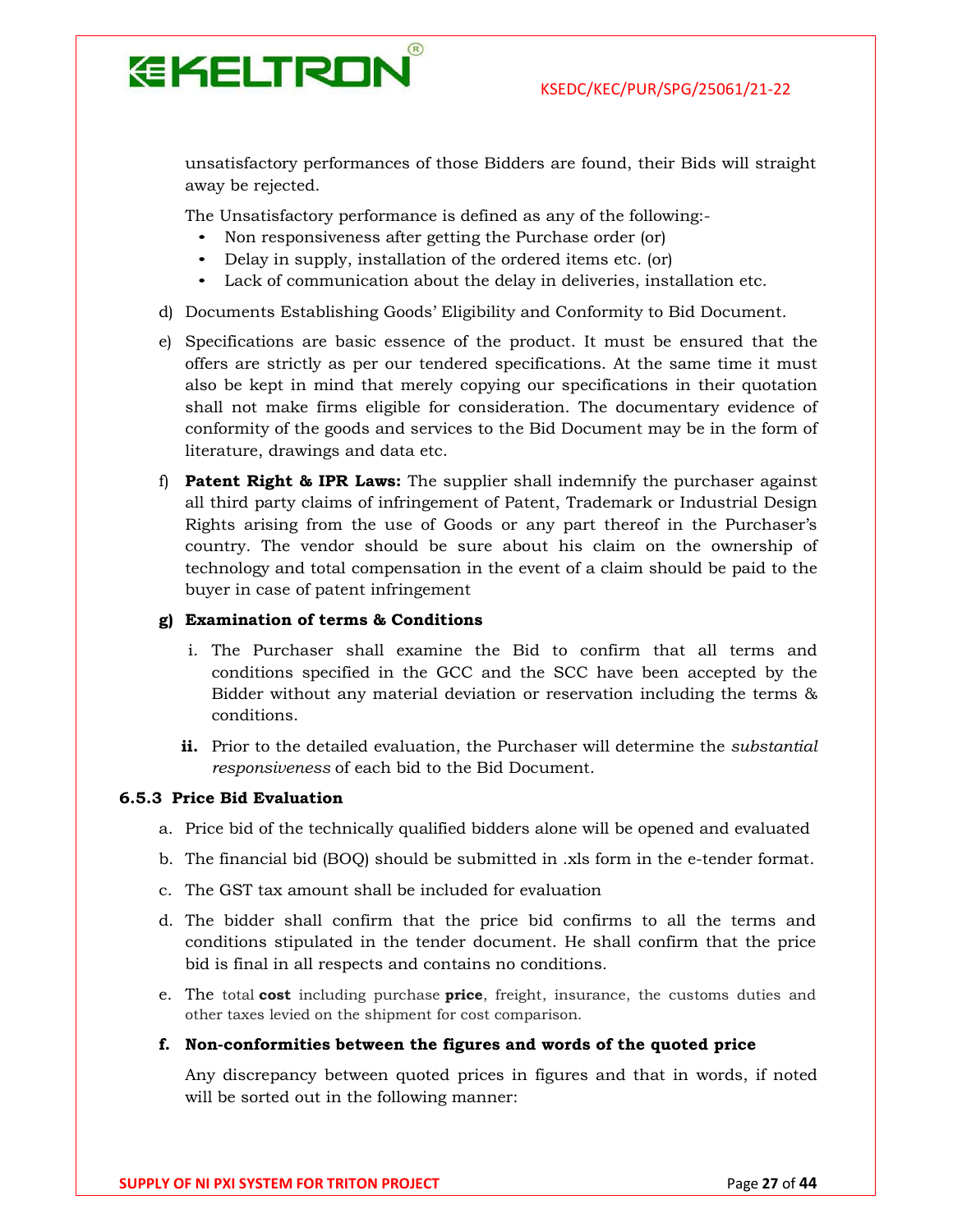- i. If there is a discrepancy between the unit price and the total price (which is obtained by multiplying the unit price by the quantity), the unit price shall prevail and the total price corrected accordingly, unless in the opinion of the Purchase Committee/ Technical & Purchase Committee there is an obvious misplacement of the decimal point in the unit price, in which case the total price as quoted shall govern and the unit price corrected accordingly.
- ii. If there is an error in a total corresponding to the addition or subtraction of subtotals, the subtotals shall prevail and the total shall be corrected.
- iii. If there is a discrepancy between words and figures, the amount in words shall prevail, unless the amount expressed in words is related to an arithmetic error, in which case the amount in figures shall prevail subject to (i) and (ii) above.
- iv. If there is such discrepancy in a bid, the same is to be conveyed to the bidder with target date on the above lines and if the bidder does not agree to the observation of the Purchaser, the tender is liable to be ignored and its Bid Security may be forfeited

#### g. Evaluation & Comparison of Bids

**EKELTRON** 

Bids after technical evaluation which has been found to be substantially responsive shall be evaluated and compared.

To evaluate a Bid, the Purchaser shall only use all the factors, methodologies and criteria defined below. No other criteria or methodology shall be permitted.

The bids shall be evaluated on the basis of final landing cost which shall be arrived as under. The bidders should submit their quote as per the tender document which should be as follows.

- (i) The price of the goods quoted ex-works including all taxes already paid.
- (ii) GST and any other taxes, which will be payable on the goods if the contract is awarded.
- (iii) All Charges involved for inland transportation, insurance, F.O.R. destination

(iv) Installation, commissioning, training, accommodation and travel charges if any

Note: The offers of the firms who quote on Ex-works basis and do not mention the handling, documentation, packing, forwarding, transportation & insurance charges etc. separately will not be considered a responsive bid and the acceptance of such bid will vest entirely with the Purchaser.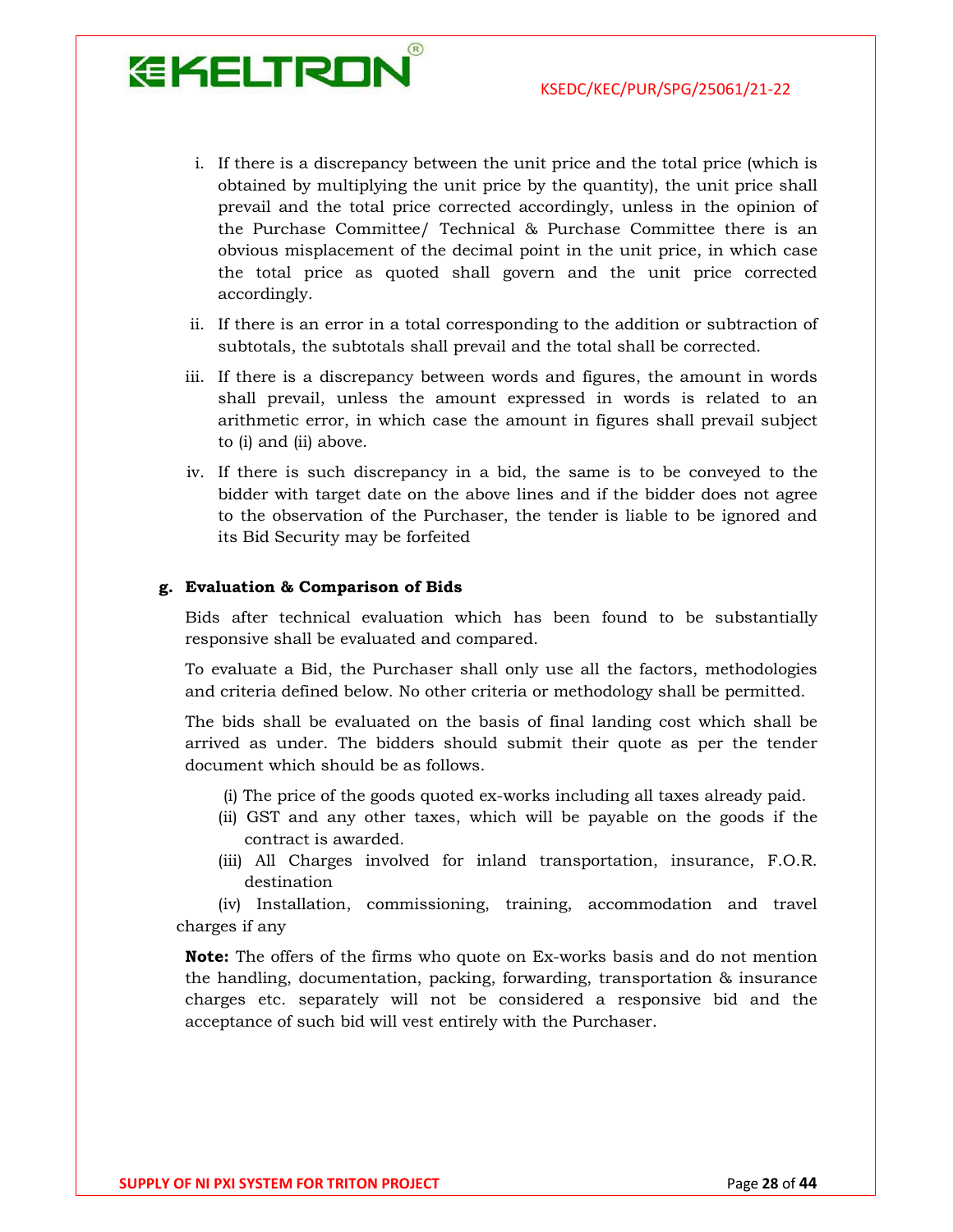

#### 6.6 Acceptance of Tender and Withdrawals

The final acceptance of the tender is entirely vested with KELTRON who reserves the right to accept or reject any or all of the tenders in full or in parts without assigning any reason whatsoever. The Tender Accepting Authority may also reject all the tenders for reasons such as change in Scope, Specification, lack of anticipated financial resources, court orders, calamities or any other unforeseen circumstances. After acceptance of the Tender by KELTRON, the Successful Bidder shall have no right to withdraw their tender or claim higher price.

#### 6.7 Negotiations

Negotiations will be conducted with the selected bidder for improvement in the Scope of work, further reduction in price and advancement of delivery schedule.

#### 6.8 Award of contract

- 1) L1 Bidder will be declared as a Successful Bidder and contractor. In case KELTRON find that the Successful Bidder is unable to supply as per the conditions, they will be free to apportion the total contract to other Successful Bidders after recording the reasons in writing. The bidder will have to reimburse any additional expenditure which may be incurred in the process.
- 2) No dispute can be raised by any Bidder whose bid has been rejected and no claims will be entertained or paid on this account.

#### 6.9 Purchaser Rights

#### KELTRON reserves the right to:

- a. Insist on quality / specification of materials to be supplied.
- b. Increase the period of contract
- c. If delivery performance of the Bidder is not as per the Schedule, then KELTRON reserves the right to reallocate the quantity to other Bidder.
- d. KELTRON reserve its right to inspect the bidders' facilities before or after placement of orders and based on the inspection, KELTRON reserves a right to modify the quantity ordered.
- e. KELTRON reserves its right to withhold any amount for the deficiency in the service aspect of the ordered items supplied to the customers.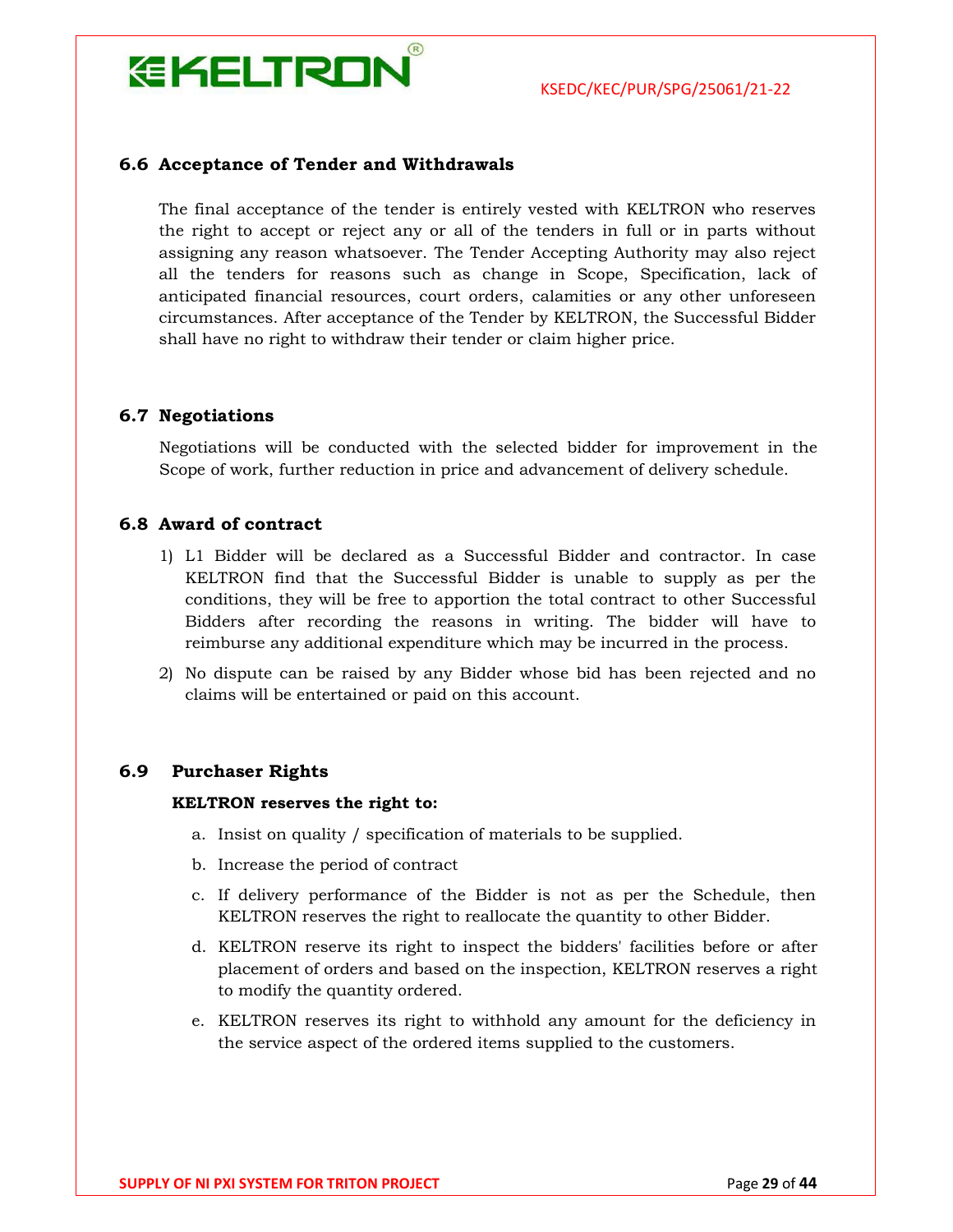### $(R)$ **EKELTRON**

#### 7. EXECUTION OF WORK

#### 7.1 Execution of Contract

- a) The successful bidder (contractor) will be required to remit a Security Deposit (SD) valid for a period of one year from the date of LOA. The contractor shall execute an agreement in the prescribed form on two hundred rupees nonjudicial stamp paper after furnishing a SD of 5% of the total contract amount as BG within 10 days from the date of Letter of Award issued by KELTRON for the due fulfillment of the contract. Any changes/modifications as may be indicated by KELTRON at the time of discussions, negotiations will become a part of the agreement.
- b) The Successful Bidder shall not assign or make over the contract, the benefit or burden thereof to any other person or persons or body corporate for the execution of the contract or any part thereof without the prior written consent of KELTRON.KELTRON reserves its right to cancel the work order either in part or full, if this condition is violated. If the Successful Bidder fails to execute the agreement, SD of the Successful Bidder will be forfeited and their tender will be held as non-responsive.
- c) The expenses incidental to the execution of the agreement should be borne by the Successful bidder.
- d) The conditions stipulated in the agreement should be strictly adhered to and violation of any of the conditions will entail termination of the contract without prejudice to the rights of KELTRON and KELTRON also have right to recover any consequential losses from the successful bidder.
- e) Training: The supplier should provide detailed onsite training after installations and commissioning of the said equipment free of cost (if required). This training shall be to the satisfaction of purchaser.
	- f) All Vendors must submit offers with 12 months comprehensive warranty. The warranty offered should be unconditional and the seller should agree to replace or repair the equipment at his cost. The spare parts for the warranty repair have to be provided by the vendor.
	- g) **Delivery Period:** In case of Indigenous suppliers the firm delivery period (in weeks) after issue of Purchase Order must be given in the Technical Bid. Delivery must be on FREIGHT PAID BASIS for dispatch by Road.

#### 7.2 Refund of EMD

The EMD amount paid by the Successful Bidder will be adjusted towards Security Deposit payable by them. When the Successful Bidder submits Security Deposit for the stipulated value in full by way of Bank Guarantee, the EMD will be refunded. The EMD amount of the Unsuccessful Bidder will be refunded after finalization and signing of Contract Agreement with the Successful Bidder.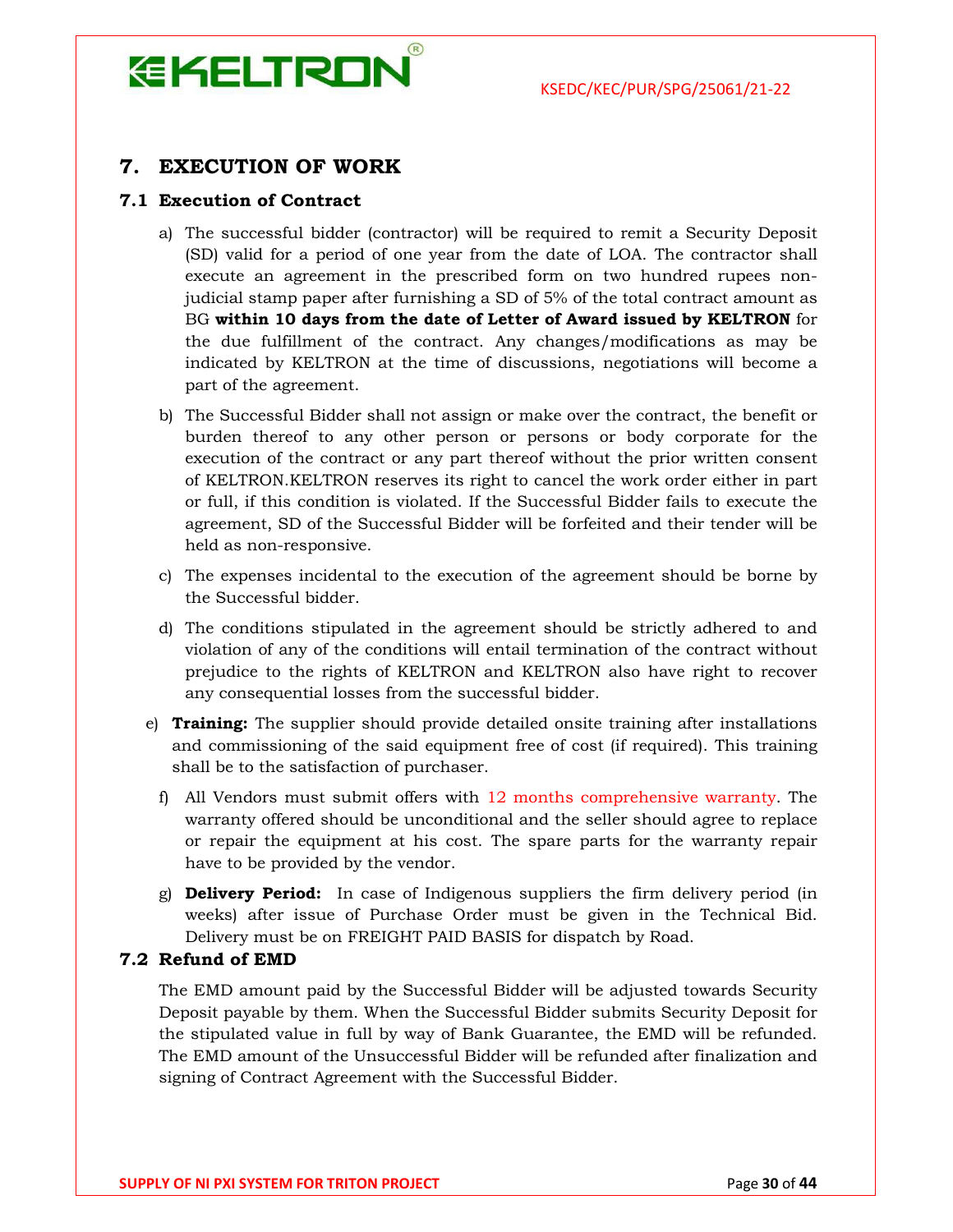

#### 7.3 Forfeiture of EMD and SD

- a) If the Successful Bidder fails to execute agreement or fails to remit the SD, the EMD remitted by them will be forfeited to KELTRON and the tender will be held void.
- b) If the Successful Bidder fails to act up on to the tender conditions or backs out from the contract, the SD mentioned above will be forfeited to KELTRON.

#### 7.4 Termination of Contract

#### 7.4.1 Termination for default

- a) KELTRON may without prejudice to any other remedy for breach of contract, by written notice of default with a notice period of 3 days, sent to the Successful Bidder, terminate the contract in whole or part,
	- i. if the Successful Bidder fails to deliver any or all of the goods within the time period(s) specified in the Contract, or fails to supply the items as per the Delivery Schedule or within any extension thereof granted by KELTRON; or
	- i. if the Successful Bidder fails to perform any of the obligation(s) under the contract; or
	- ii. if the Successful Bidder, in the judgment of KELTRON , has engaged in fraudulent and corrupt practices in competing for or in executing the **Contract**
- b) In the event of KELTRON terminating the Contract in whole or in part, KELTRON may procure, upon terms and in such manner as it deems appropriate, the goods and services similar to those and delivered and the successful bidder shall be liable to KELTRON for any additional costs for such similar goods. However, the successful bidder shall continue the performance of the contract to the extend not terminated.

#### 7.4.2 Termination of Insolvency

KELTRON may at any time terminate the Contract by giving written notice with a notice period of 3 days to the Successful Bidder, if the successful bidder becomes bankrupt or otherwise insolvent. In this event, termination will be without compensation to the Successful Bidder, provided that such termination will not prejudice or affect any right of action or remedy that has accrued or will accrue thereafter to KELTRON.

#### 7.4.3 Termination for Convenience

KELTRON may by written notice, with a notice period of 3 days sent to the Successful Bidder, terminate the Contract, in whole or in part, at any time for its convenience. The notice of termination shall specify that termination is for KELTRON's convenience, the extent to which performance of work under the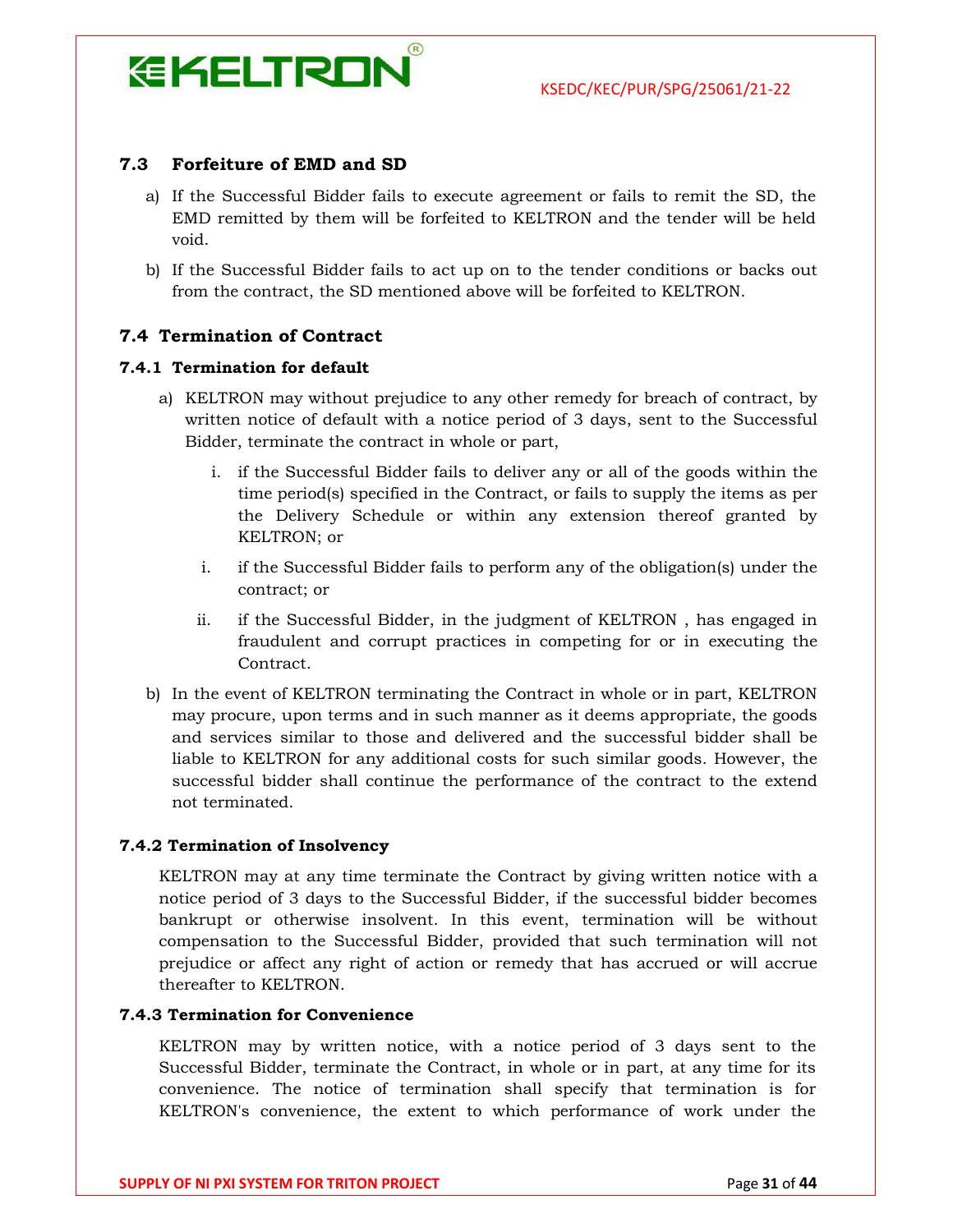

Contract is terminated, and the date upon which such termination becomes effective. On termination, the Successful Bidder is not entitled to any compensation whatsoever.

#### 7.5 Execution of Work Order

The Successful Bidder should nominate and intimate the KELTRON, an Engineer for Single Point of Contact (SPOC), who should be responsible for effective delivery of work complying with all the terms and conditions. The Successful Bidder should ensure that the Engineer fully familiarizes with the Tender Conditions, Scope of Work and deliverables.

#### 7.6 Assigning of Tender as whole or in part

The Successful Bidder shall not assign or make over the contract, the benefit or burden thereof to any other person or persons or body corporate. The Successful Bidder should not under-let or sublet to any person(s) or body corporate for the execution of the contract or any part thereof.

Sub-contracting of the awarded work in any manner will amount to a breach of the contract. Such bidders would be disqualified and their bid would be summarily rejected. Time is the essence of the contract. KELTRON reserves the right to cancel the order placed on any bidder and assigns the work to anyone else at the risk and cost of the aforesaid bidder in case of delay, non-compliance to specifications or any other valid reason.

#### 7.7 Price Re-fixation

The materials, if any, supplied after the scheduled delivery period noted in the order will be accepted only on condition that price of such materials will be re-fixed taking into consideration the rates of new tender/Purchase order for the material with same specification supplied and accepted by the KSEDC on the date of actual supply or the basic price as per the subject tender whichever is lower will be applicable. The date of opening of price bids of the new tender shall be treated as the effective date. The Head KEC's decision in re-fixing the price will be final.

#### 7.8 Debarring the firms from business

The process of debarring the firm would be initiated in the below mentioned cases subject to the recommendation of the Technical team. The conditions for debarring the firm are:

- i. Not supplying the materials as per the technical specifications as mentioned in the Purchase Order.
- ii. Not fulfilling the contractual obligations as per the terms & conditions of the Purchase Order.
- iii. Not able to provide the required spares for the time period specified in the vendors quotation "or" in the tender enquiry "or" Purchase Order of the buyer.
- iv. Repeated failures during installation, commissioning & trial run.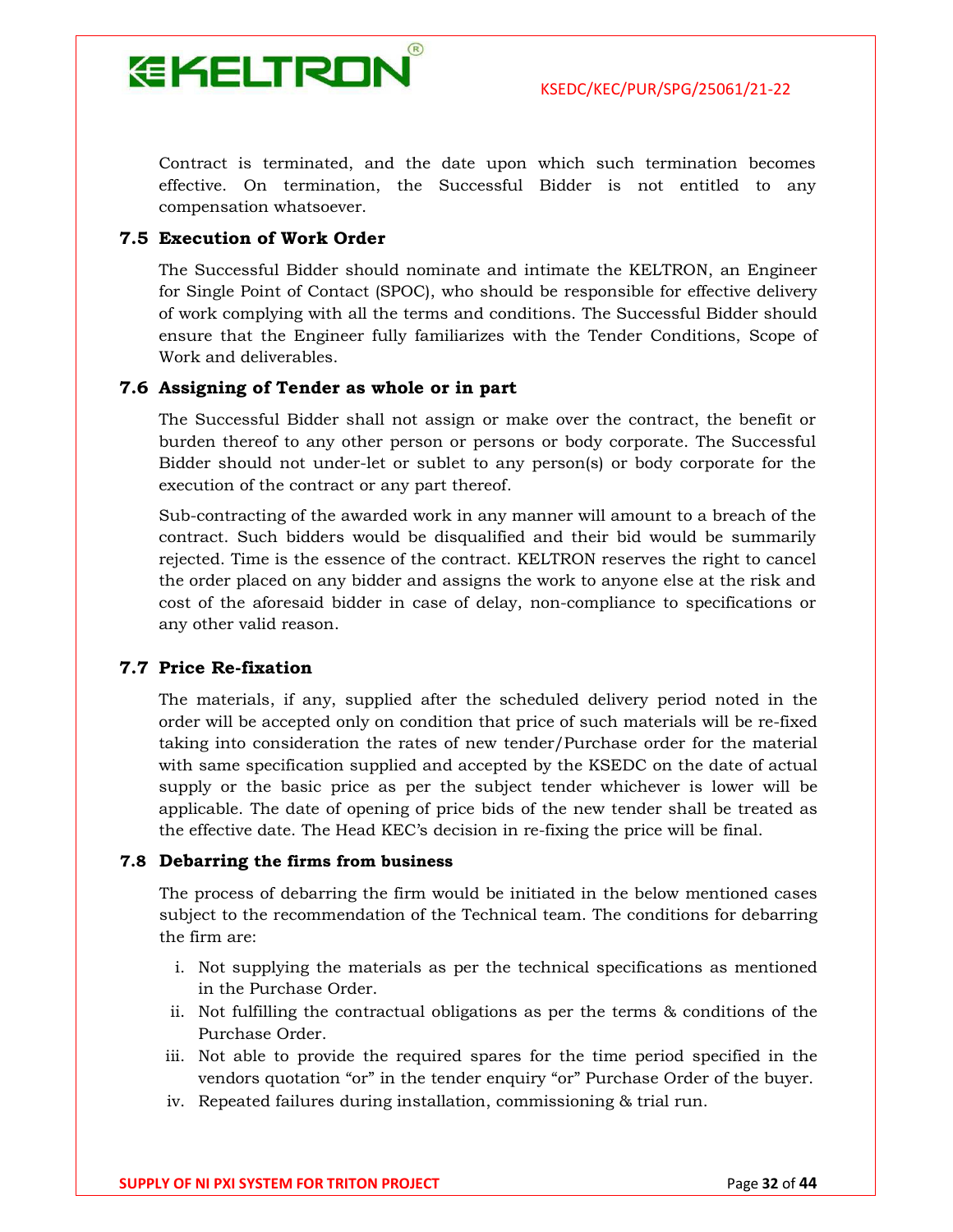

- v. Inadequate service back-up in terms of spares & manpower being repeatedly observed in a number of occasions and recorded by during warranty and even afterwards (during the life cycle of the equipment).
- vi. In case it is proved that the Purchase Order has been sub-letted to some other vendor.

#### 8 PAYMENT TERMS

#### 8.1 Payment for Indigenous supplier:

Payment may be made through the following means only. Bidders may specify the same in the Technical Document submitted

95% of payment with taxes will be released within 30 days from the date of acceptance and balance 5% will be released on submission of PBG of 5% of order value or after completion of warranty period.

Penalty clause: Belated execution of order awarded shall be levied with the penalty of 0.5 % of the contract amount for the delay per week and the maximum of 5% penalty as per Rules. This will be deducted from the 100% payment.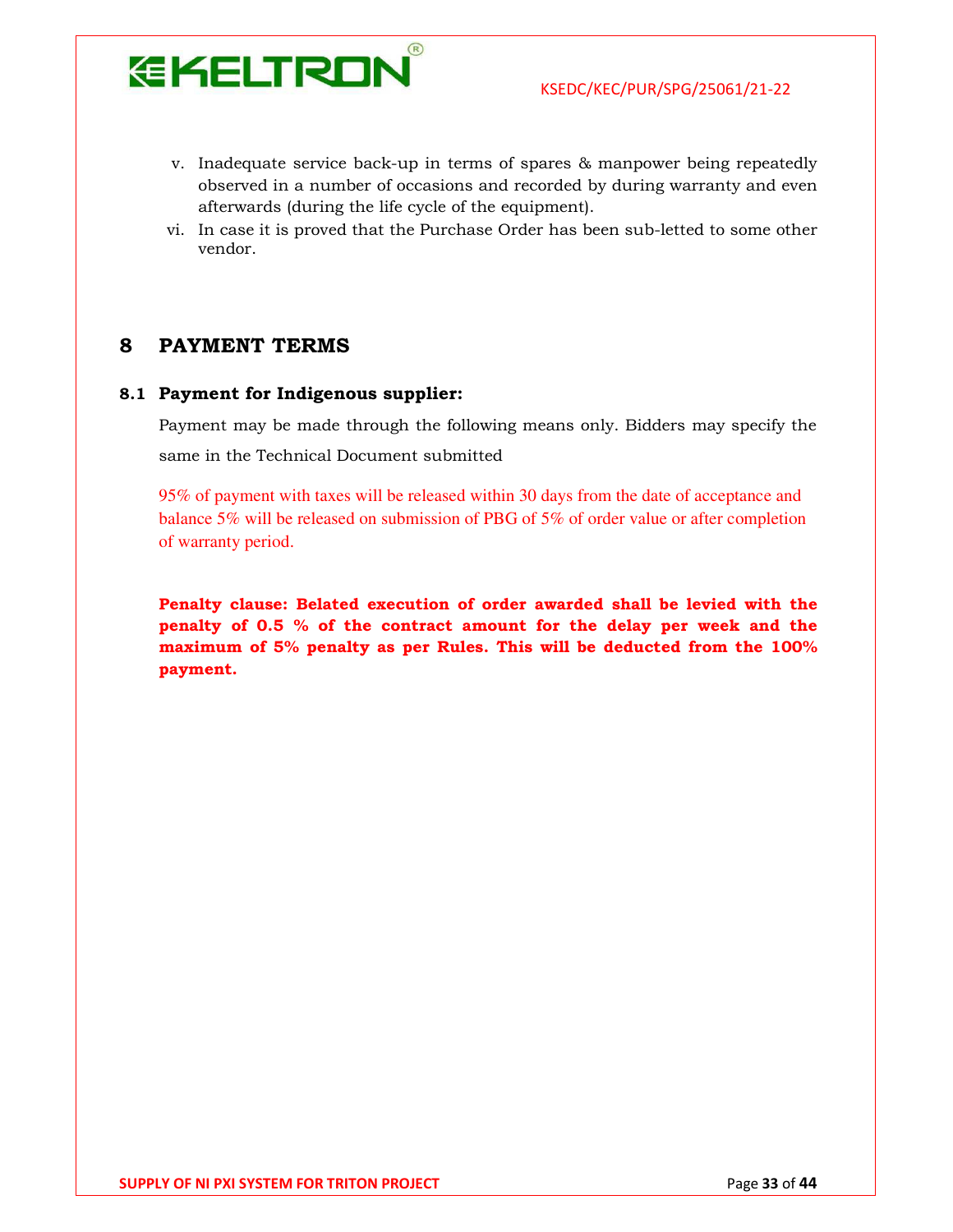

#### PART 7 - SCOPE OF WORK

#### ANNEXURE-A

.

- 1. Conformal coating for PXI Boards shall be done by the supplier.
- 2. Hardware & software installation shall be done by the supplier.
- 3. Each PXI Controller shall have separate individual product ID and Back up CD to be provided with the items.
- 4. Warranty required for 1 year from the date of receipt of items at KELTRON.
- 5. In built hard disk of PXI 8840 shall be supplied along with the items.
- 6. Supplier CoC, OEM Authorization letter, Test reports & warranty certificates are required along with the items.
- 7. Made in China items not acceptable & Year of manufacturing of all items shall be "within 2 years from the placement of P.O".
- 8. Delivery of NI items shall be as follows

| <b>SL</b><br><b>NO</b> | <b>ITEM DESCRIPTION</b>                                                                       | <b>TOTAL</b><br><b>QTY</b><br>(NOS) | $1ST$ LOT | $2^{ND}$ LOT | $3RD$ LOT | $4TH$ LOT |
|------------------------|-----------------------------------------------------------------------------------------------|-------------------------------------|-----------|--------------|-----------|-----------|
| $\mathbf{1}$           | NI PXI-1042 BACK PLANE, 8 SLOT<br>WITH POWER CONNECTOR & PINS<br>PART NO: 780034-01, MAKE: NI | 6                                   | 1 NO.     | 1 NO.        | 2 NOS     | 2 NOS     |
| 2                      | PXI 8840 CONTROLLER- QUAD CORE<br>WIN 10 64 BIT, 4GB DDR@RAM<br>NI PART NO: 785543-01         | 6                                   | 1 NO.     | 1 NO.        | 2 NOS     | 2 NOS     |
| $\overline{3}$         | 250GB 2.5 IN SATA SOLID STATE HARD DRIVE,<br>PART NO: 781945-01                               | 6                                   | 1 NO.     | 1 NO.        | 2 NOS     | 2 NOS     |
| $\overline{4}$         | PXI-4461 ANALOG I/O CARD<br>PART NO: 779687-01, MAKE: NI                                      | 6                                   | 1 NO.     | 1 NO.        | 2 NOS     | 2 NOS     |
| 5                      | PXI 7842R DIGITAL I/O CARD<br>PART NO: 780338-01, MAKE: NI                                    | 6                                   | 1 NO.     | 1 NO.        | 2 NOS     | 2 NOS     |
| 6                      | DISPLAY PORT TO VGA MONITOR CABLE<br>PART NO: 782271-01, MAKE: NI                             | 6                                   | 1 NO.     | 1 NO.        | 2 NOS     | 2 NOS     |
| $\overline{7}$         | PXI CHASSIS FILLER PANEL KIT, 3<br>DOUBLE & 3 SINGLE SLOT PANELS<br>PART NO: 778679-01        | 6                                   | 1 SET     | 1 SET        | 2 SETS    | 2 SETS    |

- 9. Delivery Schedule:
	- i. 1<sup>st</sup> Lot: Within 3 months from the date of P.O
	- ii. 2 2<sup>nd</sup> Lot: Within 6 months from the date of P.O
	- iii. 3<sup>rd</sup> Lot: Within 10 months from the date of P.O
	- iv. 4<sup>th</sup> Lot: Within 12 months from the date of P.O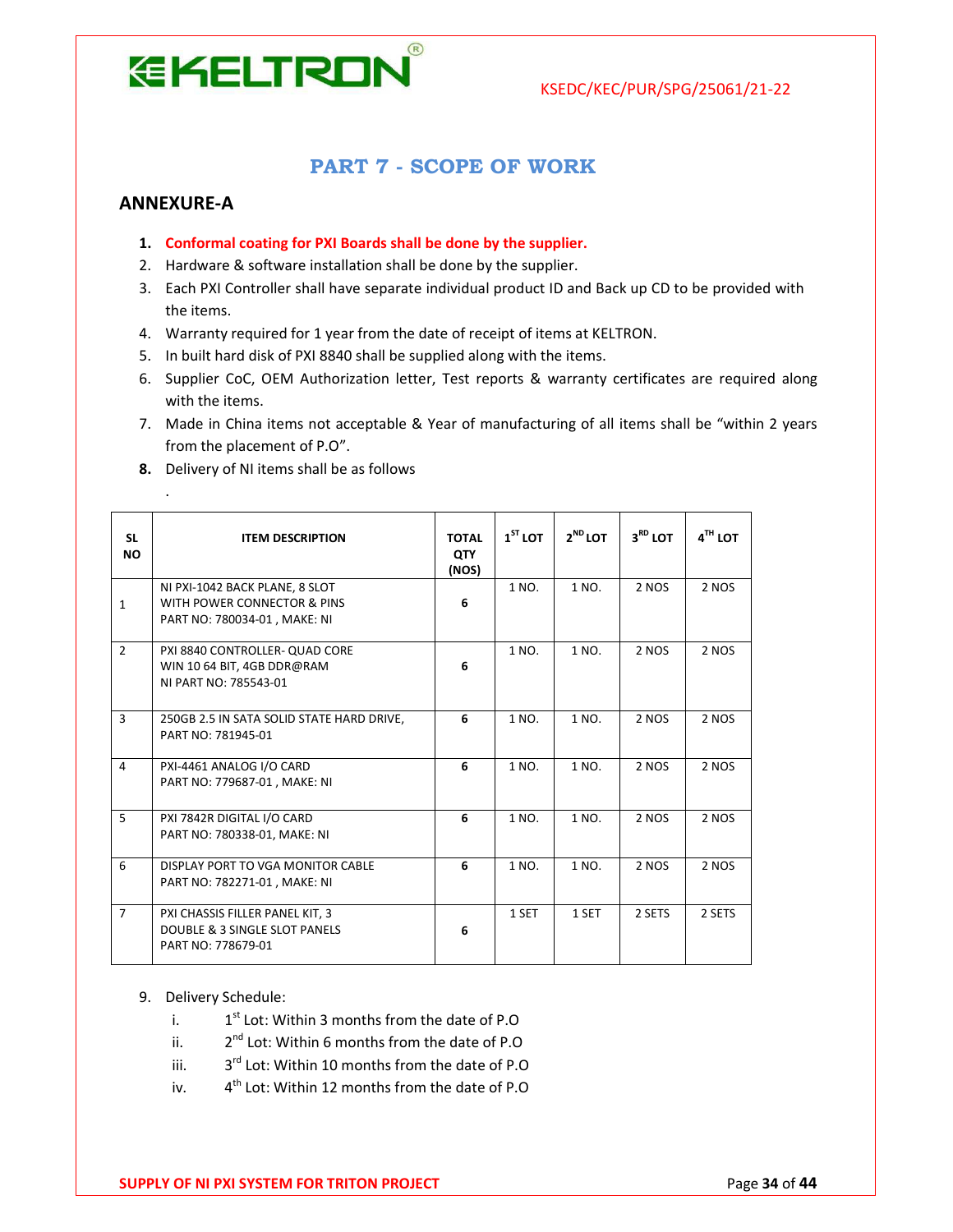

#### ANNEXURE -1

#### PART 8 - FORMATS (ANNEXURES)

#### Bidder Information Letter

(To be submitted in Letter Head)

To

Head (Purchase) KELTRON Equipment Complex Karakulam, Thiruvananthapuram 695564 Kerala.

#### Title- SUPPLY OF NI PXI SYSTEM FOR TRITON PROJECT

with reference to the Tender No: KSEDC/KEC/PUR/SPG/25061/21-22. I / We have downloaded tender document from the website https://etenders.kerala.gov.in for the Tender and furnishing the following details for your information.

| My / our full address for communication | My/our full address on which PO           |
|-----------------------------------------|-------------------------------------------|
| (with Telephone/ Mobile/ FAX Nos./Email | to be placed                              |
| / Contact person name & Designation)    | (with Telephone/ Mobile/ FAX Nos./Email / |
|                                         | Contact person name & Designation)        |
|                                         |                                           |
|                                         |                                           |
|                                         |                                           |
|                                         |                                           |
|                                         |                                           |
|                                         |                                           |
|                                         |                                           |
|                                         |                                           |
|                                         |                                           |
|                                         |                                           |
|                                         |                                           |

Signature of Bidder

(Seal)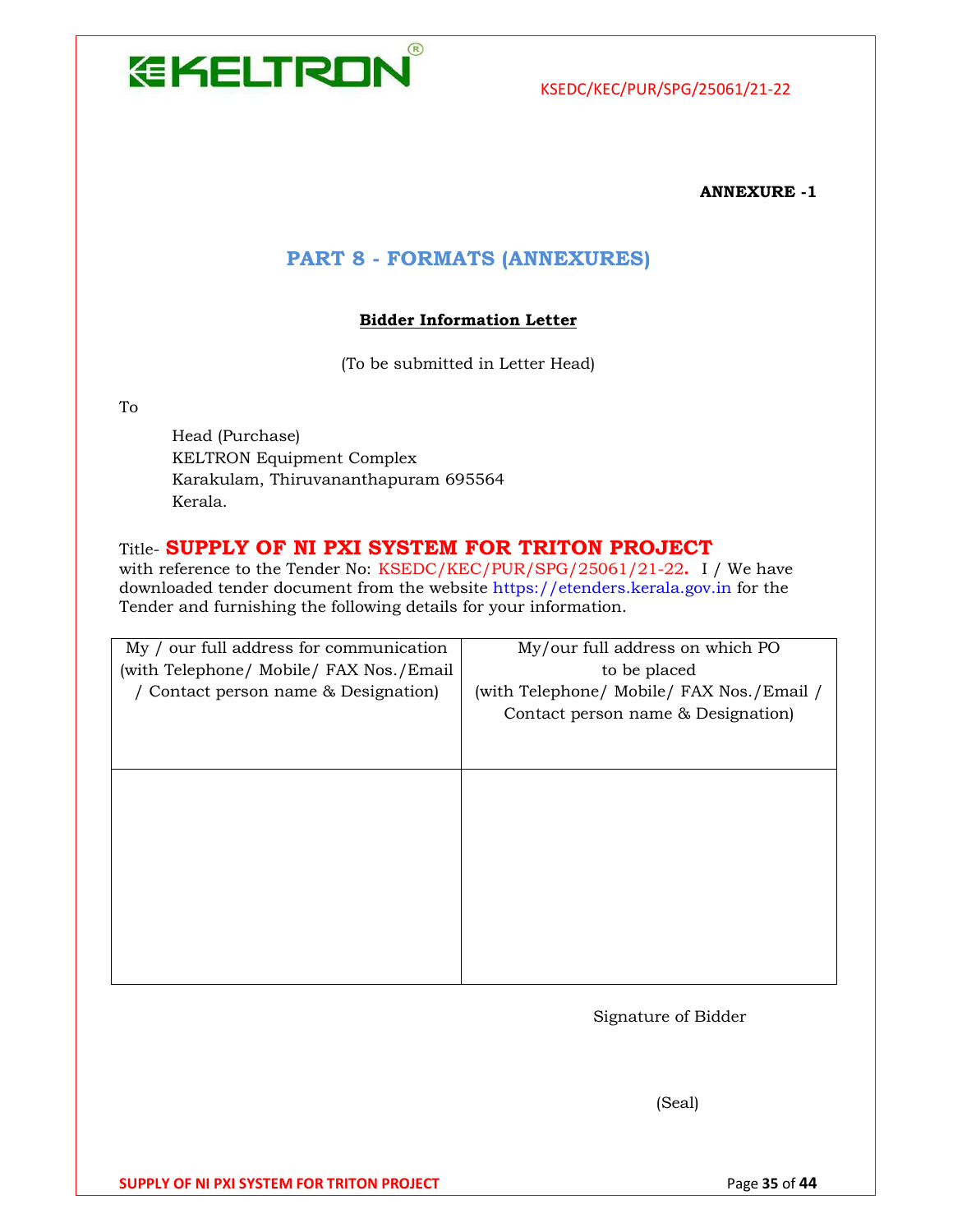

#### ANNEXURE-2

#### BID FORM

To

Head (Purchase) KELTRON Equipment Complex Karakulam, Thiruvananthapuram 695564 Kerala.

Sub: Bid Form Ref. Tender No.: KSEDC/KEC/PUR/SPG/25061/21-22

Dear Sir,

1. Having examined the conditions of tender contract, the receipt of which is hereby duly acknowledged, I/We, undersigned, offer to --------------------------------------------------------- and execute the P.O with tender specifications referred above and also to the said terms & conditions of contract at the rate shown in the financial bid (BOQ) attached herewith and made part of this bid.

2. I / We undertake, if our Bid is accepted, to complete supplies as per the conditions of tender within the stipulated time and also ensure an availability of 95%( minimum) for all the systems & accessories on a yearly basis. This means that all the systems & accessories covered under this performance guarantee clause shall be in operating condition at least on 95% of the normal working hours in a year. We will support at the site during the entire warranty period with manpower and materials whenever support is required for KELTRON.

3. I/We agree that the offer shall remain open for acceptance for a minimum period of 180 days stipulated in the Tender from the date of opening of the tender and thereafter until it is withdrawn by us by notice in writing duly addressed to the authority of opening the tender and sent by registered post with acknowledgement due or otherwise delivered at the office of the authority. The EMD amount shall not bear any interest and shall be liable to be forfeited to KELTRON should I/We fail to abide by the stipulations to keep the offer open for a period mentioned above or fail to sign and complete the contract document as required by KELTRON and furnish the Security Deposit as specified in the terms and conditions of the contract. The EMD amount may be adjusted towards SD or refunded to us unless the same or any part thereof has been forfeited as aforesaid.

4. We understand that you are not bound to accept the lowest or any bid, you may receive.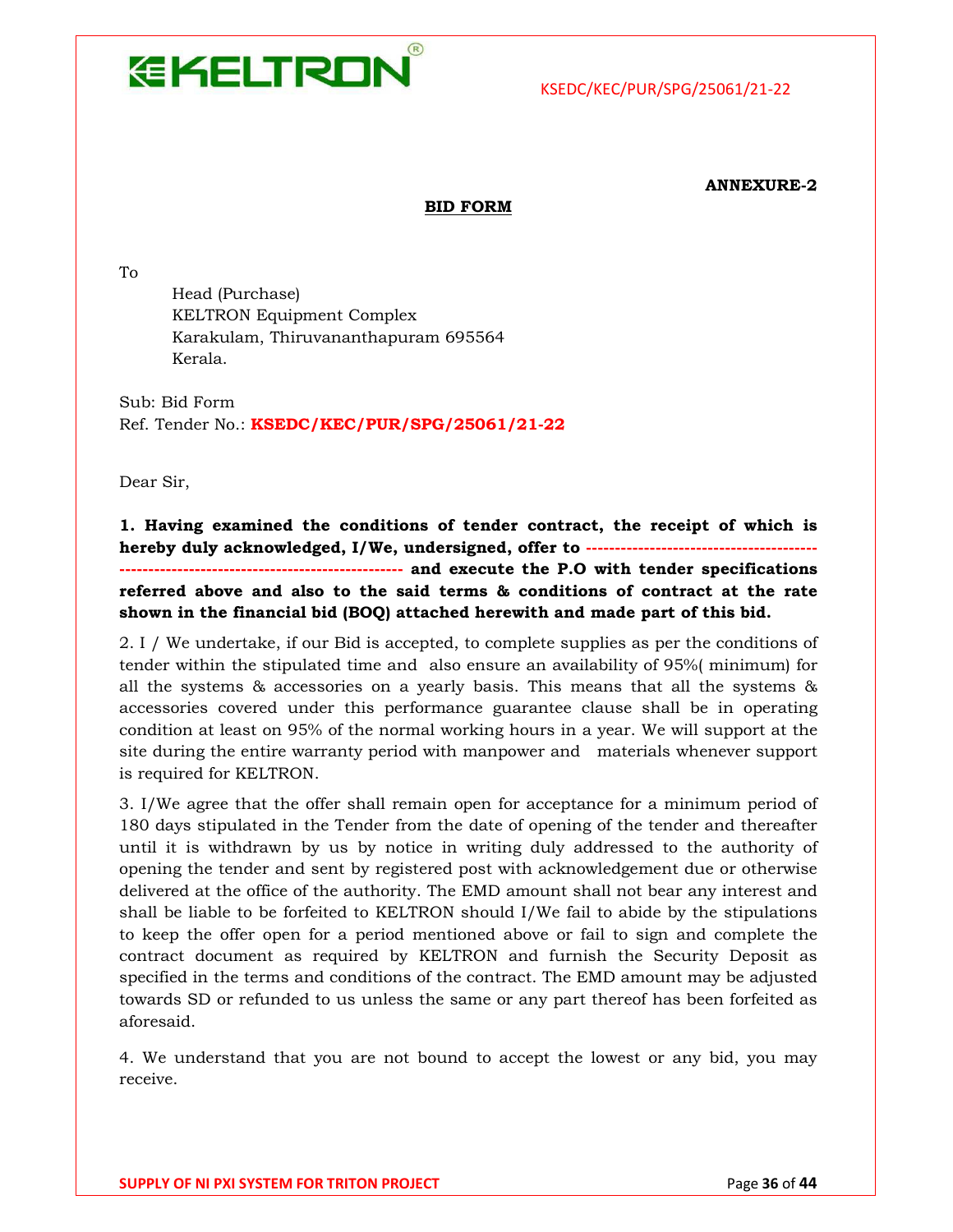

5. The tender document for the works mentioned above have been obtained by me from the URL:https://etenders.kerala.gov.in, the official e-procurement website of Govt. of Kerala and I / We hereby certify that I /We have read the entire terms and conditions of the tender document, which shall form part of the contract agreement and I / We shall abide by the conditions / clauses contained therein.

6. I/We declare that the information furnished in the bid is true to the best of our knowledge. If any false/fictitious information is found, I/We agree to the rejection of the bid and consequence action.

7. I / We hereby unconditionally accept the tender conditions of KELTRON's tender document in its entirety for the above supplies.

Dated this ………………………..day of………………………………… 20………….. Signature of

In capacity of

Duly authorized to sign the bid for and on behalf of -------------------------------------------- -------

Witness 1. ------------------ Signature Name & Address:

Witness 2. ------------------ Signature Name & Address: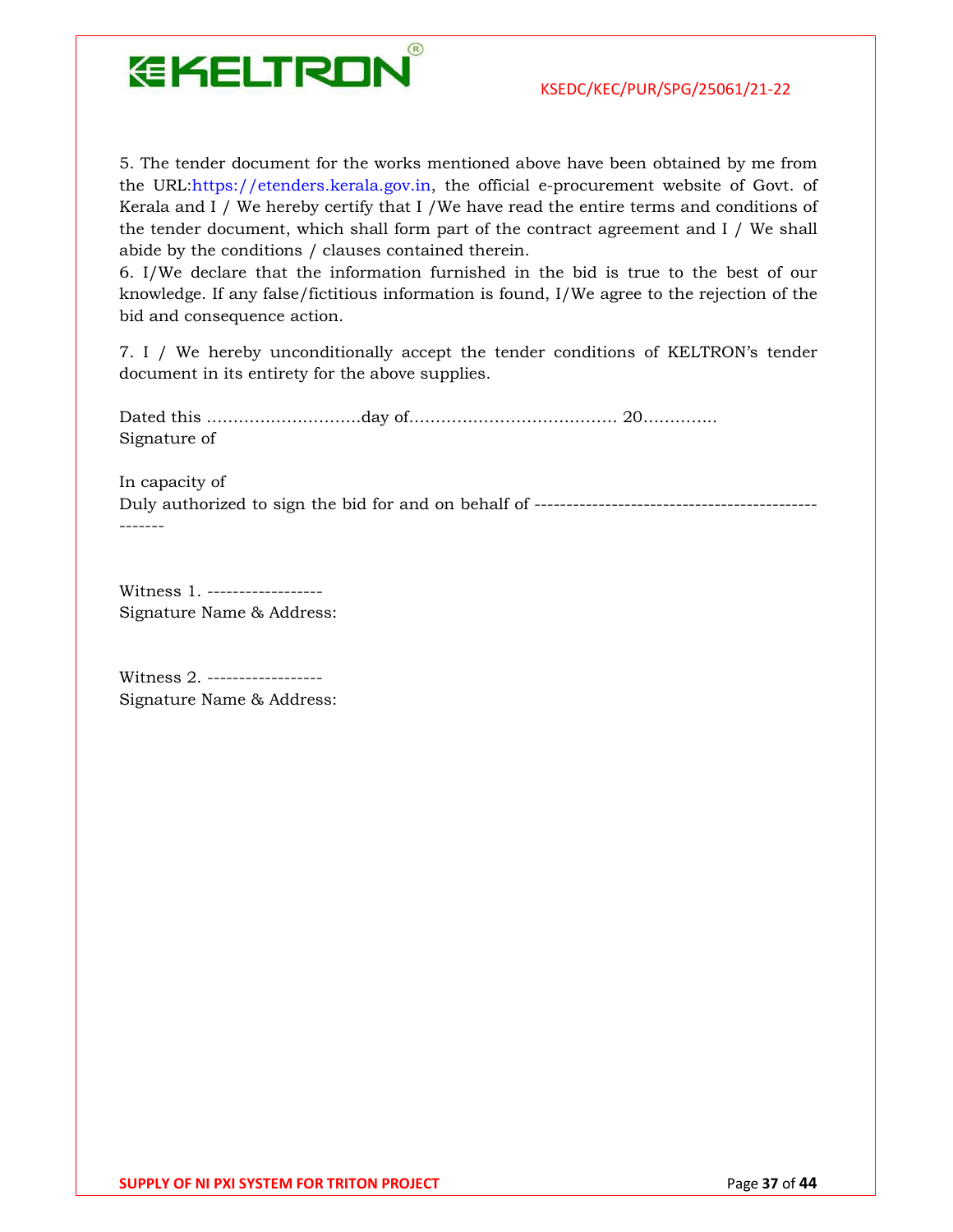

#### Annexure-3

#### Declaration Regarding Clean Track Record

To

Head (Purchase) KELTRON Equipment Complex Karakulam, Thiruvananthapuram 695564 Kerala.

#### Tender No:

Sir,

I have carefully gone through the Terms & Conditions contained in the Tender Document [No.-------------------------------]. I hereby declare that my company has not been debarred/ black listed as on Bid calling date by any State Government, Central Government, Central & State Govt. Undertakings/enterprises/Organizations and by any other Quasi Government bodies/Organizations, World Bank and any other major Enterprise/Organizations in India for non-satisfactory past performance, corrupt, fraudulent or any other unethical business practices. Further, declaring that no cases pending against the firm/organization either in Government (State or Union) or as mentioned above for involvement in cases for supply of sub-standard goods/material or track record of supply of inferior quality or no enquiries on past supplies are being conducted or underway. I further certify that I am competent officer in my company to make this declaration.

Yours faithfully,

Signature of the Bidder Name : Designation :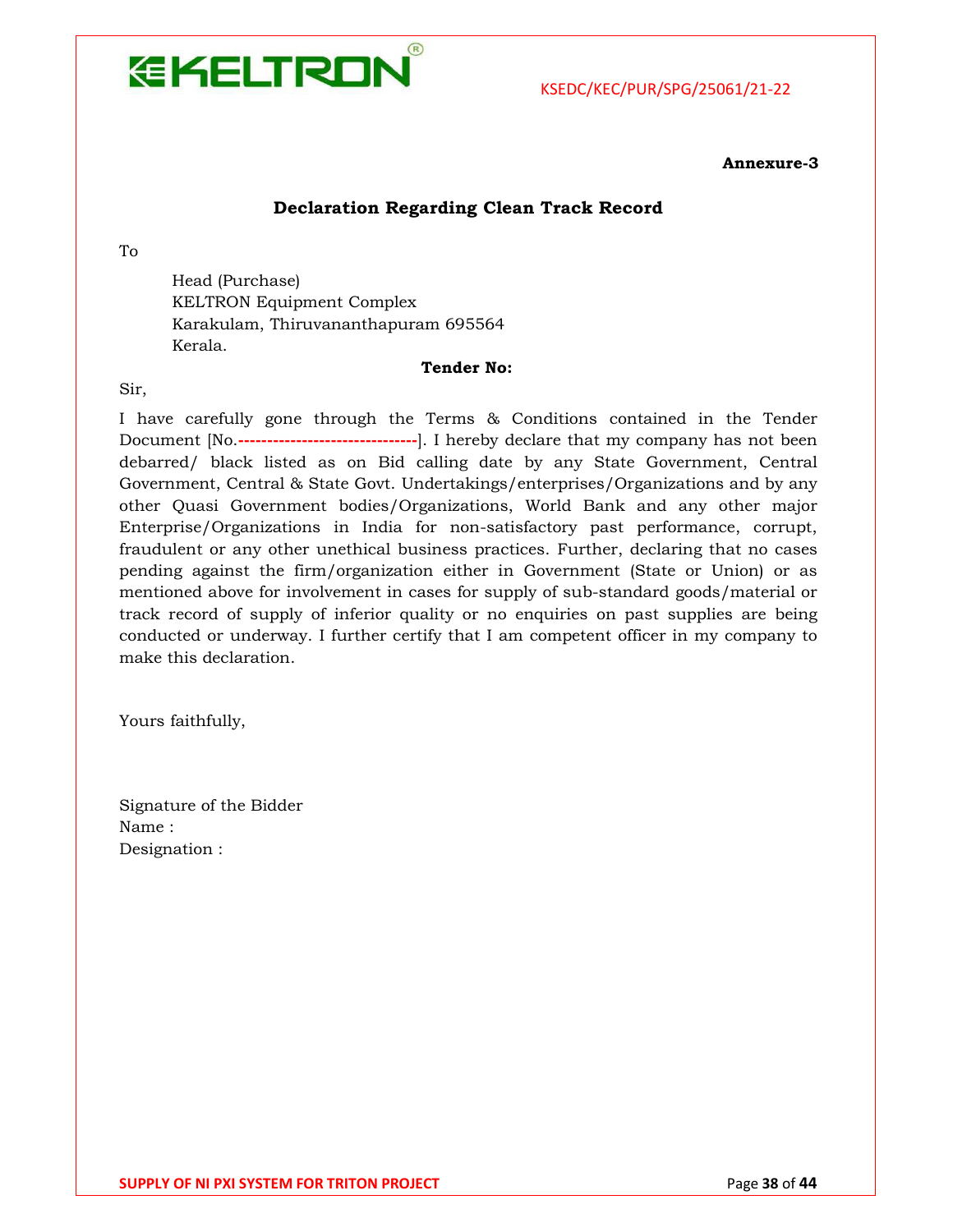

#### Annexure-4

#### Declaration Regarding Manufacturer Track Record

To

Head (Purchase) KELTRON Equipment Complex Karakulam, Thiruvananthapuram 695564 Kerala.

#### Tender No:

Sir,

I have carefully gone through the Terms & Conditions contained in the Tender Document [No.-------------------------------]. I hereby declare that the products quoted in this tender are not from any black listed company(OEM) as on Bid submission date by any State Government, Central Government, Central & State Govt. Undertakings/enterprises/Organizations and by any other Quasi Government bodies/Organizations, World Bank and any other major Enterprise/Organizations in India for non-satisfactory past performance, corrupt, fraudulent or any other unethical business practice. Further, declaring that no cases pending against the OEM either in Government (State or Union) or as mentioned above for involvement in cases for supply of sub-standard goods/material or track record of supply of inferior quality or no enquiries on past supplies are being conducted or underway. I further certify that I am competent officer in my company to make this declaration.

Yours faithfully,

Signature of the Bidder Name : Designation :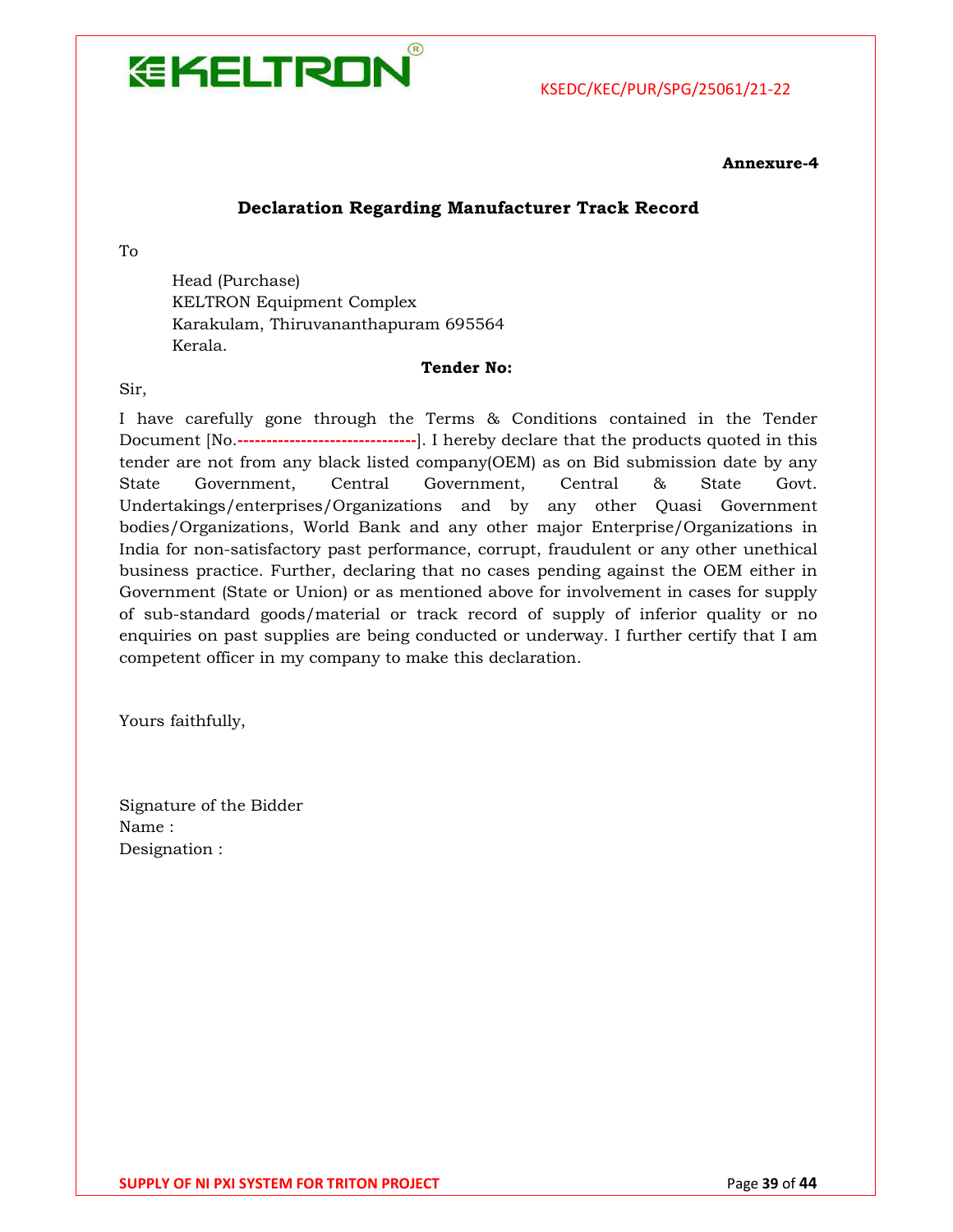

Annexure-5

#### Manufacturers' authorization form

No. ----------------------- Dated-----------

Head (Purchase) KELTRON Equipment Complex Karakulam, Thiruvananthapuram 695564 Kerala.

Dear Sir,

| We                                                                                  | who are established and        |
|-------------------------------------------------------------------------------------|--------------------------------|
| reputed manufacturers of having factories at ________________                       | (address of factory) do        |
|                                                                                     | (Name and address of Agent) to |
| submit a bid, negotiate and receive the order from you against your tender enquiry. |                                |
|                                                                                     |                                |
| authorized to bid, and conclude the contract in regard to this business.            |                                |
| We hereby extend our full guarantee and warranty as per the requirement of KELTRON  |                                |
| mentioned in the tender document for the goods and services offered by the firm.    |                                |

Yours faithfully, (Name) (Name of manufacturers)

Note: This letter of authority should be on the letterhead of the manufacturer and should be signed by a person competent and having the power of attorney to bind the manufacturer. It should be included by the Bidder in its techno-commercial unpriced bid.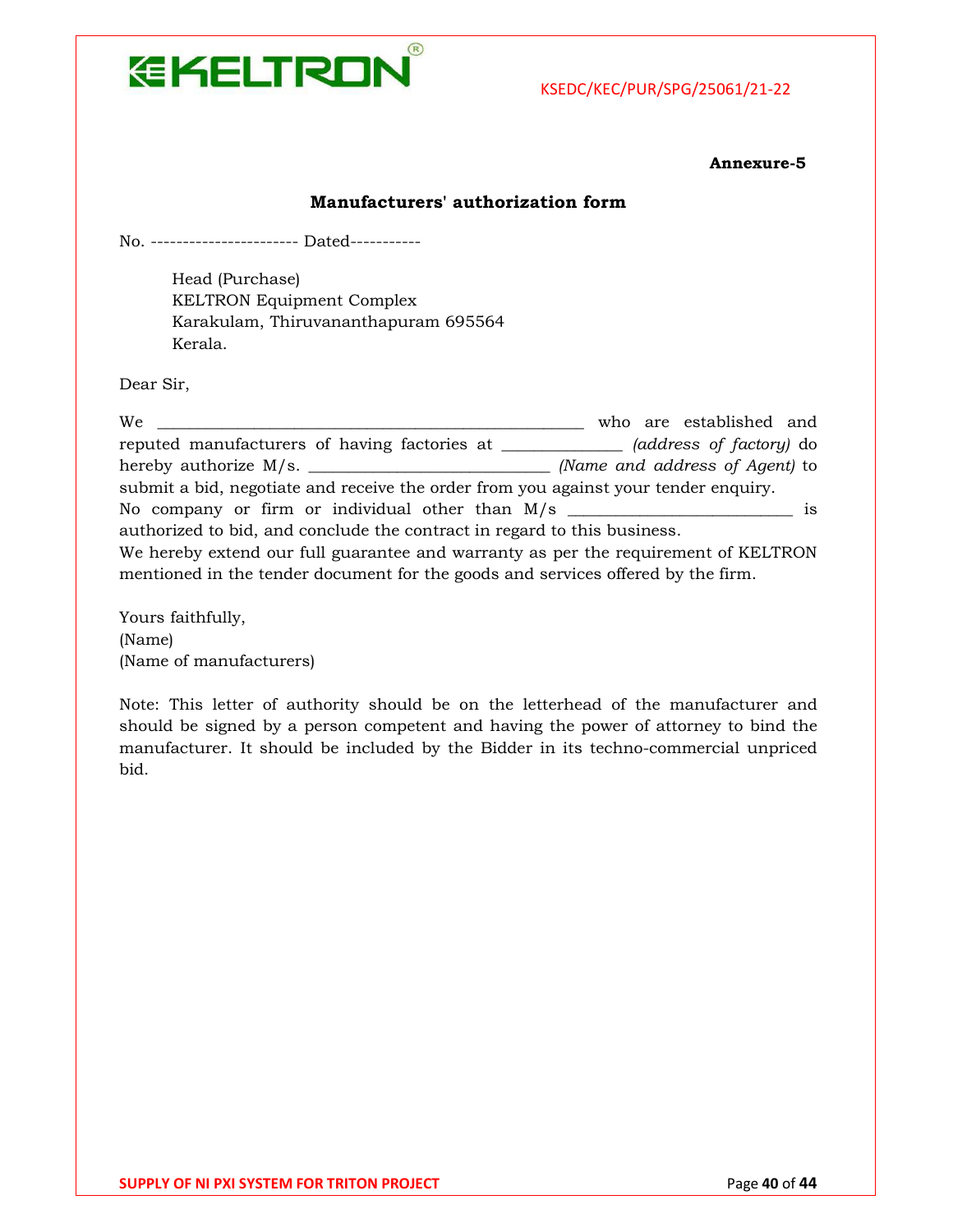

Annexure-6

#### Technical compliance statement form

An item-by-item commentary on the Purchaser's Technical Specifications demonstrating substantial responsiveness of the goods and services to those specifications or a statement of deviations and exceptions to the provisions of the Technical Specifications.

ITEM NAME

| S1.N<br>о. | Tender Specifications | Bidder's<br>Specifications | Complied<br>(Yes / No) | Remarks/Deviation<br>if any |
|------------|-----------------------|----------------------------|------------------------|-----------------------------|
|            |                       |                            |                        |                             |
|            |                       |                            |                        |                             |
|            |                       |                            |                        |                             |
|            |                       |                            |                        |                             |
|            |                       |                            |                        |                             |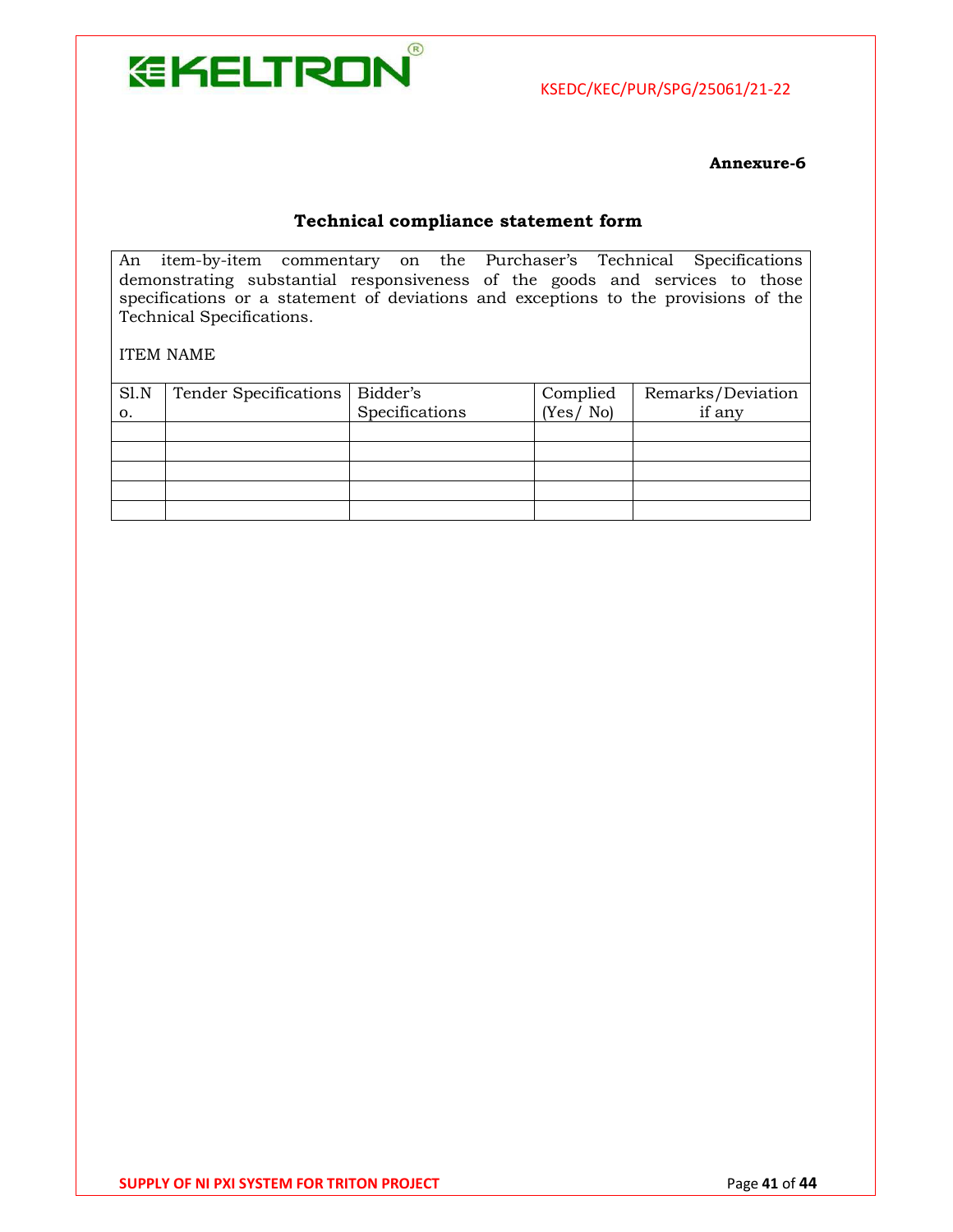

Annexure-7

#### Bank Guarantee Format (Security Deposit)

(To be executed in Rs. 200/- Stamp Paper)

To KELTRON EQUIPMENT COMPLEX KARAKULAM THIRUVANANTHAPURAM-695564

Bank Guarantee No: Amount of Guarantee: Guarantee covers from: Last date for lodgement of claim:

This deed of Guarantee executed by -------------------------------(Bankers Name & Address) having our Head Office at ------------------------------------ (address) (hereinafter referred to as "the bank") in favour of "Kerala State Electronics Development corporation (herein after referred to as "the beneficiary") for an amount not exceeding ` --------------------/- (Rupees---------------------only) as per the request of M/S----------------------------- having its office address at ------------------------ (hereinafter referred to as successful bidder) against letter of acceptance reference--------------------dated ----/----/--- of KELTRON . This guarantee is issued subject to the condition that the liability of the bank under this guarantee is limited to a maximum Rs. -----------------/- (Rupees-------------------Only) and the guarantee shall remain in full force up to ------------months from the date of Bank guarantee and can't be invoked otherwise by a written demand or claim by the beneficiary under the guarantee served on the bank before-------------months from the date of bank guarantee.

Since, it has been clearly stated in the conditions of contract, that the Successful bidder shall furnish you with a bank guarantee from a scheduled/Nationalized bank for the sum specified therein, as security for complying with the successful bidder's performance obligation for a period in line with the contract.

Whereas we have agreed to give the successful bidder a guarantee.

THEREFORE, we (Bank Address)----------------------------- hereby affirm that we are guarantors and responsible to you on behalf of the successful bidder up to

a total of Rs.------------------------/-(Rupees------------------------Only) and we undertake to pay you, upon your first written demand declaring the successful bidder to be in default under the contract and without any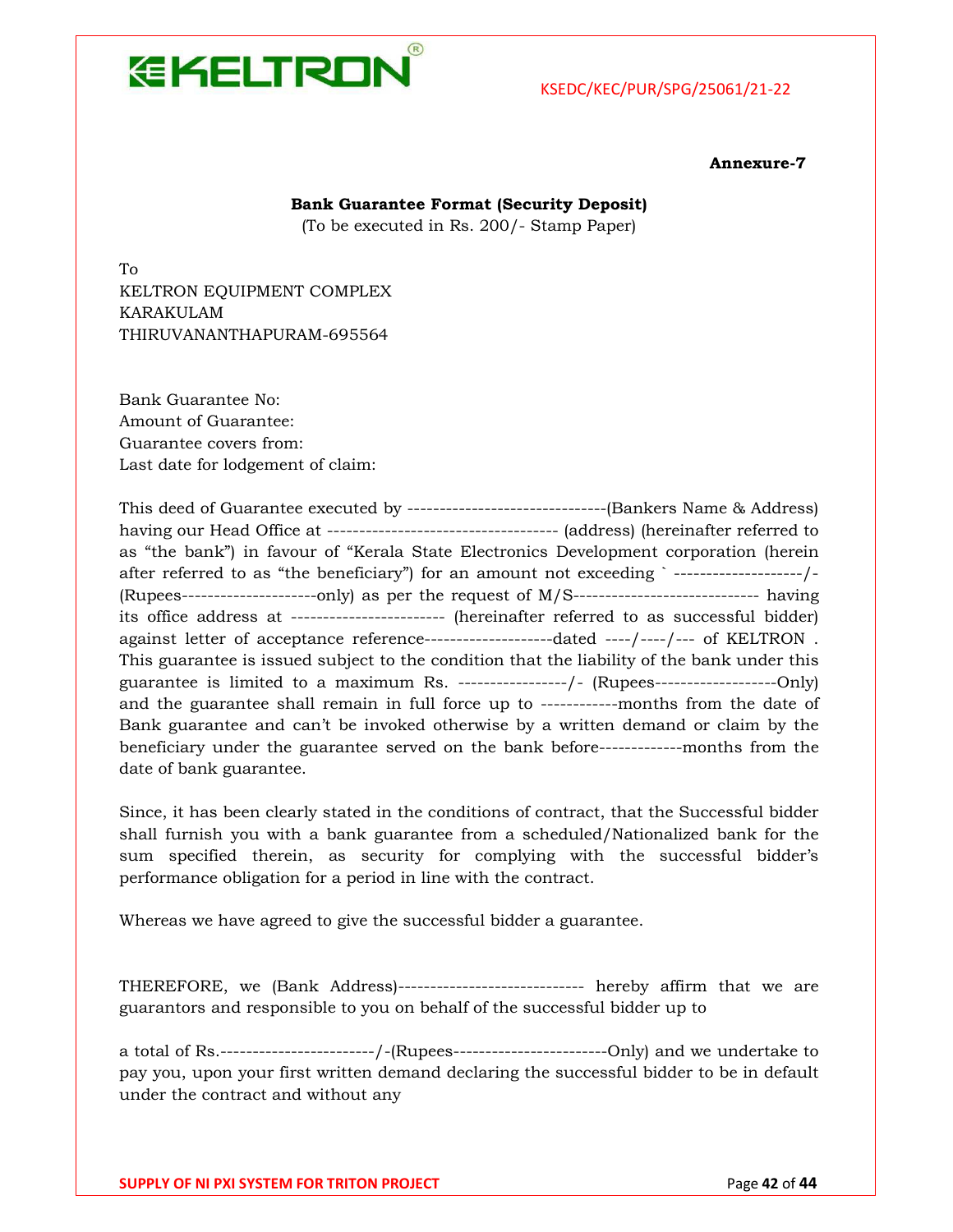

demur, cavil or argument, any sum or sums within the limit of Rs.------------------------/- (Rupees------------------------Only) as foresaid, without your needing to prove or show grounds or reasons for your demand or the sum specified therein. We will pay the guaranteed amount notwithstanding any objection or dispute whatsoever raised by the successful bidder.

This guarantee is valid until---------------------from the date of bank guarantee.

Notwithstanding, anything contained herein, our liability under this guarantee shall not exceed `------------------------/-(Rupees------------------------Only). This bank guarantee shall be valid up to -------months from the date of bank guarantee and we are liable to pay the guarantee amount or any part thereof under this bank guarantee only and only if you serve upon us a written claim or demand on or before------------------------.

In witness whereof the bank, through its authorized officer, has set its, hand and stamp on this-----------------------------------at--------------------. Witness:

> (Signature) (Name in block letters)

1.

2.